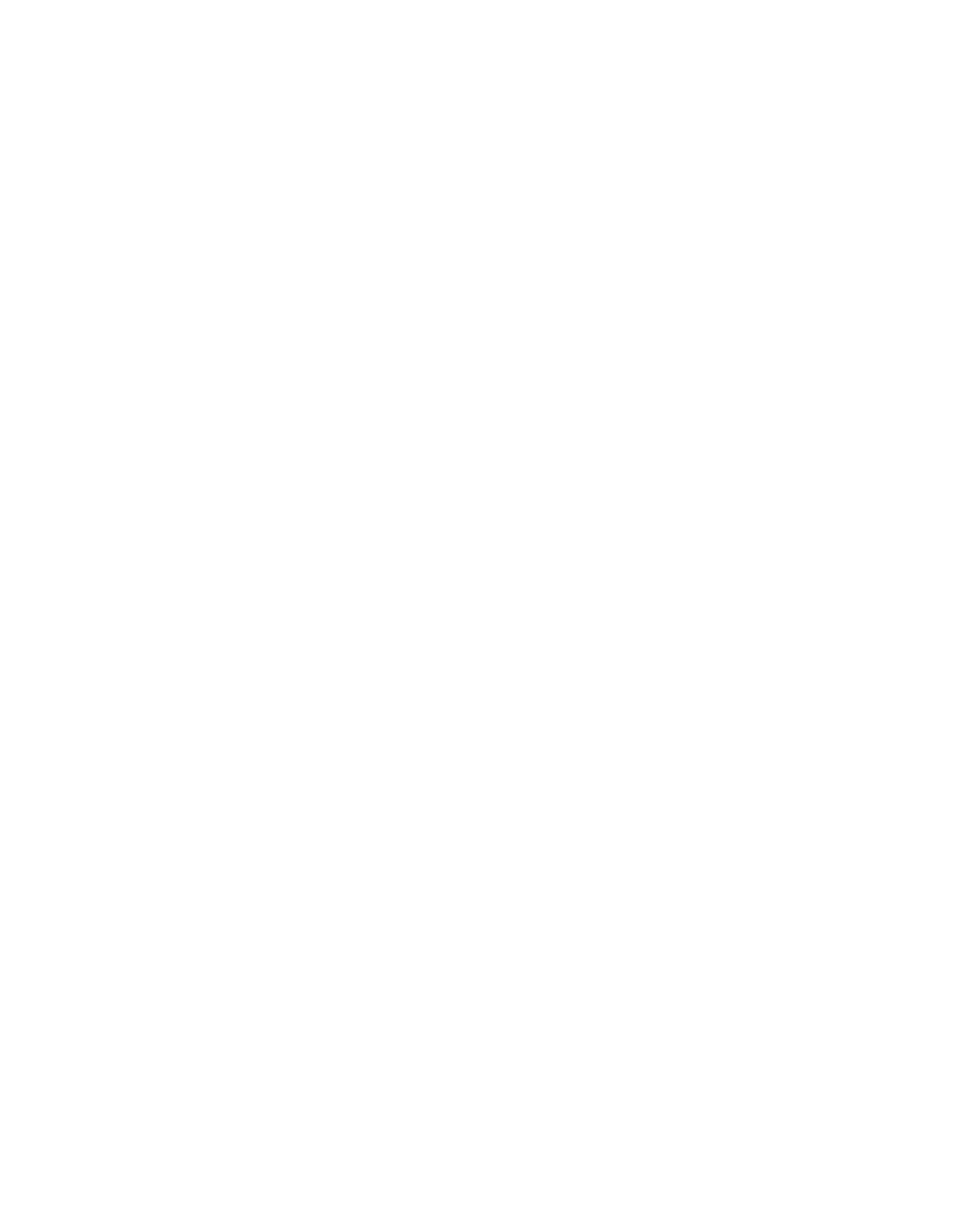# **Table of Contents**

The mission of the Office of Elections is to provide secure, accessible, and convenient election services to all citizens statewide. Our goals and objectives are to 1) conduct honest and efficient elections; 2) encourage participation in the electoral process; 3) protect voter rights; and 4) promote elections. We conduct candidate filing; print, count, and tabulate ballots; and provide voter education.

| Act 136, Session Laws of Hawaii 2019 3           |
|--------------------------------------------------|
| Administering Hawaii's Elections  10             |
| Implementing Elections by Mail 18                |
| Voting and Vote Counting System Contract 19      |
| Hawaii Administrative Rules  20                  |
| Voter Service Centers and Places of Deposit  20  |
|                                                  |
|                                                  |
|                                                  |
|                                                  |
| Joint Operations with the City/County Clerks. 30 |
| Voter Education and List Maintenance 31          |
| Mailing and Receipt of Ballots 33                |
| Expenses and Resources 35                        |
| CARES Act Expenditures  36                       |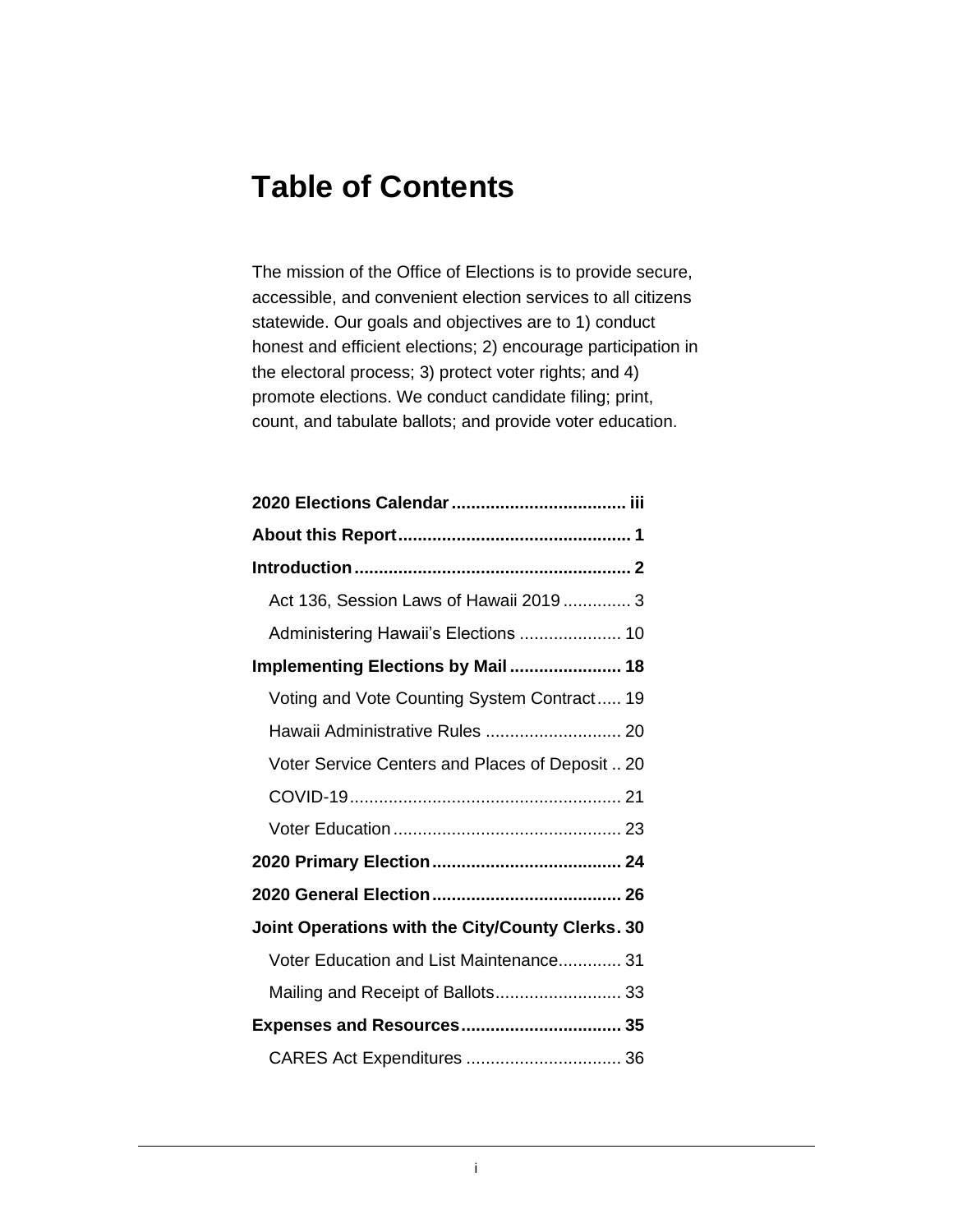| Challenges and Recommendations 38 |  |
|-----------------------------------|--|
|                                   |  |
|                                   |  |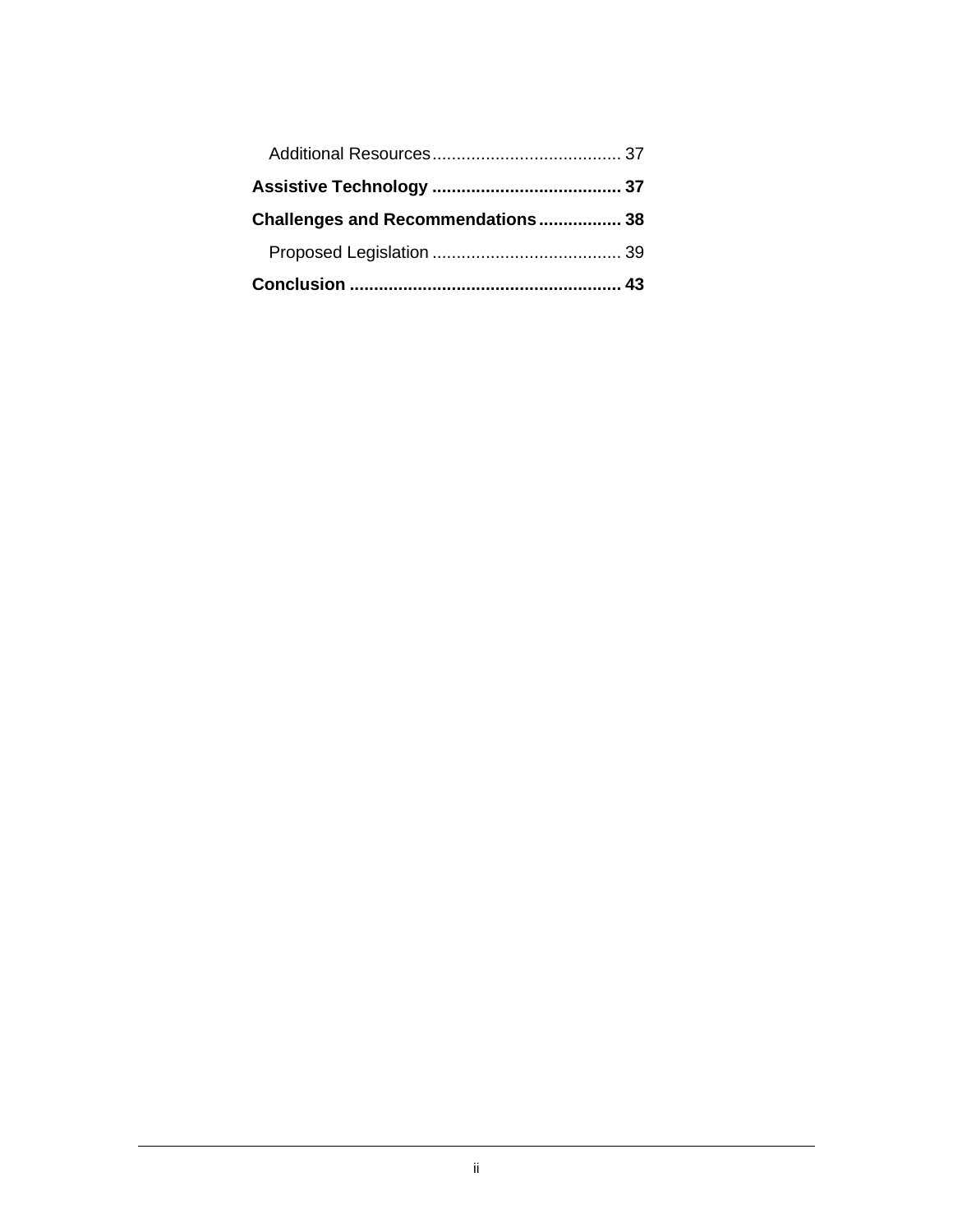# <span id="page-4-0"></span>**2020 ELECTIONS CALENDAR**

| Wednesday, June 24   | Mail Primary Election ballots to overseas voters (52 USC<br>§20302 & HRS §15D-9)                                                                                                                                                             |
|----------------------|----------------------------------------------------------------------------------------------------------------------------------------------------------------------------------------------------------------------------------------------|
| Thursday, July 9     | Final day to register to vote for the Primary Election online<br>or by mail with the Clerk's Office (HRS §11-24). Voters are<br>eligible for same day voter registration for the Primary<br>Election at voter service centers (HRS §11-15.2) |
| Tuesday, July 21     | Mail ballot packages delivered to voters (Act 136 SLH<br>2019)                                                                                                                                                                               |
| Monday, July 27      | Open voter service centers and same day voter registration<br>for the Primary Election (Act 136 SLH 2019 & HRS §11-<br>15.2)                                                                                                                 |
| Saturday, August 1   | Deadline to request an absentee mail ballot for the Primary<br>Election from the Clerk's Office (HRS §15-4)                                                                                                                                  |
| Monday, August 3     | Open places of deposit for the Primary Election (Act 136<br>SLH 2019)                                                                                                                                                                        |
| Wednesday, August 5  | Last day to file presidential petitions with the Office of<br>Elections (HRS §11-113(c)(2))                                                                                                                                                  |
| Saturday, August 8   | PRIMARY ELECTION (HRS §12-2). Voter service centers<br>and places of deposit for the Primary Election close at 7:00<br>pm. Mailed ballots must be received by the Clerk's Office by<br>7:00 pm. (Act 136 SLH 2019)                           |
| Friday, September 18 | Mail General Election ballots to overseas voters (52 USC<br>§20302 & HRS §15D-9)                                                                                                                                                             |
| Monday, October 5    | Final day to register to vote for the General Election online<br>or by mail with the Clerk's Office (HRS §11-24). Voters are<br>eligible for same day voter registration for the General<br>Election at voter service centers (HRS §11-15.2) |
| Friday, October 16   | Mail ballot packages delivered to voters (Act 136 SLH<br>2019)                                                                                                                                                                               |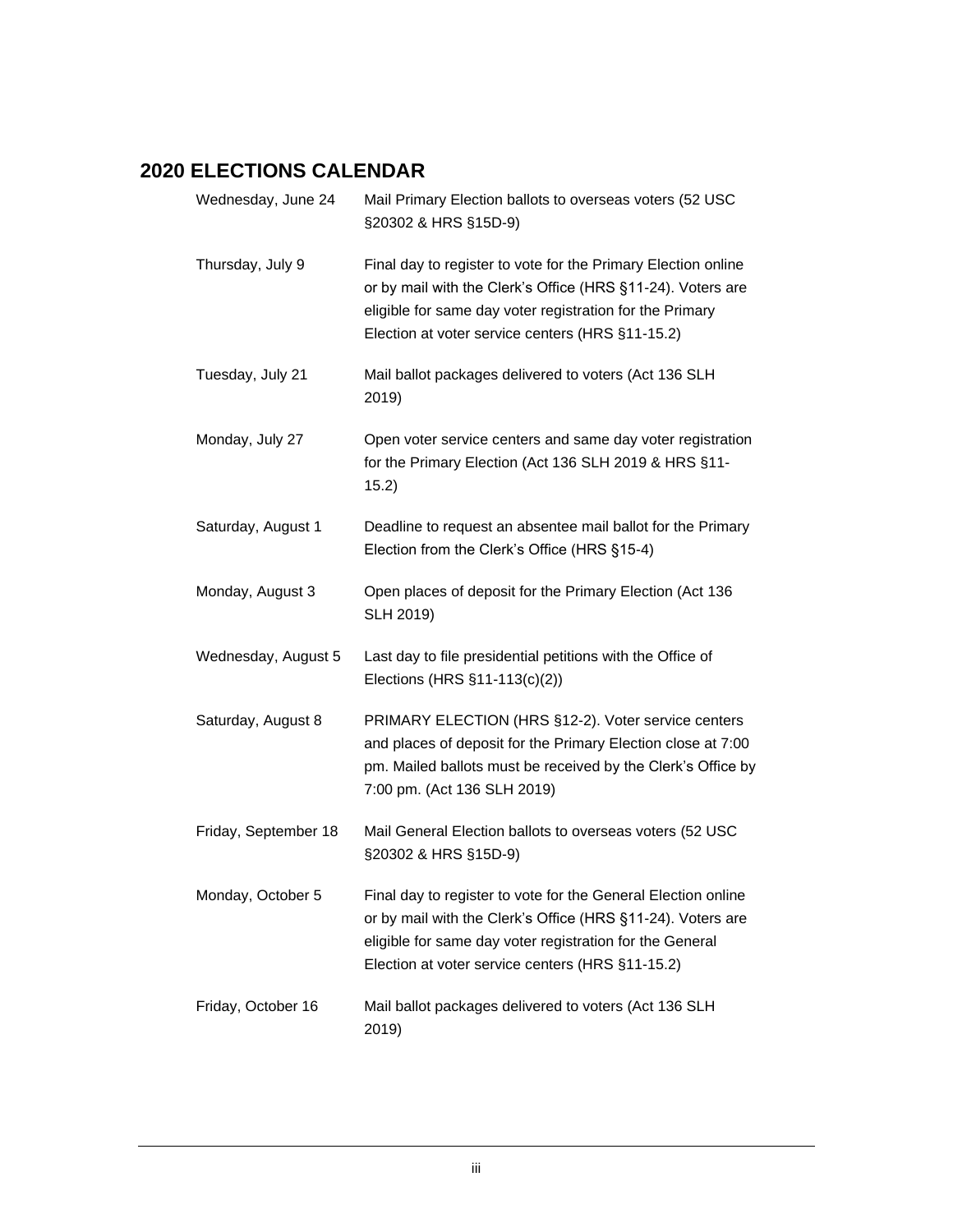| Tuesday, October 20 | Open voter service centers and same day voter registration<br>for the General Election (Act 136 SLH 2019 & HRS §11-<br>15.2)                                                                                                                                 |
|---------------------|--------------------------------------------------------------------------------------------------------------------------------------------------------------------------------------------------------------------------------------------------------------|
| Tuesday, October 27 | Open places of deposit for the General Election (Act 136<br>SLH 2019)                                                                                                                                                                                        |
|                     | Deadline to request an absentee mail ballot for the General<br>Election from the Clerk's Office (HRS §15-4)                                                                                                                                                  |
| Tuesday, November 3 | <b>GENERAL ELECTION (State Constitution, Article II,</b><br>Section 8). Voter service centers and places of deposit for<br>the General Election close at 7:00 pm. Mailed ballots must<br>be received by the Clerk's Office by 7:00 pm. (Act 136 SLH<br>2019) |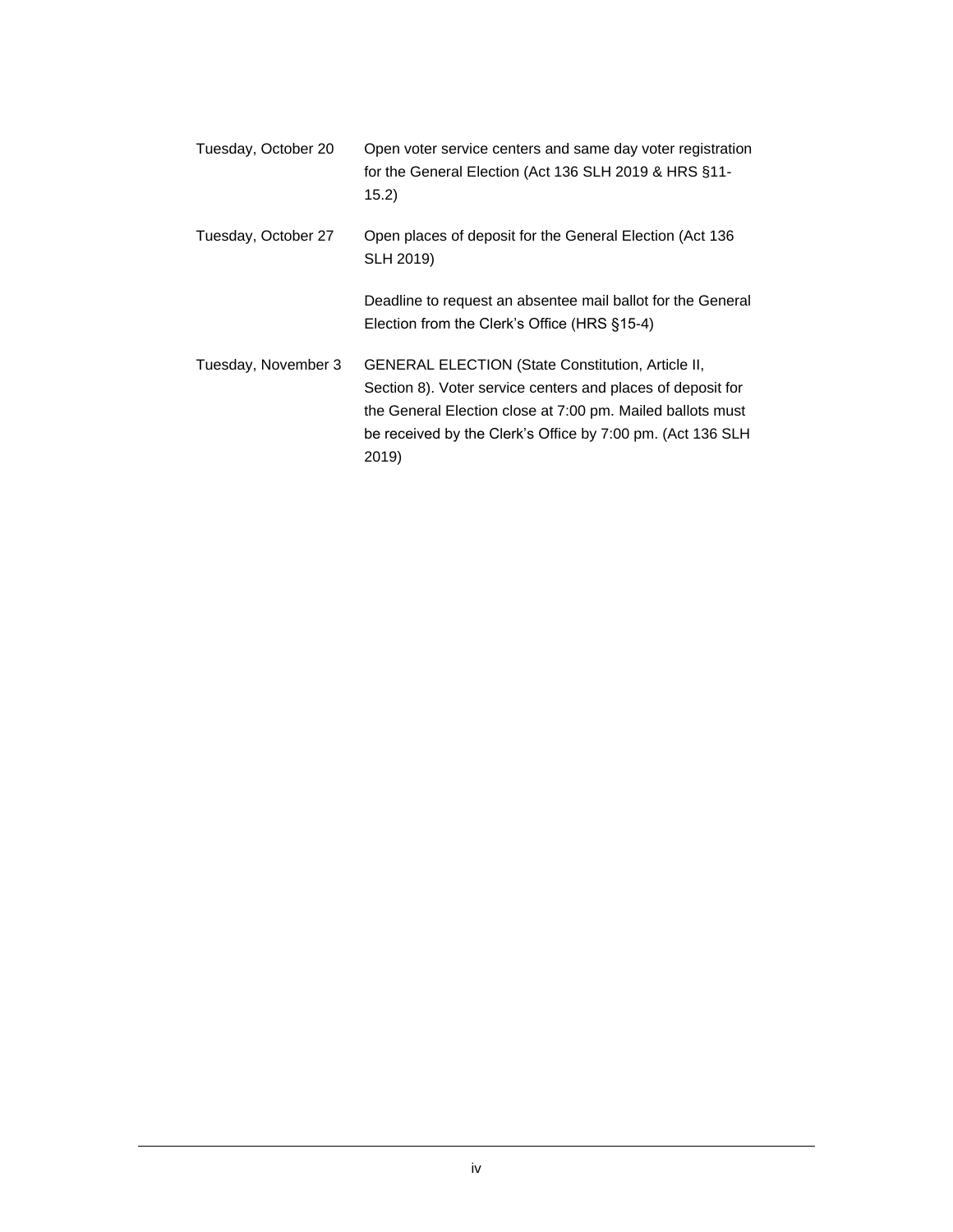# <span id="page-6-0"></span>**ABOUT THIS REPORT**

On June 25, 2019, Act 136, Session Laws of Hawaii (SLH) 2019 was signed into law by Governor David Ige. This law transitioned the state to elections by mail from the prior polling place model. While elections by mail builds off of the prior foundation of absentee mail, absentee walk locations, special elections by mail, and the other election administration processes, this new model involves a significant change in the administration of elections. As such, Section 59 of this Act requires the submission of a report to the Legislature addressing the following:

- (1) The office's progress in implementing this Act;
- (2) A summary of the office's discussions with the county clerks to determine areas of joint implementation of this Act;
- (3) A summary of the expenditures required to implement this Act and a comparison of those expenditures with the expenditures required to conduct elections or election-related activities before the enactment of this Act;
- (4) Any additional resources the county clerks or the office may require to implement this Act;
- (5) Any developments in assistive technology that may be implemented by the State, the counties, or nonprofit associations to ensure that persons with disabilities are not, on the whole, disadvantaged by implementation of this Act, including the costs associated with such technology;
- (6) Any difficulties encountered in the implementation of this Act;
- (7) Specific steps taken and recommendations necessary to prevent fraud and ensure the integrity of the election process; and
- (8) Any other findings and recommendations, including any proposed legislation necessary to clarify and make consistent chapters 11, 12, 15,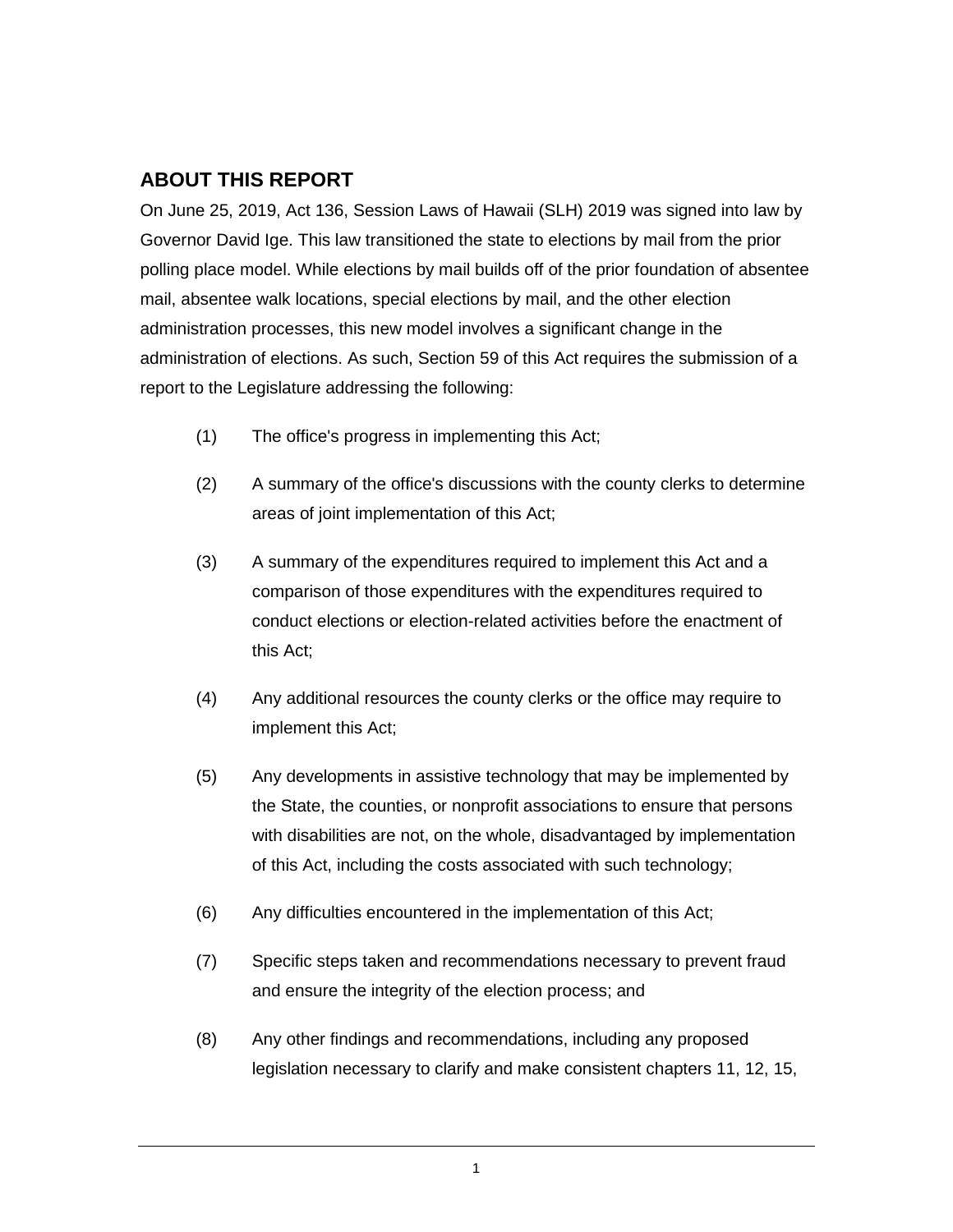15D, 16, and 19, Hawaii Revised Statutes, in light of the transition to statewide elections by mail.

# <span id="page-7-0"></span>**INTRODUCTION**

While elections by mail involves a host of factors, it is important to ground oneself in an understanding of what came before elections by mail and how the new model builds off of that foundation to address the reporting requirements of Section 59 of the Act. As such, this section goes over the migration to elections by mail, the subsequent elections by mail law, and how the elections by mail model operates in comparison to the prior polling place model.

While state law has always provided for a statutory division of responsibilities between the Office of Elections and the offices of the county clerks, the successful implementation of our joint elections has always required significant communication and coordination between our respective offices. This is reflected, in part, by detailed procedures and administrative rules regarding various aspects of the administration of election laws.

Historically, under the prior polling place model, the Office of Elections was responsible for the operation of polling places and the counting of ballots, while the counties were responsible for voter registration, absentee walk locations, and absentee mail. HRS §§ 11-11, 15-4, and 11-184. Additionally, the neighbor island counties, due to the Office of Elections being based on Oahu, were delegated authority, pursuant to HRS § 11-2, to operate the polling places and counting center associated with each of their counties. This model was primarily based on direct interactions between voters and election officials in both the voter registration context and the act of voting (e.g., voter registration occurred in person before the county clerk and voting occurred at a polling place operated by election officials).

With time, the model slowly adjusted to allow these types of activities to be done remotely instead of in person. For example, our laws allowed voter registration by mail as opposed to in person. No excuse absentee voting was authorized for any voter who wished to submit a written request. In time, non-regularly scheduled special elections to

2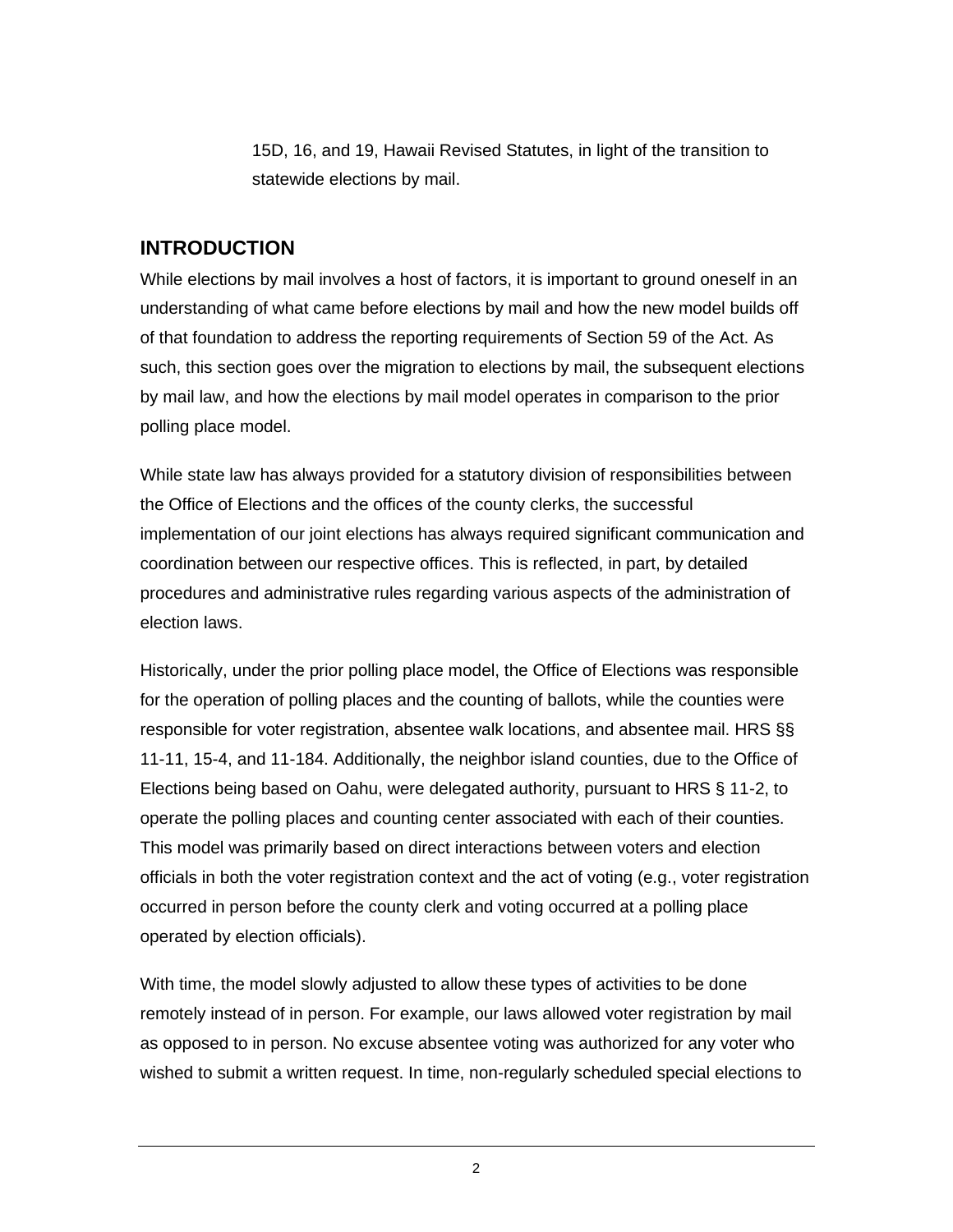address vacancies in office were authorized to be conducted by mail, as opposed to by polling place. The migration continued with voters no longer needing to request to receive their ballot by mail every election cycle when the law permitted one to simply request to be able to vote permanently by mail. In time, even during regularly scheduled elections, voting by mail became the default means of voting when the law authorized elections by mail for small precincts that otherwise could not reasonably support a polling place. Eventually, when we got to the point that over half of our voters were voting prior to the election, the path to elections by mail had been thoroughly paved.

#### <span id="page-8-0"></span>**ACT 136, SESSION LAWS OF HAWAII 2019**

Act 136, SLH 2019, as previously noted, builds off of this past and created a new part of Chapter 11, HRS, entitled "Elections By Mail," composed of 10 statutes. This new part only addresses general aspects of the administration of elections and needs to be read in conjunction with other parts of Chapter 11, HRS and other chapters in Title 2 Elections, such as Chapter 12 through 19, HRS. With that in mind, the Act made housekeeping changes to Title 2 to make it consistent with elections by mail. While this portion of the report will broadly highlight the changes that have been made by this Act, we will reserve until the recommendations portion of the report our proposed changes to likewise make Title 2 consistent with the transition to elections by mail.<sup>1</sup>

#### HRS §11-101 ELECTIONS ELIGIBLE TO BE CONDUCTED BY MAIL

This new statutory section provides that elections by mail will start with the 2020 Primary Election. Consistent with this, the 2020 election cycle was conducted by mail.

#### HRS § 11-102 PROCEDURES FOR CONDUCTING ELECTIONS BY MAIL

#### *Subsection (a) – Ballot Package Contents*

This subsection refers to a ballot, postage prepaid return envelope, secrecy envelope or sleeve, and instructions as constituting the contents of the ballot package. It appears to require substantively the same contents as HRS § 15-6 for absentee mail ballot packages, which would continue to address temporary absences from one's residence.

<sup>1</sup> Act 136, SLH 2019 established a new part to Chapter 11, HRS consisting of HRS §§ 11-A through 11-J. The Revisor of Statutes, consistent with Section 60 of the Act, has substituted section numbers for the letters used in designating these new sections. As such, for ease of reference, this report will refer to HRS §§ 11-101 to 11-110 instead of the original letters designating these sections.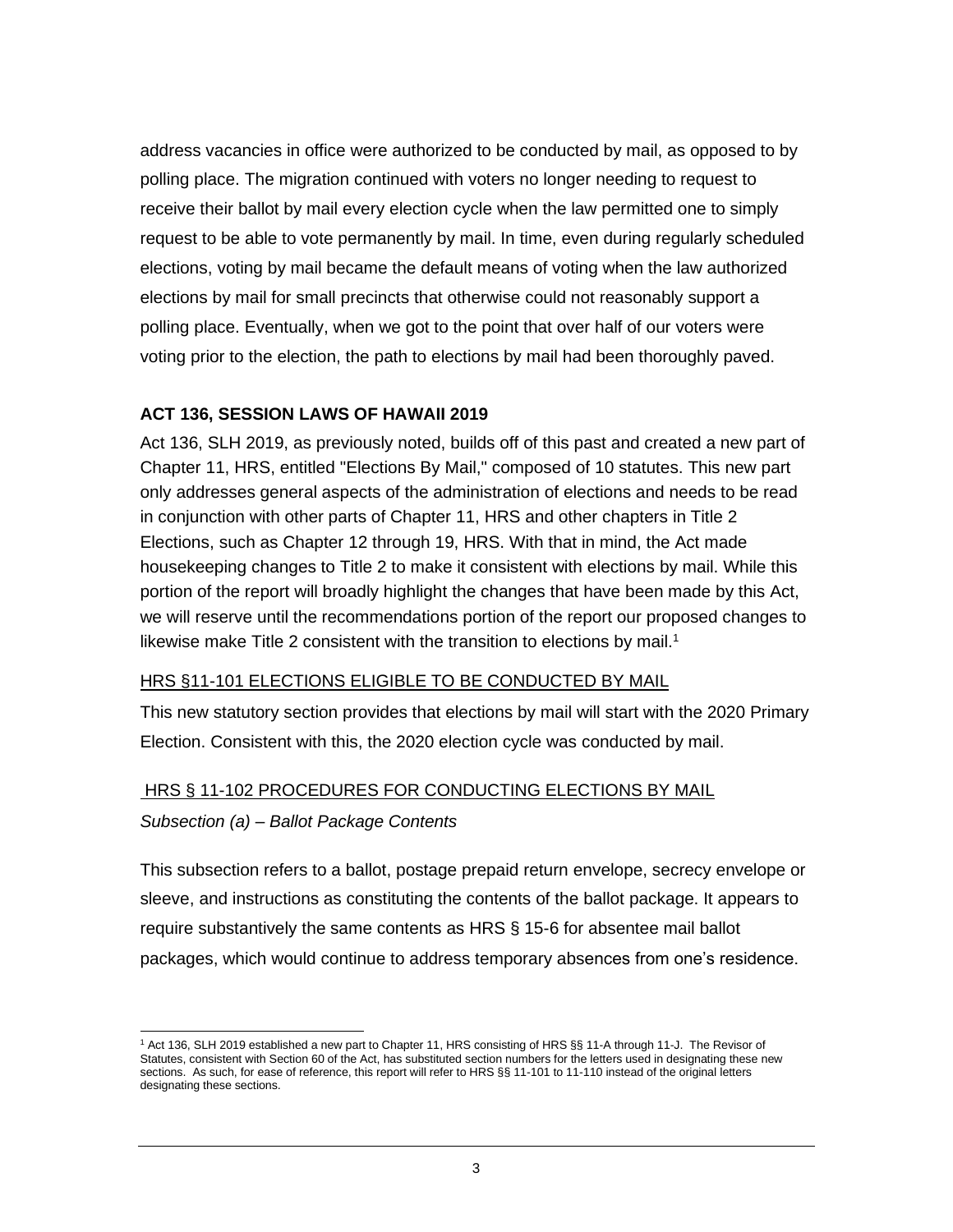The instructions and need for a signature section (i.e., affirmation statement) on the envelope are elaborated on subsequently in HRS §11-103.

#### *Subsection (b) – Voters & Timing*

(b) To the extent practicable, the clerk shall mail a ballot package by **non-forwardable mail** to **each registered voter** in the county so as to enable voters **to receive the ballot package approximately eighteen days before the election**. The clerk shall **continue mailing ballot packages to voters who update their voter registration address no later than fourteen days before the date of the election**. In determining the initial mailing date of the ballot packages, the clerk shall consider the mailing place of origin and the most recent postal service delivery standards. **The clerk shall not mail a ballot package to any voter in the county register who is identified as having an outdated or non-deliverable mailing address**. Nothing in this part shall be construed to change the responsibilities of the clerk or chief election officer under chapter 15D with respect to uniform military and overseas voters.

Emphases added.

#### *Voters Receiving a Ballot by Mail*

The requirement that mailed ballots be based on an absentee request under HRS § 15-4 is no longer applicable. However, voters are not prevented from using HRS § 15-4 to request a seasonal ballot if they are away from their residence, such as due to a vacation or work. As such, all voters will be mailed a ballot to their mailing address on file, unless they separately request under HRS § 15-4 that their ballot be mailed temporarily to a different address or if they have an outdated or non-deliverable mailing address.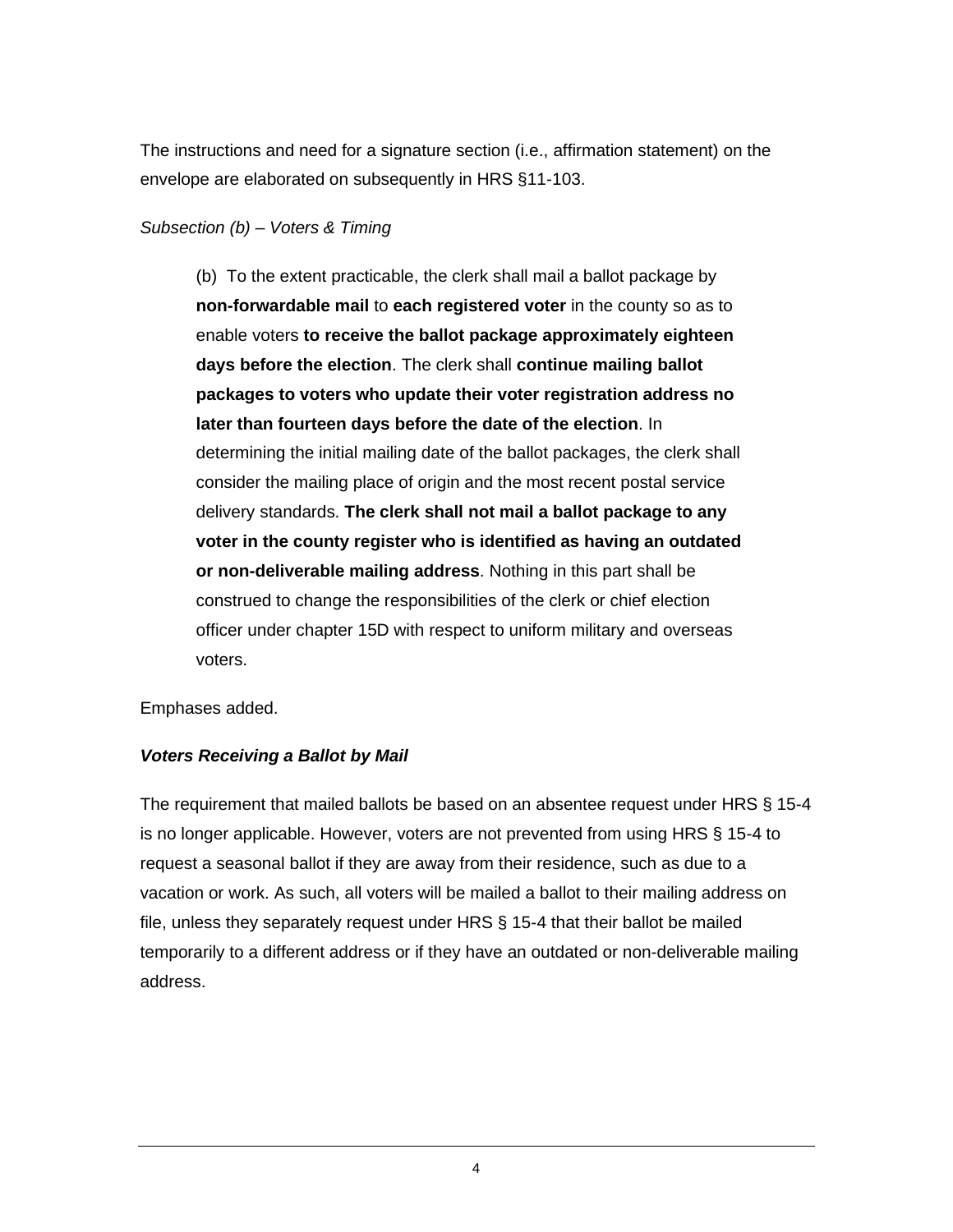#### *Voters Receive Ballots Approximately 18 Days Prior to the Election*

While this provision is self-explanatory, it explicitly does not apply to military and overseas voters, who under the Uniformed and Overseas Citizens Absentee Voter Act (UOCAVA) and its state counterpart, the Uniform Military and Overseas Voters Act (UMOVA), are to be transmitted their ballots by the 45th day prior to the election. 52 USC § 20302 & HRS § 15D-9. Additionally, as it relates to voters who requested an absentee ballot, arguably they could be mailed their ballot, in accordance with HRS §15- 5(a), up to 30 days prior to the election. However, for consistency purposes and to harmonize it with elections by mail, those ballots are mailed at the same time as other non-UOCAVA ballots, so they can be received by the 18th day prior to the election.

Finally, there are voters with special needs, under HRS §11-107, who can request that a ballot be forwarded to them by electronic transmission at any time. While arguably open to interpretation, this may be interpreted as relating to the timing of the request, as opposed to administratively when the ballot would be transmitted, which for uniformity purposes would be done so. As previously noted, all non-UOCAVA voters receive their ballot by the 18th day prior to the election.

# *Continue Mailing Ballot Packages to Voters Who Update Their Voter Registration Address No Later Than 14 Days Before the Date of the Election*

While HRS § 11-102(b) makes reference to continuing to send ballots to voters who update their address no later than 14 days prior to the election, this is not the equivalent of a prohibition against mailing ballots after that date. Additionally, elections are still to be administered in accordance with Title 2.

For example, HRS § 15-4(a) provides that a request for an absentee ballot or permanent absentee ballot can be made up to the 7th day prior to the election. The absentee form itself indicates that the clerk can update a voter's record, including address, on the basis of the absentee request. HRS §11-20. This 7th day prior requirement is based on federal law related to presidential elections. 52 USC § 10502(d) (Voting Rights Act of 1965). As such, it would be difficult to argue that the clerk should not process requests for mailed ballots up to the 7th day prior to the election.

5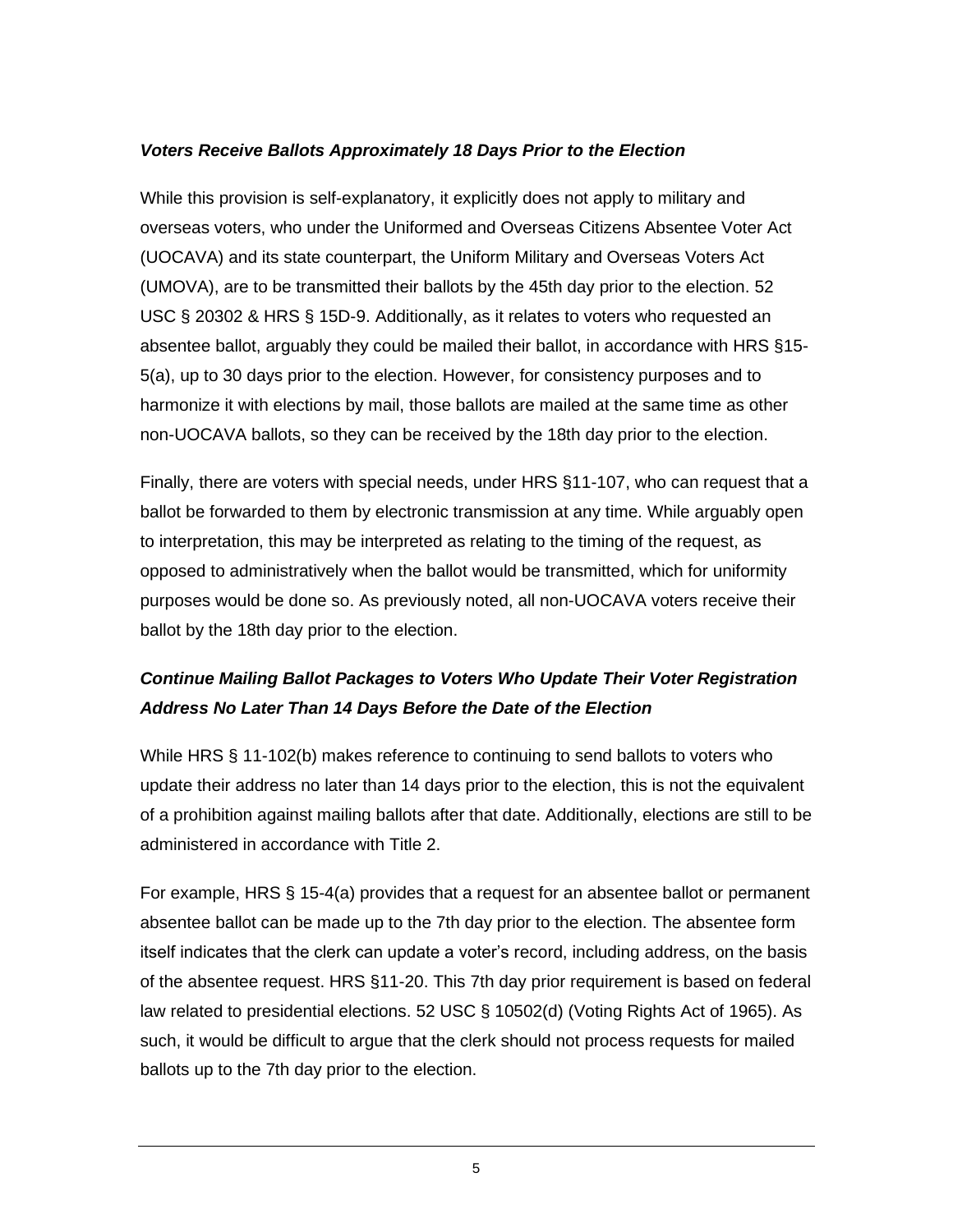Taking it further, replacement ballots are provided for in HRS §11-5 and there is no deadline stated, in addition to the statute providing that upon receipt the clerk is to check the system and issue the replacement ballot package by mail or to be available for pick up. Additionally, HRS §15D-9 relating to military and overseas voters requires a ballot to be mailed within 2 business days, or as soon as allowable after the application arrives. Further, HRS § 15-5(a), in regard to absentee ballots, says that ballots are to be mailed or delivered "[n]o later than twenty-four hours after receipt of the request for absentee ballot received on the last day specified in section 15-4." Finally, HRS §§ 11-11 and 11- 14 provides for the county clerk to ensure that the voter rolls are up to date and there is no restriction on the time frame.

Ultimately, with all the above in mind, the administrative rule promulgated to implement this statute says "the clerk may continue to mail ballots to those who have updated their voter registration address after the fourteenth day, if the clerk believes there is sufficient time for the voter to return the ballot by the applicable deadline." HAR  $\S$  3-177-601(c). There are separate rules to address military and overseas voters, absentee voters, and replacement ballots. HAR §§ 3-177-602 through 3-177-606.

#### *Subsection (c) – Establishment of Voter Service Centers and Places of Deposit*

(c) The clerks shall determine and provide for voter service centers and places of deposit pursuant to this part and section 11-92.1.

This subsection ties into Section 13 of the Act which amends HRS §11-92.1 to require the issuance of a proclamation by the Chief Election Officer listing all voter service centers and places of deposit established by the county clerks. The date of the proclamation is not clearly established. However, Section 13 permits it to be issued with the HRS § 11-91 proclamation that is issued no later than the 10th day prior to the close of candidate filing.

#### HRS § 11-103 PUBLIC NOTICE OF MAILING

This new section establishes that a notice of mailing of initial ballots by the county is to be given prior to making the ballots available to the public.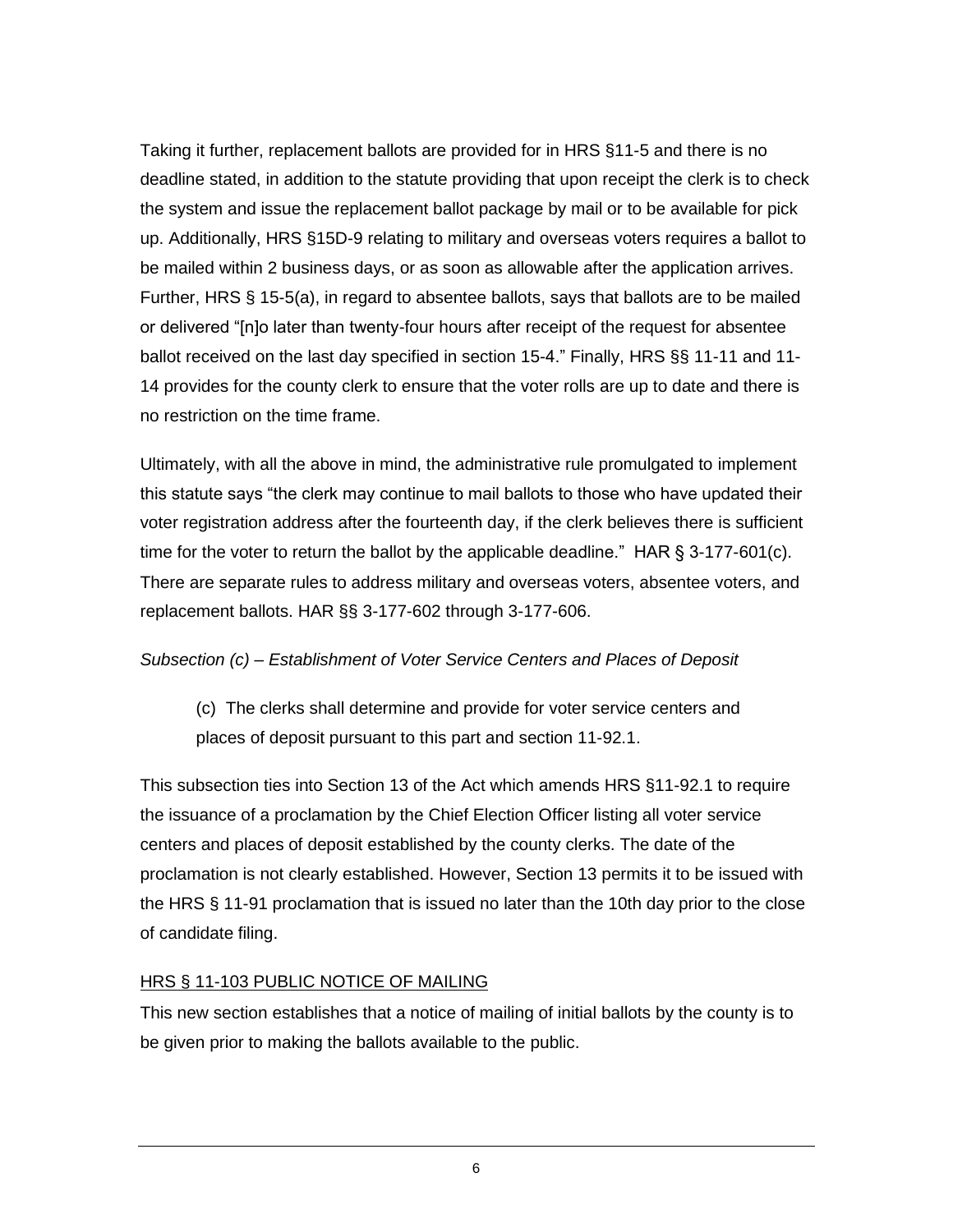#### HRS § 11-104 BALLOT INSTRUCTIONS; BALLOT RETURN

#### *Subsection (a) – Instruction – Directions*

This subsection is largely consistent with HRS § 15-6 in terms of there being instructions and needing to sign the return envelope. However, it does not technically refer to the affirmation mentioned in HRS § 15-6 regarding the voter affirming that they are the person voting. Having said that, the clerk can harmonize the reference to a signature in §11-104 and the affirmation in HRS §15-6 by administratively having the affirmation on all return identification envelopes for voters to sign.

#### *Subsection (b) – Instructions – Election Fraud & Voter Fraud*

This subsection requires information on HRS §§ 19-3(5) and 19-3.5, along with notice of the consequences of a violation. HRS § 15-6 in comparison requires "materials summarizing the provisions in sections 19-3, 19-3.5, 19-4, and 19-6." Given that this includes HRS §§ 19-3 and 19-3.5, the more inclusive language of HRS § 15-6 is used for purposes of the instructions for all ballots that are mailed to voters.

#### *Subsection (c) – Returning Ballots*

In regard to the return of the ballot, HRS § 11-104(c) refers to the return identification envelope by (1) mail and received at the office of the clerk; (2) personal delivery at a place of deposit; and (3) personal delivery at a voter service center. In comparison, Section 30 amends HRS § 15-9, relating to seasonal absentee requests, to say (1) mailed and received by the clerk; or (2) delivered other than by mail to the clerk or to a voter service center.

#### *Subsection (d) – Returned Ballots Considered Cast*

Finally, while HRS § 11-104(d) is written to say a ballot is deemed cast upon being returned, it needs to be read in conjunction with HRS § 11-106 regarding deficient ballots (i.e., if a ballot arguably can't be counted due to a deficiency then it is not "returned" and the voter can only "cast" their ballot by complying with the HRS § 11-106 process which would complete the return process).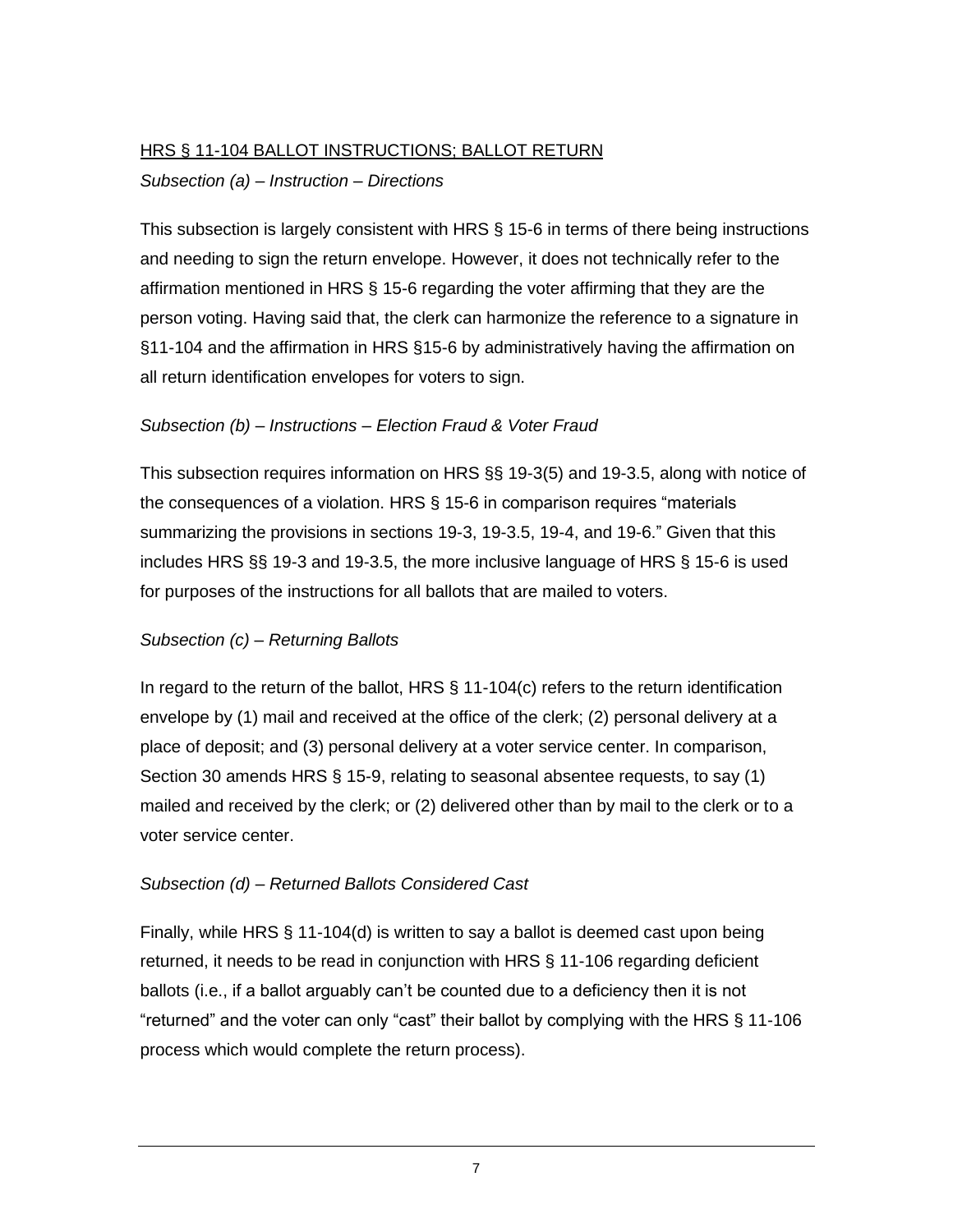#### HRS § 11-105 REPLACEMENT BALLOTS

HRS § 11-105 elaborates on the current replacement process under HRS § 15-5(b). However, it now provides for a "replacement ballot application." Additionally, HRS § 11- 105(c) repeats the same manner in which the ballot may be returned that is mentioned in HRS § 11-104(c). Having said that, HRS § 11-105 only applies to requesting that a replacement ballot be mailed or made available for pick up. The Act separately addresses the issuance of a replacement ballot by electronic transmission in HRS § 11- 107.

#### HRS § 11-106 DEFICIENT RETURN IDENTIFICATION ENVELOPES

HRS § 11-106 is largely the same as HRS § 15-9, except that instead of deeming a ballot "invalid" if the signature does not match, there is a process to permit the voter to fix whatever issue (i.e., no signature, mismatched signature, or other issue) causes the ballot to be deficient so it can be corrected. The deadline is 5 business days after the election (i.e., the Friday after the Primary Election and the Tuesday after the General Election).

## HRS § 11-107 ELECTRONIC TRANSMISSION UNDER CERTAIN CIRCUMSTANCES

HRS § 11-107 is essentially the same as HRS § 15-5(b) except that it also includes voters with special needs being able to request a replacement ballot at any time, as opposed to being restricted to a 5-day window. The language regarding the return of the ballot is the same as that in HRS § 11-104. In regard to defining "special needs" it is addressed in HAR § 3-177-606. The rule's focus is on individuals with disabilities impacting a major life activity. However, the rule also acknowledges it includes any voter who can establish that they would otherwise not be able to receive and return their ballot if it was transmitted to them within the 5-day period immediately preceding an election, such as due to a scheduled trip away from their residence within that time period.

# HRS § 11-108 COUNTING OF MAIL-IN BALLOTS; VALIDITY; BALLOTS INCLUDED IN RECOUNTS; CERTIFICATION OF FINAL TABULATION

*Subsection (a) – Starting Date; Procedures*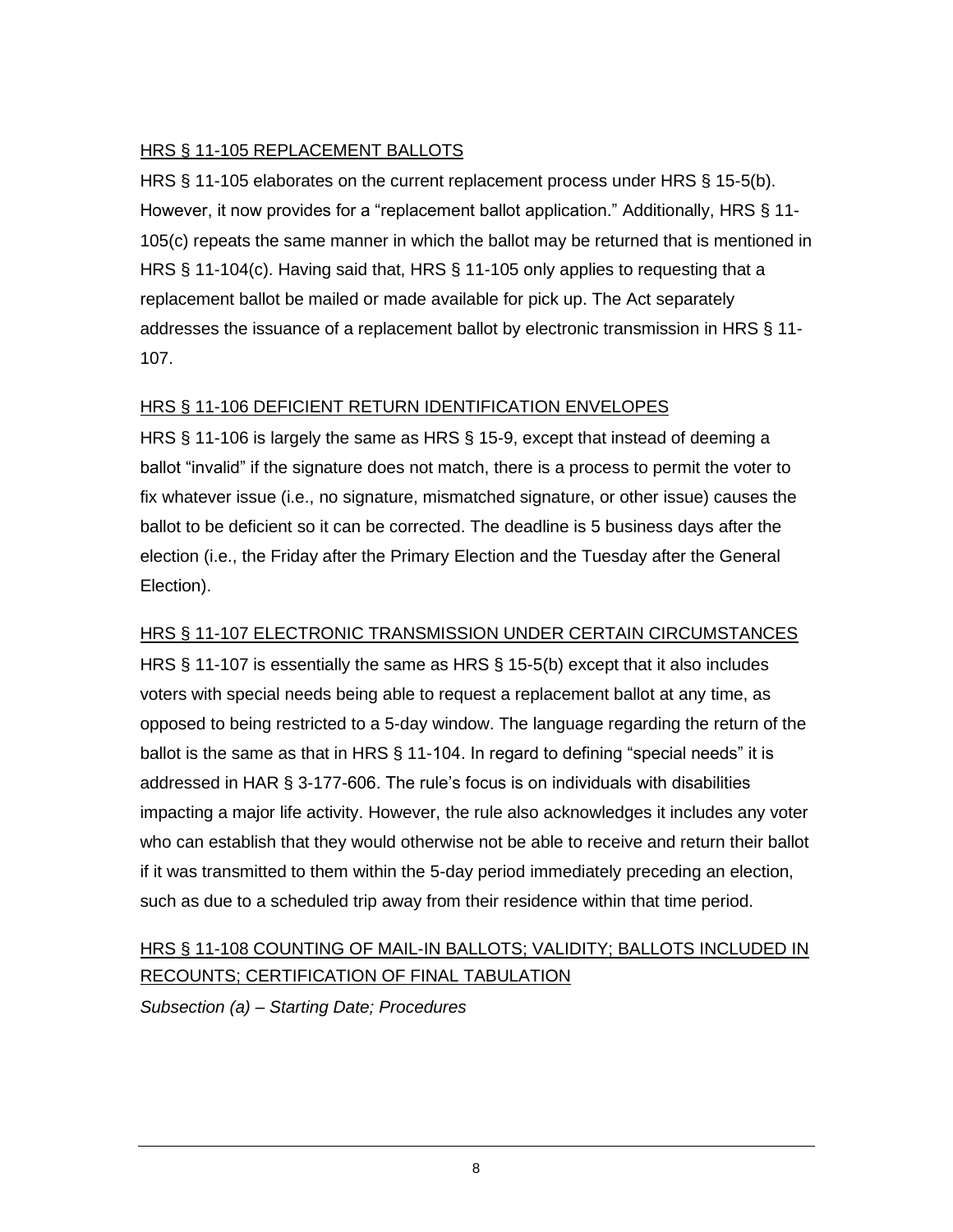HRS § 11-108(a) provides for ballot processing for tabulation to start no earlier than the 10th day prior to the election. This results in a Wednesday for the Primary Election and a Saturday for the General Election. Ballot processing refers to procedures ranging from opening to tabulation and does not include signature verification (i.e., signature verification can begin on an earlier date). Official observers must be present for the ballot processing process and any results printouts must be kept confidential until the last voter in line votes at a voter service center on election day.

#### *Subsection (b) – Completion of Initial Tabulation*

HRS § 11-108(b) provides for the initial tabulation to be completed by 6:00 a.m. on the day following the election.

#### *Subsection (c) – Validity of Ballots*

HRS § 11-108(c) provides that only ballots that have been validated can be counted as part of the initial tabulation. Otherwise, election officials are to segregate the ballots that have not been validated. The clerk is expected to make reasonable efforts to determine the validity of ballots within 7 days of an election.

#### *Subsection (d) - Initial Recount*

HRS § 11-108(d) provides that any initial recount can only include ballots that were verified for the initial tabulation.

#### *Subsection (e) – Certification of Results*

HRS § 11-108(e) provides that any certification will include all ballots verified as valid by the clerk within 7 days of the election.

#### HRS § 11-109 VOTER SERVICE CENTERS; PLACES OF DEPOSIT

*Subsection (a) – Established at the Office of the Clerk and Additional Locations*

HRS § 11-109(a) provides that there needs to be a voter service center at the "office of the clerk" and the clerk may establish additional locations.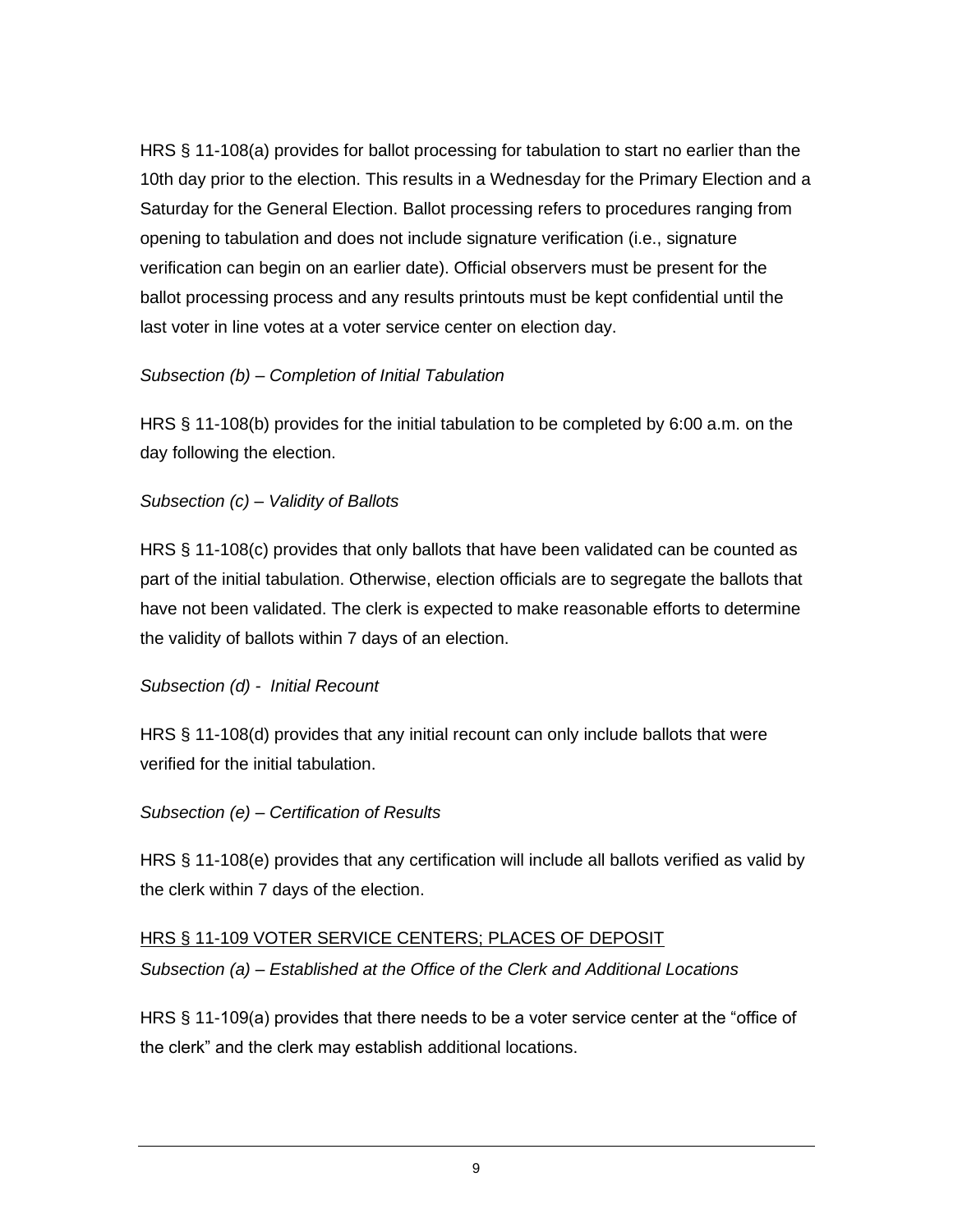#### *Subsection (b) – Timeframe*

HRS § 11-109(b) provides that the voter service centers are open from the 10th business day prior to the election during regular business hours at the same times statewide.

#### *Subsection (c) – Voter Service Center Services*

HRS § 11-109(c) requires the voter service centers to provide the services stated in HRS § 11-1 under the definition of voter services. Those services are generally the same as what was authorized for absentee polling places under HRS § 15-7, which has been repealed by the Act.

#### *Subsection (d) – Places of Deposit*

As it relates to places of deposit, HRS § 11-109(d) provides that the clerk may designate locations to be open 5 business days before the election until 7:00 p.m. on the day of the election. The county clerk can consider security and operational hours of any proposed location.

#### HRS § 11-110 ELECTION EXPENSES AND RESPONSIBILITIES FOR ELECTIONS BY MAIL

HRS § 11-110 basically splits expenses between the State and counties for combined state and county elections, except for voter registration which remains a county expense. As for responsibilities, the State handles the printing and counting of ballots, while the counties are responsible for voter registration, absentee voting, voter service centers, places of deposit, and the mailing and receipt of ballots. The State and counties may agree to delegate these responsibilities to each other.

## <span id="page-15-0"></span>**ADMINISTERING HAWAII'S ELECTIONS**

The prior model recognized three systems of voting: (1) absentee walk locations; (2) election day polling places; and (3) absentee mail. While there is now an emphasis in our laws concerning voting by mail and the associated issues that arise from it being the default manner of voting, the other components of voters being able to choose instead to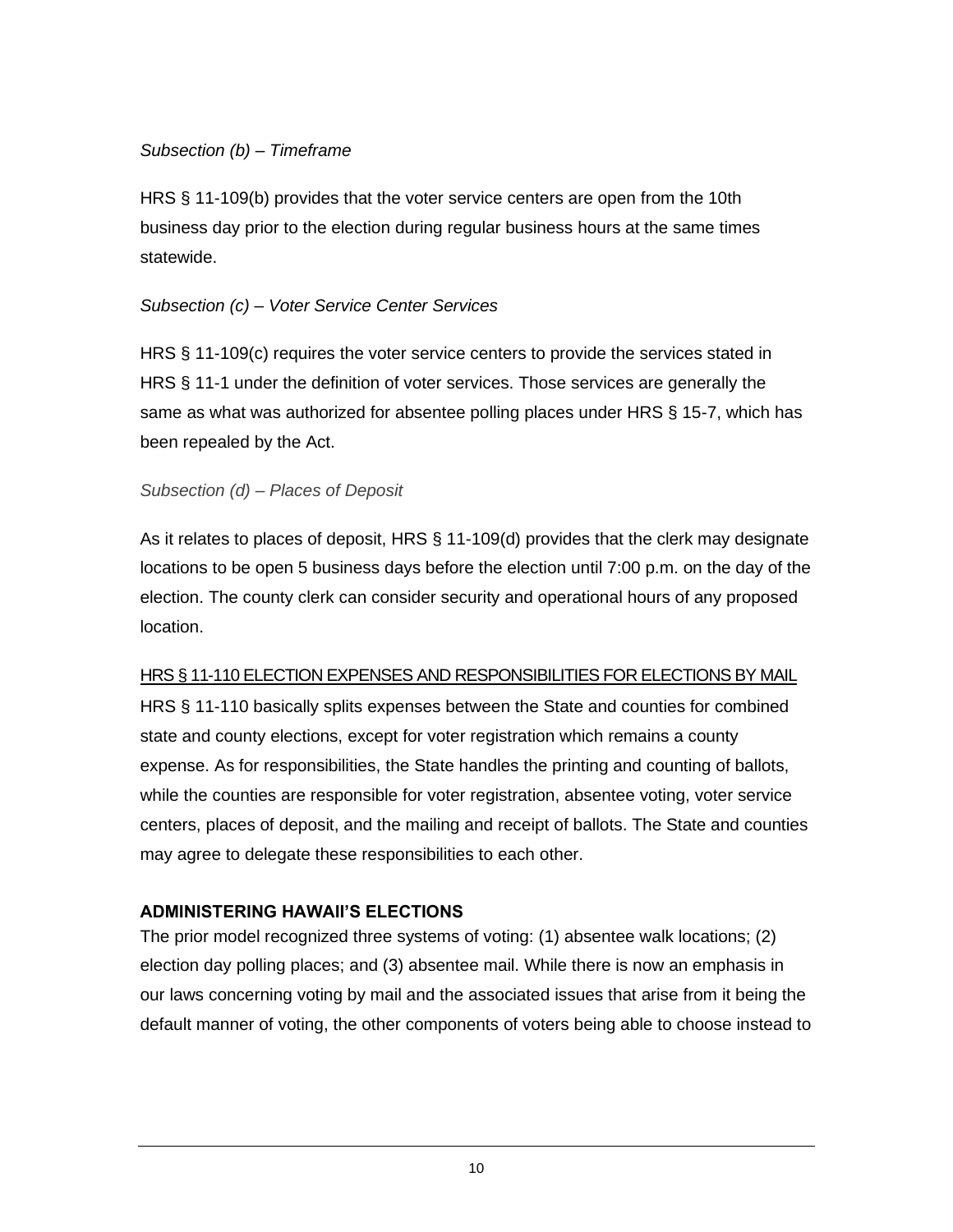vote in person prior to election day or on election day still remain. Given this, the administration of the elections by mail model builds off of the prior model.

#### VOTER REGISTRATION

The Office of Elections and county clerks continue to have separate responsibilities in regard to voter registration under federal and state law that require ongoing coordination.

Essentially, federal law focuses on the concept of the federal government being able to look directly to a state's chief election officer to maintain a statewide voter registration system under the Help America Vote Act of 2002 (HAVA) and to likewise be responsible for voter registration list maintenance and the encouragement of voter registration at driver license offices and other government agencies under the National Voter Registration Act of 1993 (NVRA). In contrast, state law, similar to most other jurisdictions, provides that the county clerk is primarily responsible for voter registration. HRS §§ 11-11 to 11-26.

The end result is that the Office of Elections, from a computer and information technology perspective, maintains the actual statewide voter registration system. This includes changes, updates, and additions to the current functionalities of the voter registration system utilized by state and county election officials, as well as upkeeping relative services like Online Voter Registration (OLVR) and the Mail Ballot Status Portal. It likewise encourages voter registration on a statewide basis, promulgates statewide rules regarding the administration of voter registration, and serves as the point person for any discussions with the federal government. The counties continue on a day to day basis to implement all state laws that entrust ensuring the integrity of the voter registration rolls to them (e.g., the processing of voter registration applications, resolution of voter registration disputes, and list maintenance procedures to ensure the continued integrity of the rolls).

#### PRECINCTING

An important cornerstone to the administration of elections continues to be the establishment of precincts, which takes into consideration the overlapping boundaries of various congressional, state senatorial, state representative, and county council districts.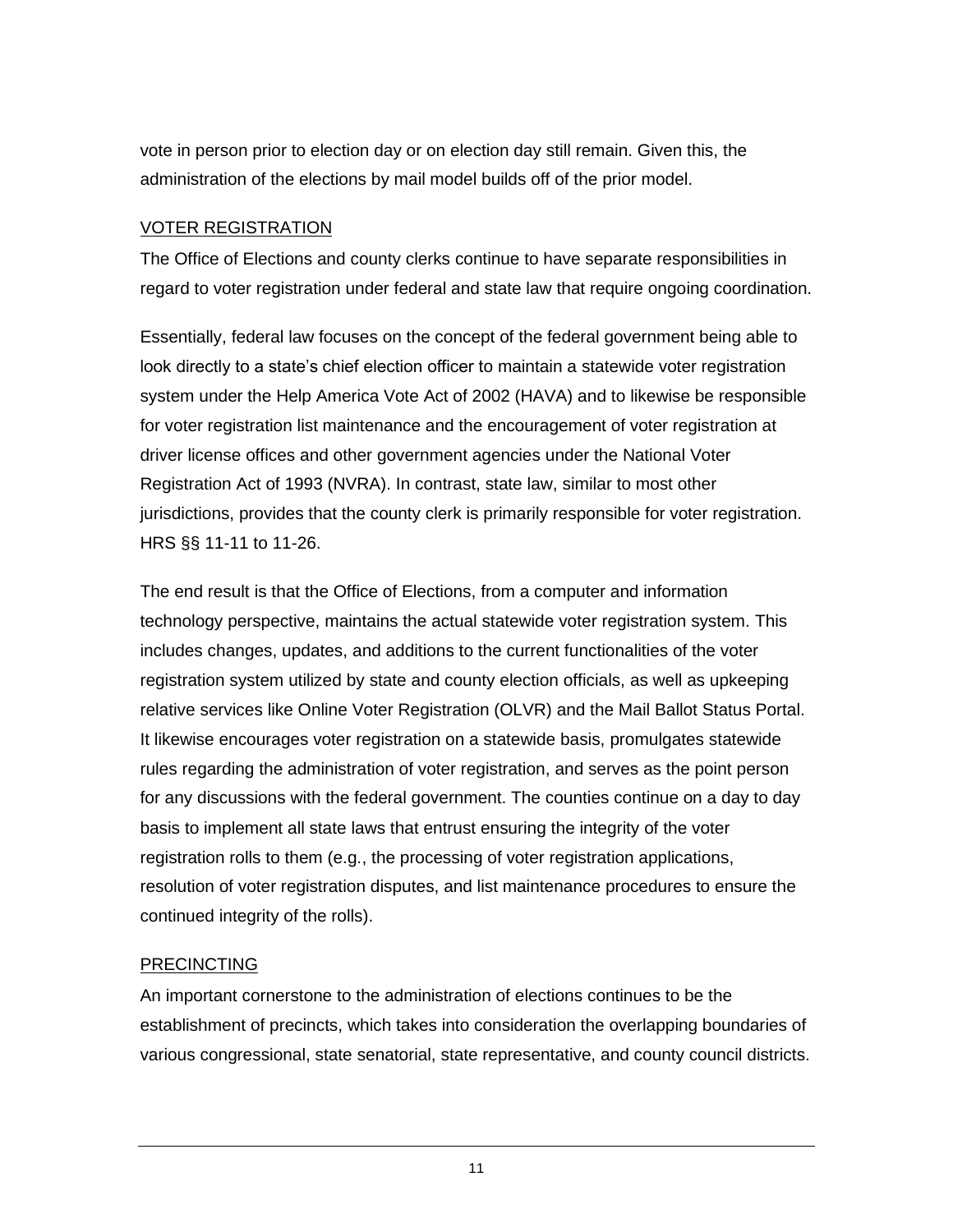Voters are administratively assigned to each of these precincts based on where they reside and this information is maintained in the statewide voter registration system. It impacts which ballot they are eligible to vote on and under the prior election model it would be connected to the polling place that a voter would be assigned to.

#### CANDIDATE FILING

As it relates to candidate filing, candidates continue to be required to obtain signatures of registered voters who are qualified to vote for the office based on their voting precinct. Candidate filing occurs at the main office of the Office of Elections and county clerks, in addition to established satellite locations. The prior election model and the elections by mail model are not impacted by the candidate filing process, other than the critical need to timely complete the candidate filing process and to address any possible litigation, given that there are short timeframes to print and mail out ballots to comply with state and federal laws.

#### BALLOT PRODUCTION AND MAILING

The Office of Elections continues to be statutorily responsible for printing and counting ballots. Likewise, the county clerks continue to be responsible for the mailing and receipt of ballots. However, the printing and ballot package mailing contracts have been consolidated with the voting system contracts, as these operations are interconnected, and the chief election officer is the sole signatory to this state contract. It is important to note that the printing of ballots has always been a component of our voting system contracts, since we migrated to the current mark sense ballot from the prior punch card model in 1998. This is due to the ballot type database and associated barcodes that everything from the production of the ballots to the counting of the ballots by the voting system operates off of.

Specifically, once the contents of the ballots are known, following the close of candidate filing in a primary election, or the final submission of presidential candidates or ballot questions for the general election, a ballot type database is created. This database serves not only to reflect each of the unique ballot types (i.e., the unique combination of contests, such as U.S. Representative, State Senator, State Representative, Councilmember, and statewide or countywide offices that a voter is eligible to vote on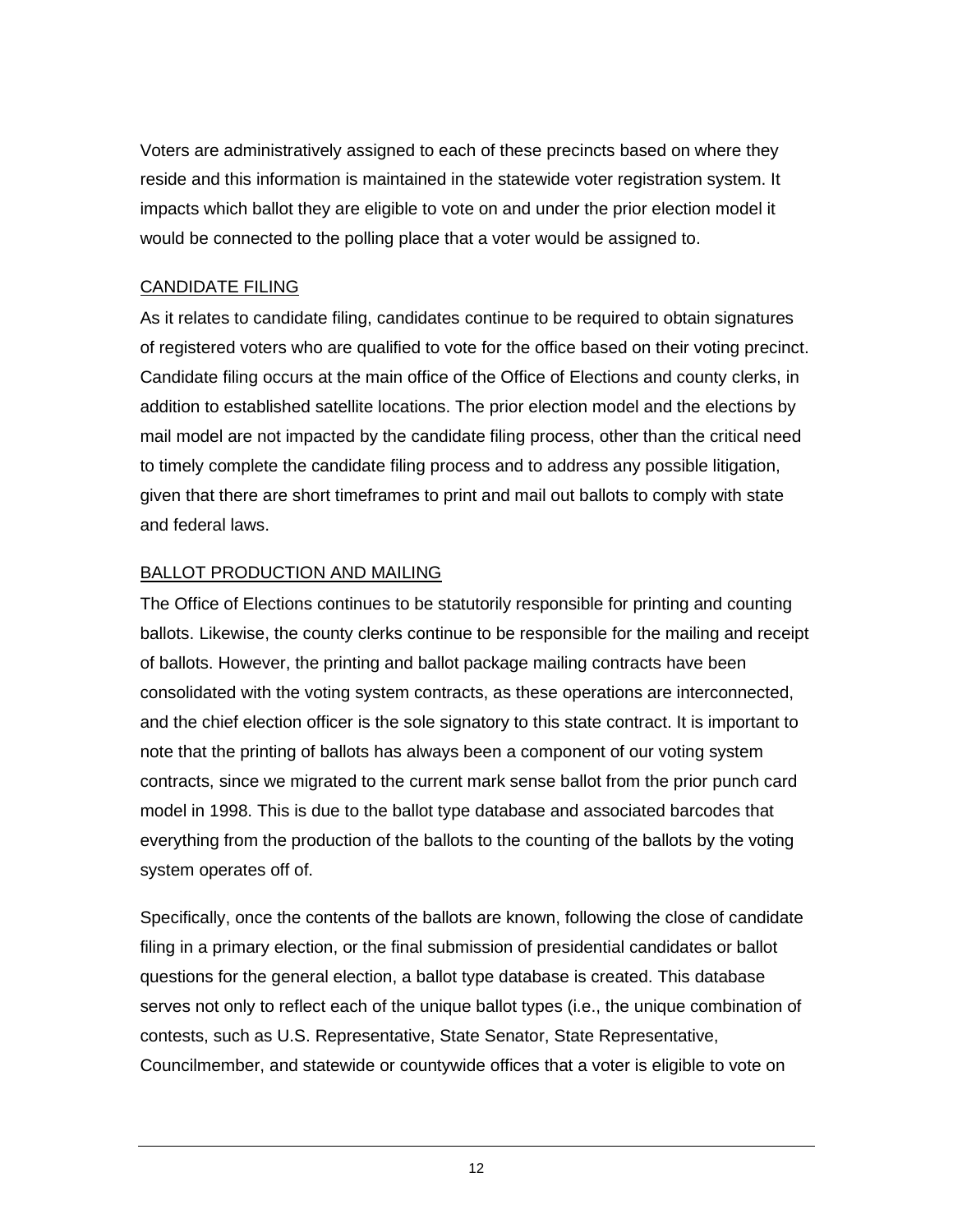based on where they reside in relation to the boundaries for those offices), but also to program the voting system to recognize the exact location on each ballot type associated with a specific contest and candidate to properly read the voter's marks and count them as votes. Additionally, this database includes the unique barcodes associated with each of the hundreds of thousands of ballots that are produced. This database and the programming of the voting system prevents a ballot from being read twice or any attempt to copy or duplicate actual ballots. Also, the ballot types associated with this database are used to generate corresponding HTML ballot types for ballots that will be electronically transmitted to military and overseas voters, in addition to voters with special needs that need an accessible ballot.

A summary of the process for ballots for military and overseas voters under UOCAVA, who are statutorily required to be transmitted their ballots at least 45 days prior to an election, is as follows: (1) submission of candidate names and ballot questions to the voting system vendor; (2) receipt of ballot proofs; (3) proofing and checking each ballot type to ensure the contests and candidates are associated correctly and everything is spelled correctly; (4) approval of ballots by election officials; (5) voting system vendor provides ballot data to HTML subcontractor to use; (6) receipt of HTML ballot proofs; (7) proofing and checking of each HTML ballot type to ensure it is operating properly as it will produce a ballot summary and unique barcode that will subsequently be used to generate a machine-readable fully marked ballot reflecting the votes of the voter; (8) approval of the HTML ballots; (9) linking of each HTML ballot to corresponding email ballot package to UOCAVA voters, including unique ballot barcode, by voter registration system vendor; (10) printing of UOCAVA paper ballots; (11) delivery of UOCAVA ballots to counties by FedEx or similar means; (12) in-house preparation of ballot packages for mailing out; and (13) transmission of UOCAVA ballots by mail or email, via the statewide voter registration system, depending on preference of voter.

The process for non-UOCAVA ballots operated off of the same initial database. Given the volume of ballots that are to be mailed, under the prior model and the current model, a designated amount of each ballot type is delivered to the applicable mailing house subcontractor. Additionally, under the prior model, ballots were delivered to the counties to be used in the context of in-person voting prior to election day at absentee walk

13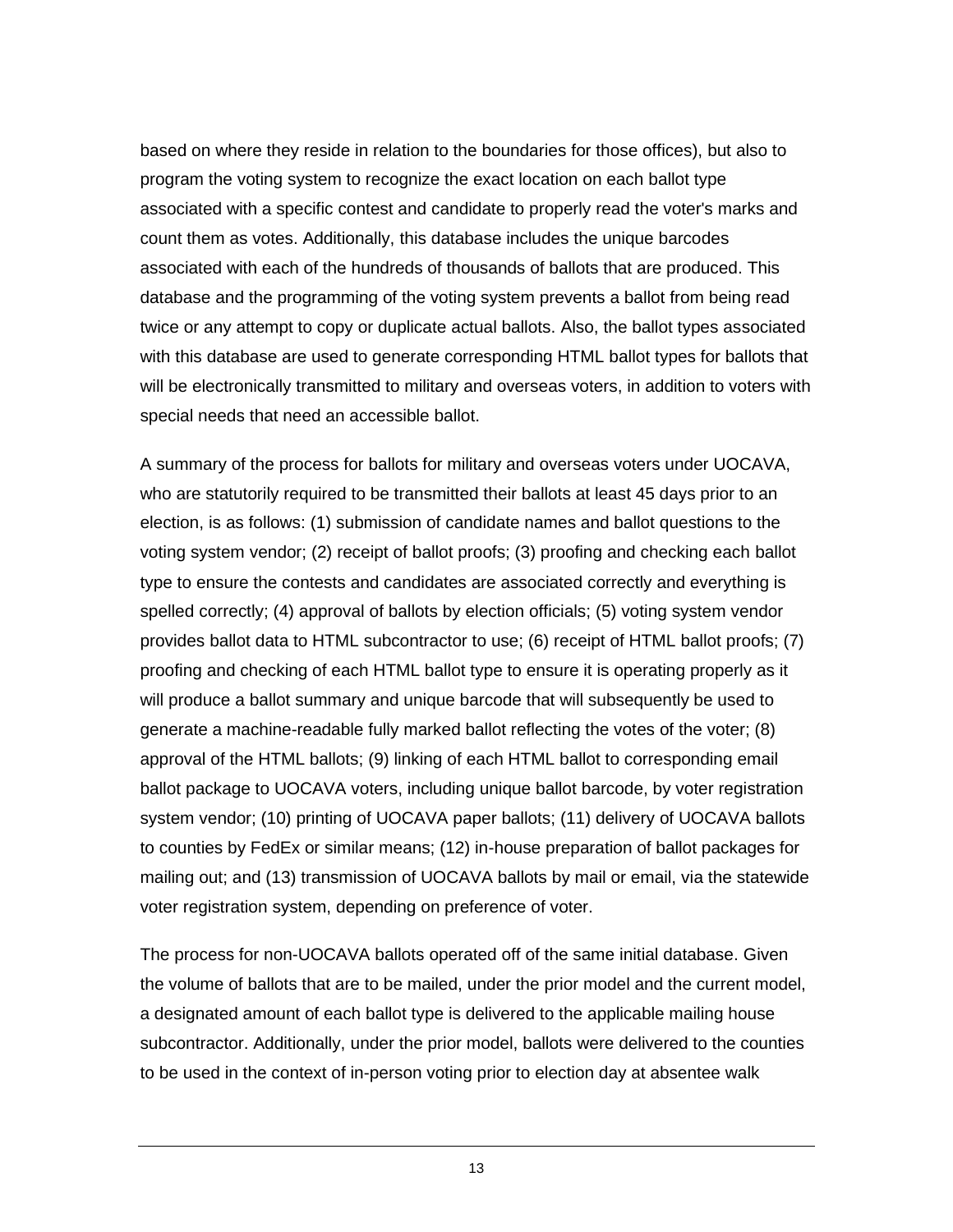locations and in the context of the in-house preparation of ballot packages for mailing that could not be addressed through the mailing house vendor. Finally, ballots were delivered to the counties and the Office of Elections for purposes of election day polling places.

In the elections by mail model, the notable differences with the prior model are that there are no ballots for polling places, the ballots for absentee walk locations are now voter service centers, and the number of ballots designated for the mailing house subcontractor has greatly increased.

In regard to the mailing house and the mailing of ballots, there are logistical factors that need to be considered. For example, the mailing house subcontractor, prior to its receipt of the ballots, needs to be delivered the hundreds of thousands of envelopes printed on the mainland that are to be used for preparing each ballot package.

The ballot package consists of an outer envelope, return envelope, and a secrecy envelope or sleeve. The outer envelope is used to mail the ballot to voters. It is already printed with the return address of the county clerk and the United States Postal Service (USPS) permit number envelopes that takes care of the postage. The return envelope, also with a USPS postage permit printed on it, is to be used by the voter to return their ballot. Finally, the secret ballot envelope or secrecy sleeve is provided to the voter to enclose their ballot in.

The mailing house vendor uses a database associated with the statewide voter registration system to print the addresses of the voters on one side of the return envelope (i.e., the return envelope on one side has the address of the county clerk and on the other side has the voter's address which will appear through the plastic window on the outer envelope). The return envelope also includes a unique barcode associated with the voter that will be used in conjunction with the eventual receipt of the ballot after the voter returns it. The mailing house machinery is monitored to ensure that the ballot packages are properly prepared (i.e., the correct ballot goes in the correct ballot package and the package contains one set of each material). As the statewide voter registration system is constantly being updated by the county clerks due to voters moving or otherwise updating their voter registration records, there is ongoing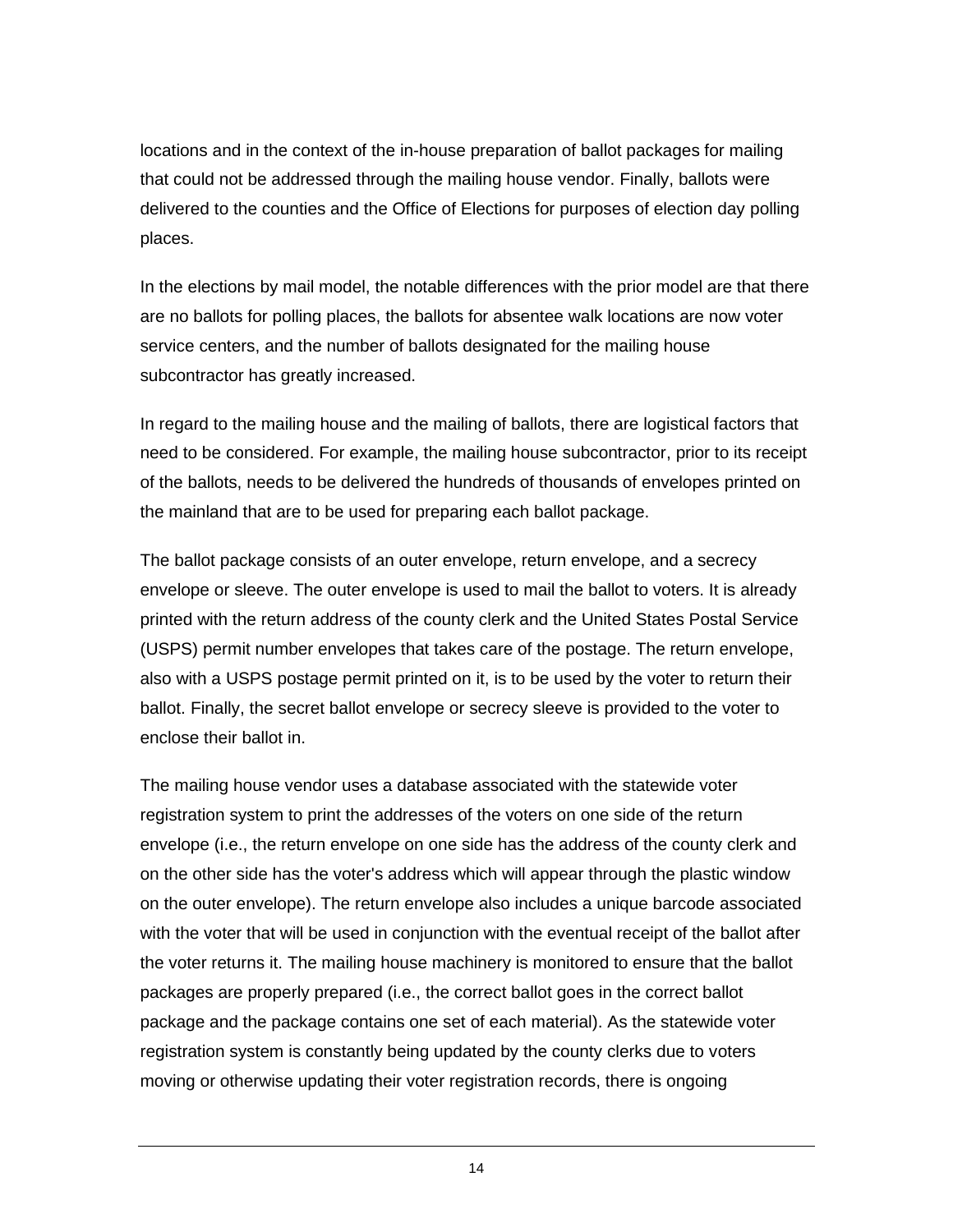communication and monitoring conducted by election officials to ensure the ballots are properly mailed out.

#### RECEIPT OF MAIL BALLOTS

As previously noted, with the mailing of the ballots, each return envelope has a unique barcode associated with the voter that connects it to the voter's record in the statewide voter registration system. The scanning of the barcode allows the ballot to be received and checked into the system, subject to the signature being confirmed as matching.

However, the barcode also serves to let the operator know if there is an issue with the ballot that does not permit it to be counted. For example, the voter may have recently updated their residence to an address outside of the voting precinct associated with the ballot type they are attempting to cast (i.e., the voter needs to vote on the proper ballot type), already voted in person, voted on a previously-issued ballot after requesting a replacement ballot, or otherwise is no longer eligible to be registered to vote. If so, then the ballot will not be counted.

If, however, there is no such issue, then the signature on the affirmation statement of the return envelope will be compared with the reference signature image on file for the voter. In the event the signature does not match, then it will not be counted.

The election by mail model is essentially the same, except that it has established a process by which the county clerk informs the voter of the mismatch and gives the voter until the 5th business day after the election to correct the issue with their signature and confirm their identity. HRS § 11-106.

#### VOTING EQUIPMENT

Election officials, with official observers from the public, test the voting system to ensure that it is accurately reading the ballots. These tests occur in all four counties, after the machines have undergone preventative maintenance have been programmed with the ballot database. The ballot database, as previously noted, ensures that every ballot has a unique barcode that can only be read once by the voting machine that reads paper ballots (i.e., a ballot cannot be accidentally read and counted multiple times by the voting system).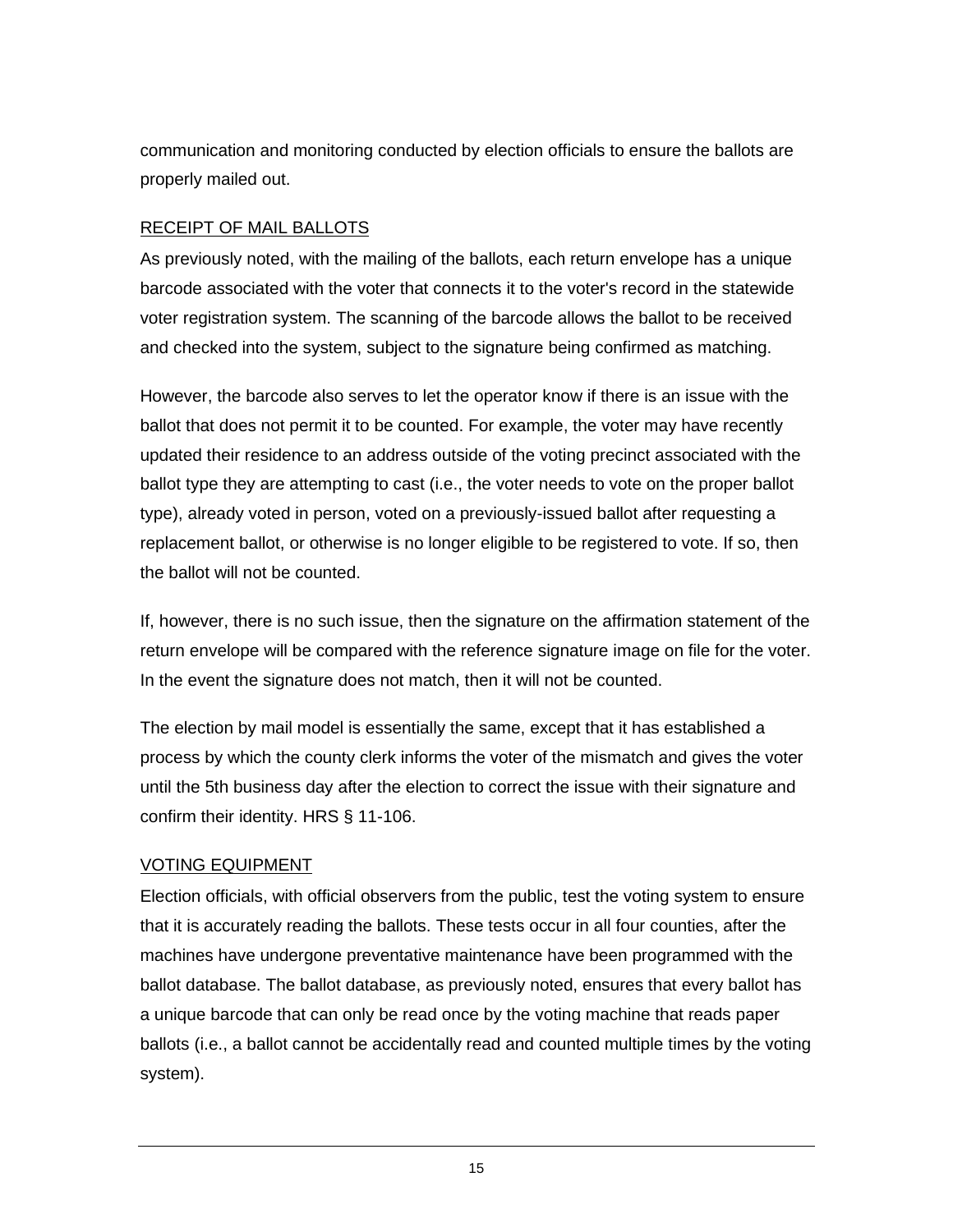Likewise, the direct recording electronic (DRE) voting machines, which do not involve paper ballots, function off of a unique access code that is provided to each voter. The DRE produces a voter verifiable paper audit trail (VVPAT) that is verified by the voter before their votes are cast. The VVPAT is the equivalent of the source document of how the voter has voted and is subject to audit and recount, in the same way that the paper ballot is the source document of how a voter has voted.

The universe of voting machines includes all of the devices assigned to the polling places and absentee walk sites (i.e., paper ballot precinct counters and DRE voting machines), as well as the high-speed voting machines/scanners at the counting centers which process absentee mail ballots. The memory card in each machine captures an electronic cast vote record of each voted ballot, which are subsequently tabulated, and then read and accumulated when the memory cards are removed. The ballots and VVPATs are saved as source documents for any subsequent audit.

Blank memory cards are inserted into the machines at the test, and the machines are locked and secured. In the past, the voting machines were subsequently transferred to the polling places and absentee walk locations for in-person voting, and to the counting centers for the counting of absentee mail ballots. The polling places and absentee walk locations were subject to poll watchers, while the counting centers were monitored by official observers.

Again, the elections by mail model works off of this foundation and is the same, except that there are no longer polling places and in-person voting now occurs at voter service centers instead of absentee walk locations. As for mail ballots, they continue to be counted at the counting centers by the high-speed voting machines/scanners, except now the volume is significantly greater.

#### IN-PERSON VOTING LOGISTICS

In-person voting occurred at polling places and absentee walk sites under the prior model. Additionally, voters could physically drop off their absentee mail ballot at the office of the county clerk, any polling place, or absentee walk site.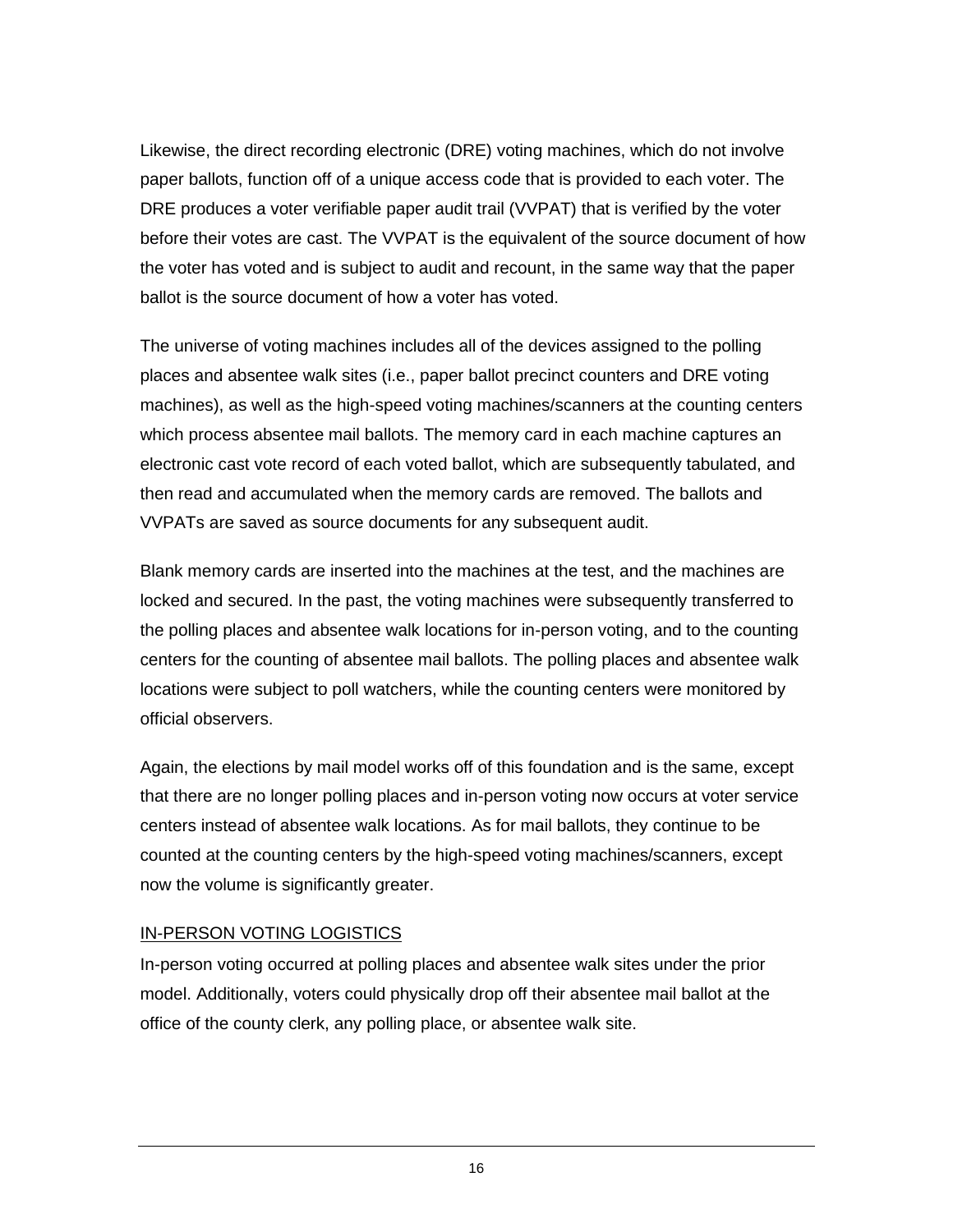Polling place logistics involved a variety of matters, such as the following: (1) locating and securing suitable facilities to serve as polling places; (2) recruiting sufficient polling place officials for over 230 polling places; (3) coordinating the supplying of these polling places with sufficient voting machines, ballots, voting booths, precinct cans, supply boxes, and associated items; (4) providing support through a control center that the polling places may contact throughout the day as issues may arise; and (5) collecting and transferring voted ballots, vote data storage media from the voting machines, and associated items to the counting center in each county.

In comparison, absentee walk sites, depending on the election year, were established at approximately 10 locations statewide. These locations were typically at the main office of each of the county clerks and other locations across each county depending on the needs of the county. While similar to polling places, they could service any voter in the county and were open for 10 business days prior to each election. Additionally, absentee walk sites were not staffed by stipended volunteers, but instead by the county employees or staff contracted by the county. Finally, these locations all required access to the statewide voter registration system and the appropriate security to permit ballots to be stored overnight, as these locations would be open for 10 business days, as opposed to a single day for a polling place. Given these requirements, absentee walk sites were not as easy as a polling place to establish, since a polling place commitment by a school or similar location involved a minimal commitment of facilities for a nonworking day (i.e., Saturday for the Primary Election or a state holiday for the General Election).

The elections by mail model is similar, except that there are no polling places and the absentee walk sites are now voter service centers. Notably, there are now places of deposit under the new model. These places of deposit are essentially secured drop boxes in which voters can deposit their ballots if they do not wish to mail their ballots or if they are concerned that their ballots will not arrive to the county clerk by the voting deadline.

Unlike dropping off ballots at already established locations, such as the office of the county clerk, or other locations in which election officials are present, places of deposit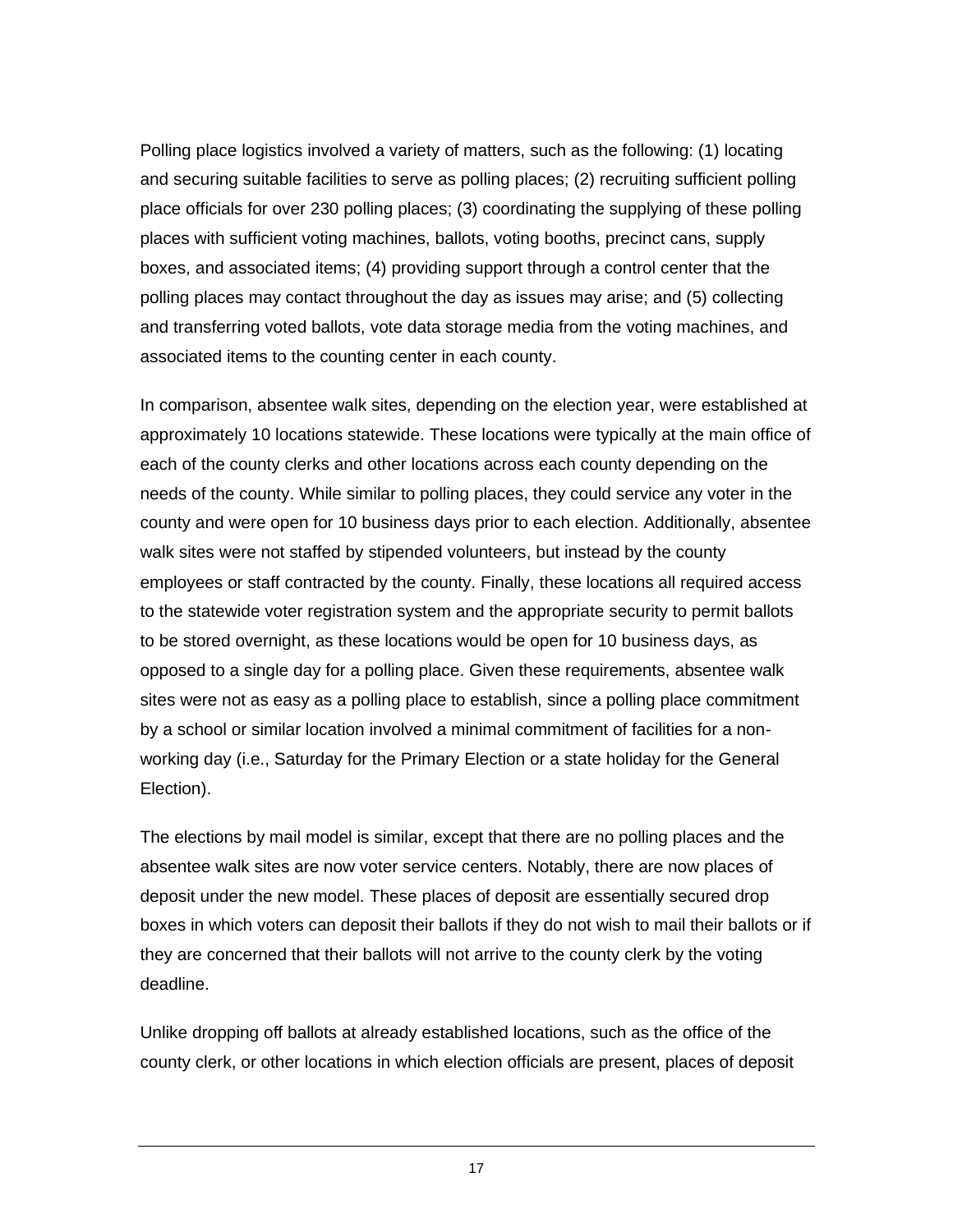involve new logistical considerations to ensure that voters can securely deposit their ballots at these locations for subsequent counting. As such, places of deposit are typically established at county facilities or locations, such as fire stations or parks. In terms of security, some drop boxes weigh half a ton and include fire suppressant devices. Finally, the counties have to address the logistics of arranging ballot pick up and processing of ballots from these drop boxes throughout the time period they are open.

#### EXPENSES

State law used to provide for a statutory division of election expenses and responsibilities between the Office of Elections and the counties, with the Office of Elections responsible for polling places and the counting of ballots, while the counties were responsible for voter registration and absentee voting, and still others were shared. HRS §§ 11-11, 15-4, and 11-184. The result of this was a complex proration model in which the State paid for certain things, the counties for others, and still other items were shared between the State and counties.

With the shift in the emphasis of our law on the mailing and receipt of ballots, along with the operation of voter service centers and the discontinuation of polling places, the new law has the State and counties share in paying for all expenses unrelated to voter registration. HRS § 11-110(a)(1).

# <span id="page-23-0"></span>**IMPLEMENTING ELECTIONS BY MAIL**

While the State and counties had been among the stakeholders that developed the elections by mail model and were fully conversant in the nuances of it, the last year has been focused on the execution of this model. This included, but was not limited to, the following: (1) amending the current contract in its last election cycle to move from a polling place model to an elections by mail model; (2) overseeing a procurement for the 2022 through 2026 election cycles to be conducted under an elections by mail model; (3) working with the voting system and mailing house vendors; (4) promulgating administrative rules to implement the elections by mail statutes; (5) establishing voter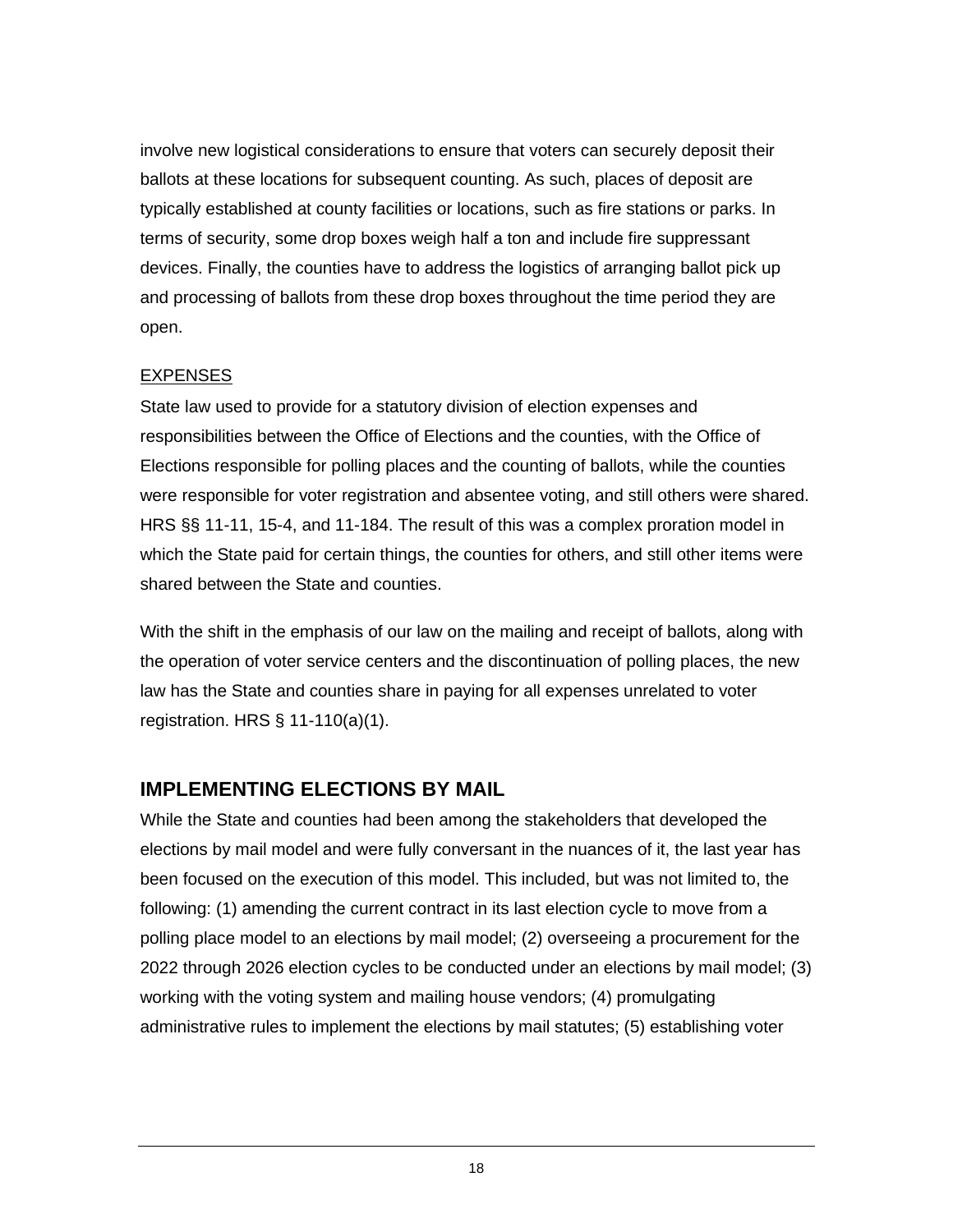service centers and places of deposit; (6) voter education; (7) addressing the impact of COVID-19; and (8) the actual execution of the 2020 Elections.

#### <span id="page-24-0"></span>**VOTING AND VOTE COUNTING SYSTEM CONTRACT**

The Act became effective on July 1, 2019. At that time, the State was in the final election cycle of its contract with its voting system vendor for ballot printing, voting machines, and ancillary professional support services to execute the elections. The amount of the contract was \$3,009,000. However, the contract was based on a polling place model. It provided for the counting of mail ballots on election day, as opposed to up to 10 days of preprocessing that the new law authorized to address the significant increase in the volume of mail ballots. Further, the contract did not include mailing house services, as it predated the language of Section 16 of the Act, which amended HRS § 11-119 to provide that election officials "shall endeavor to consolidate the printing and ballot package mailing contracts where the consolidation will result in lower costs."

As such, the State entered into negotiations with the voting system vendor to modify the contract to incorporate these changes necessitated by the new election model. After extensive negotiations, the parties agreed to these changes in the form of a contract amendment for a price of \$2,990,000 for the 2020 election cycle that included mailing house services and other adjustments to conform to the elections by mail model.

In preparation for elections by mail beyond 2020, the State issued a request for proposals (RFP) for the 2022 to 2026 election cycles for a voting and vote counting system and ancillary services (i.e., the printing, mailing, and counting of ballots would be under one contract). The RFP was tightly aligned with the requirements of the Act and was developed in consultation with the counties. The State and counties all served on the evaluation committee and they awarded the contract to a vendor for \$2,990,000 per election cycle. The vendor will provide the latest voting system machinery and will print and mail the ballots within the state.

Election officials needed to work with their vendors to address the new requirements of elections by mail. This involved not only the voting system vendor, in terms of the logistics of the operation of the voter service centers and the counting centers, but also

19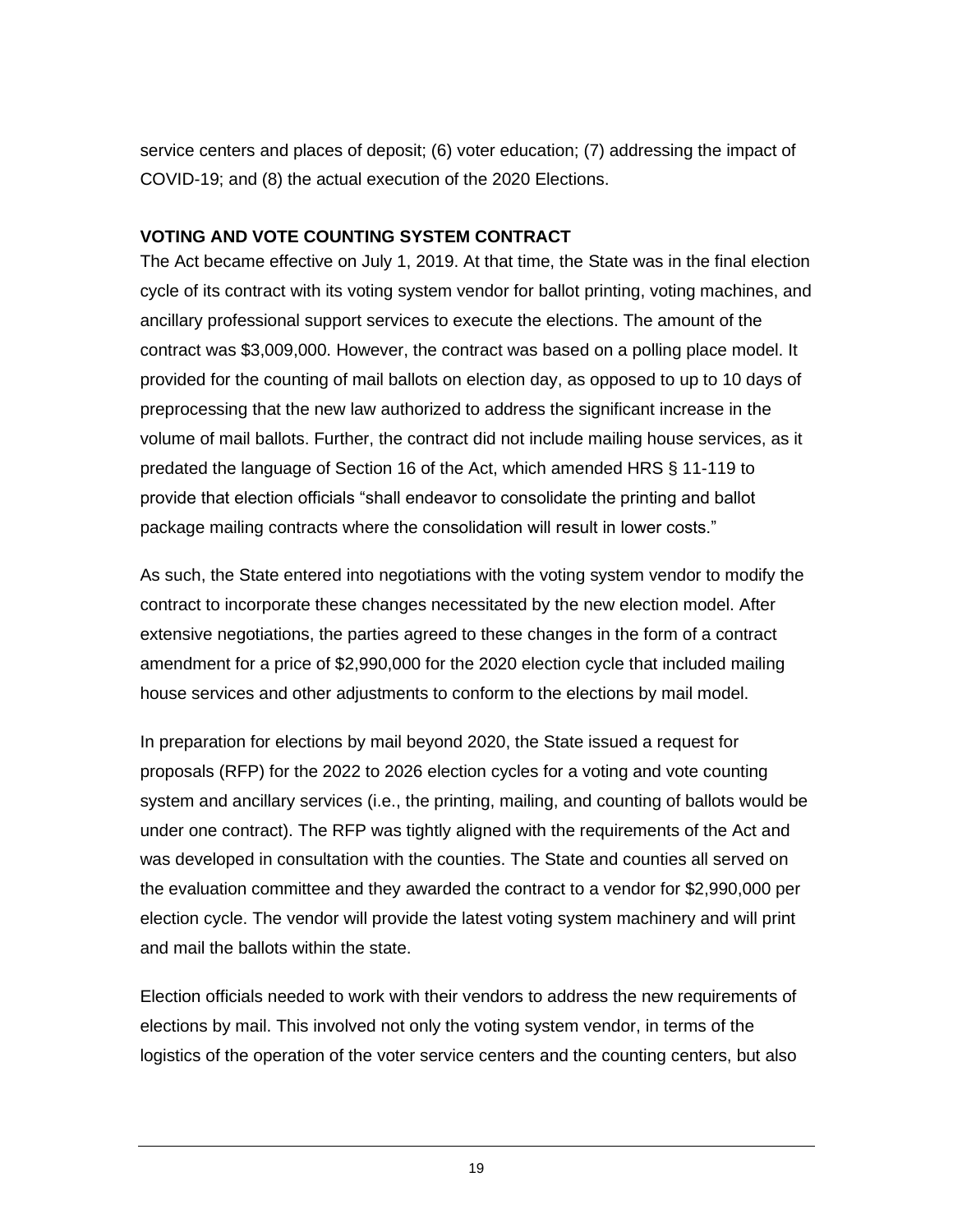its in-state ballot printing and mailing house vendors, in regard to the printing and mailing of the ballots. Additionally, election officials and these vendors needed to coordinate with the statewide voter registration system vendor, whose database was to be used in relation to the mailing and receipt of ballots, and the ability of voters to check the status of the receipt of their ballot online.

#### <span id="page-25-0"></span>**HAWAII ADMINISTRATIVE RULES**

Underlying the implementation of the Act was the need to promulgate a new set of administrative rules to articulate the various processes that are involved in administering the election by mail model. As these processes are intertwined with the rest of our administrative rules, we worked with the counties to revisit all of our administrative rules. The end result was the repeal of our previous rules and the promulgation of a new set of rules. The rules are available at [https://elections.hawaii.gov/wp-content/uploads/HAR-](https://elections.hawaii.gov/wp-content/uploads/HAR-Office-of-Elections.pdf)[Office-of-Elections.pdf.](https://elections.hawaii.gov/wp-content/uploads/HAR-Office-of-Elections.pdf)

#### <span id="page-25-1"></span>**VOTER SERVICE CENTERS AND PLACES OF DEPOSIT**

As provided for in HRS § 11-110, the counties were responsible for the establishment and operation of voter service centers and places of deposit. The counties established voter service centers at locations consistent with the ones selected for absentee walk locations in the past. Additionally, they established places of deposit at various locations. The places of deposit were increased after the Primary Election in response to their popularity, and to serve as an alternative for voters who might not be able to mail back their ballot by the 7th day prior to the General Election, as advised by USPS to ensure its receipt by election day.

Our office worked with the counties to develop an interactive map that indicated the locations of every voter service center and place of deposit, in addition to the location of every post office and USPS collection box. This information is available at [https://histategis.maps.arcgis.com/apps/MapSeries/index.html?appid=40a88743b85b4fb](https://histategis.maps.arcgis.com/apps/MapSeries/index.html?appid=40a88743b85b4fbfb8cf6128bacfedcf) [fb8cf6128bacfedcf.](https://histategis.maps.arcgis.com/apps/MapSeries/index.html?appid=40a88743b85b4fbfb8cf6128bacfedcf) It was updated after the Primary Election to reflect new places of deposit for the General Election.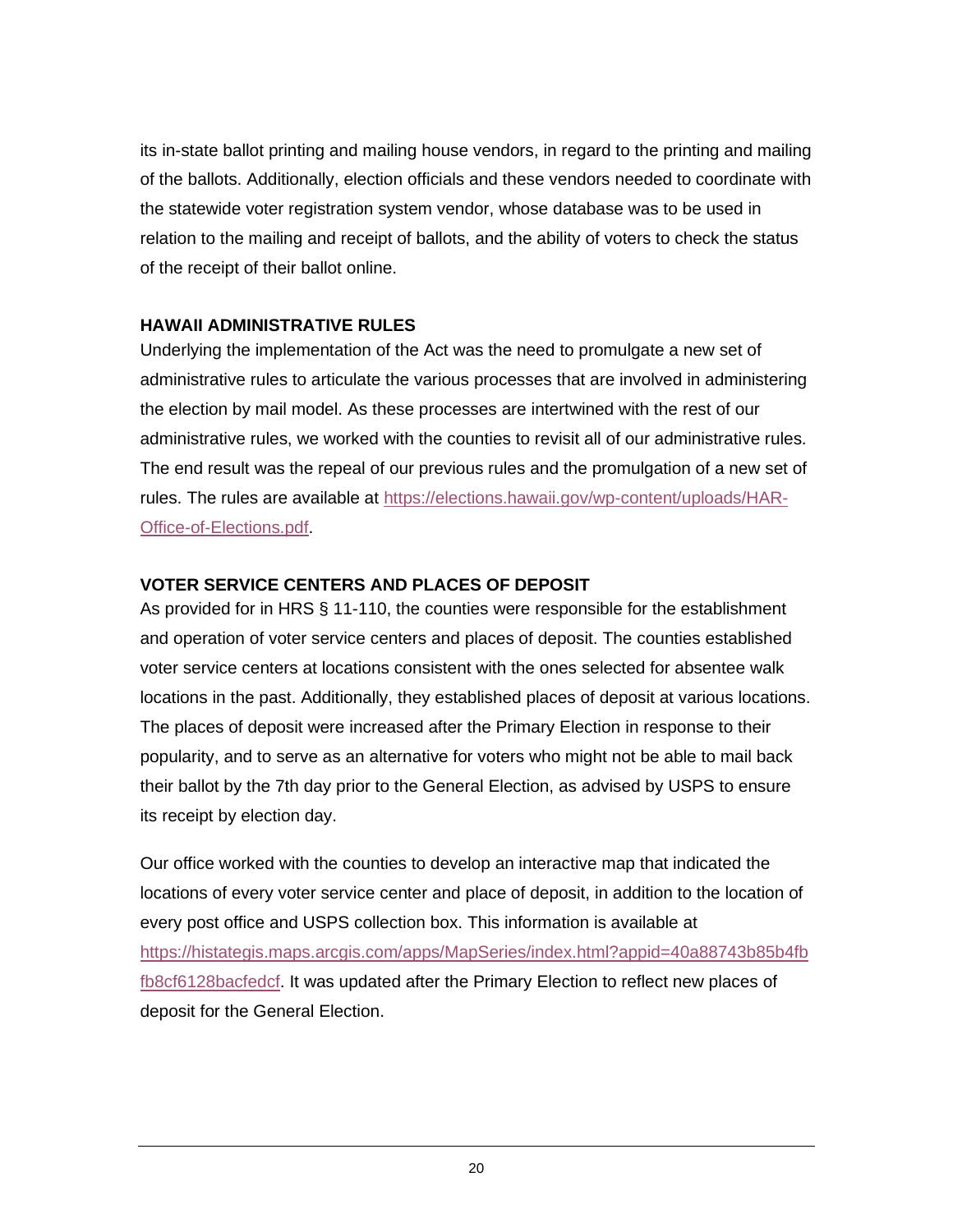#### <span id="page-26-0"></span>**COVID-19**

On March 5, 2020, Governor David Ige issued an emergency proclamation related to COVID-19. The Governor cited his authority under Chapter 127A, HRS to take various actions, which at the time included the suspension of certain laws. Subsequent orders would be issued by the Governor and county mayors ushering in stay-at-home orders, travel restrictions, social distancing, restrictions on the size of gatherings, and similar matters that would depend on the current status of COVID-19 in the community.

The impact of these orders on preparations for the 2020 Elections was lessened by these same orders recognizing exemptions under certain circumstances for those involved in a critical infrastructure area. Election officials and their vendors were understood to be engaged in critical infrastructure work in the performance of their duties as set forth in Exhibit B (Department of Homeland Security – Cybersecurity and Infrastructure Security Agency - Guidance on the Essential Critical Infrastructure Workforce: Ensuring Community and National Resilience in COVID-19) to the Governor's various proclamations.

Specifically, the Department of Homeland Security had designated the U.S. election system as part of the nation's critical infrastructure. Consistent with this, Exhibit B designated as part of the essential critical infrastructure workforce "[e]lections personnel to include both public and private sector elections support." Further, Exhibit B recognized that "[t]he term 'workers' as used in this guidance is intended to apply to both employees and contractors performing the described functions."

As such, elections officials could, for example, seek exemptions to be able to travel between islands, and for its vendors to come from the mainland and likewise travel between islands, subject to self-quarantining when not engaged in critical infrastructure duties. This type of travel was necessary for the following purposes: (1) conducting training for counting center officials; (2) testing and certifying the voting and vote counting system; (3) operating the voting system and supporting the voter service centers and counting centers; (4) setting up the high-speed ballot sorters for the counties to facilitate their receipt of ballots; and (5) manually auditing election results.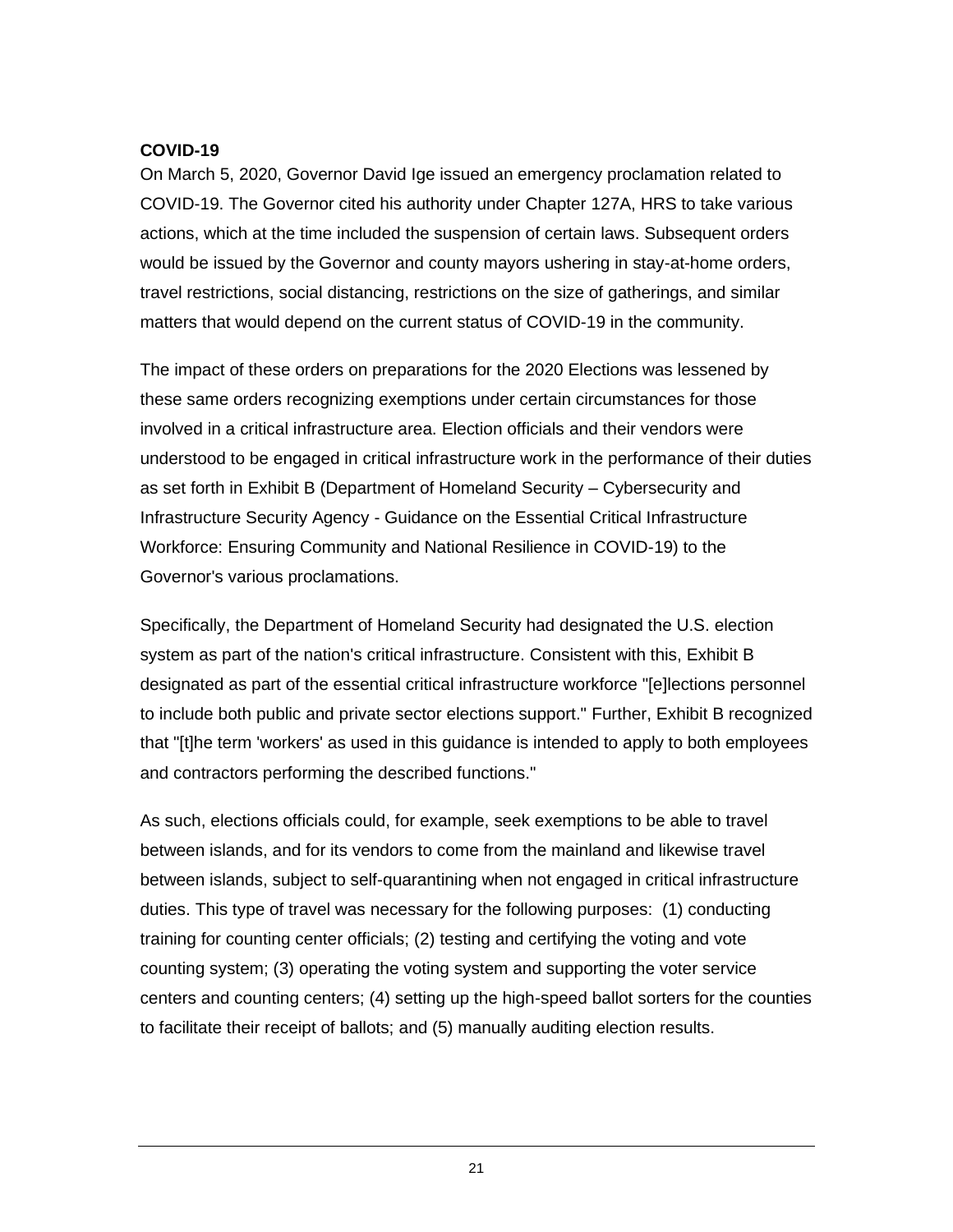Likewise, restrictions on the size of gatherings would not apply, such as in the context of training, testing of voting machines, and the counting of ballots, so long as social distancing and facial covering requirements were followed.

In terms of the public, election officials needed to revisit how they would operate their voter service centers to ensure appropriate safeguards were in place for the people to vote (e.g., cleaning of equipment after each use, social distancing, and the wearing of facial coverings). Additionally, election officials needed to reconsider their voter education program as previous community events had been canceled and what community outreach could be done without relying on direct in-person interactions, as would have occurred in the past.

#### Coronavirus Aid, Relief, and Economic Security Act (CARES) Funds

While these issues were being discussed by election officials both here and across the country, legislation was drafted and subsequently signed into law providing funding to address these types of issues. Specifically, on March 27, 2020, the Coronavirus Aid, Relief, and Economic Security Act (CARES Act) was signed into law. For purposes of elections, the CARES Act included \$400 million in new Help America Vote Act (HAVA) emergency funds, made available to states "to prevent, prepare for, and respond to coronavirus." The funds were distributed by the U.S. Election Assistance Commission (EAC), consistent with prior HAVA grants. The State's share of these new HAVA funds was \$3,295,842.

In addition to the standard requirements for HAVA funds, which generally relate to facilitating the administration of federal elections, voting systems, and voter registration systems, these specific funds need to also be tied to preventing, preparing for, and responding to the coronavirus.

As with all grants, there are various requirements, such as a 20% match, which has been a common part of the last couple of grants. However, this grant is notable in that it requires that the grant money be obligated by December 31, 2020 or returned to the U.S. Treasury and that reports be issued within 20 days of both the Primary Election and the General Election. The match requirement was \$659,168.40. The State, due to savings gained from moving to elections by mail from the polling place model, had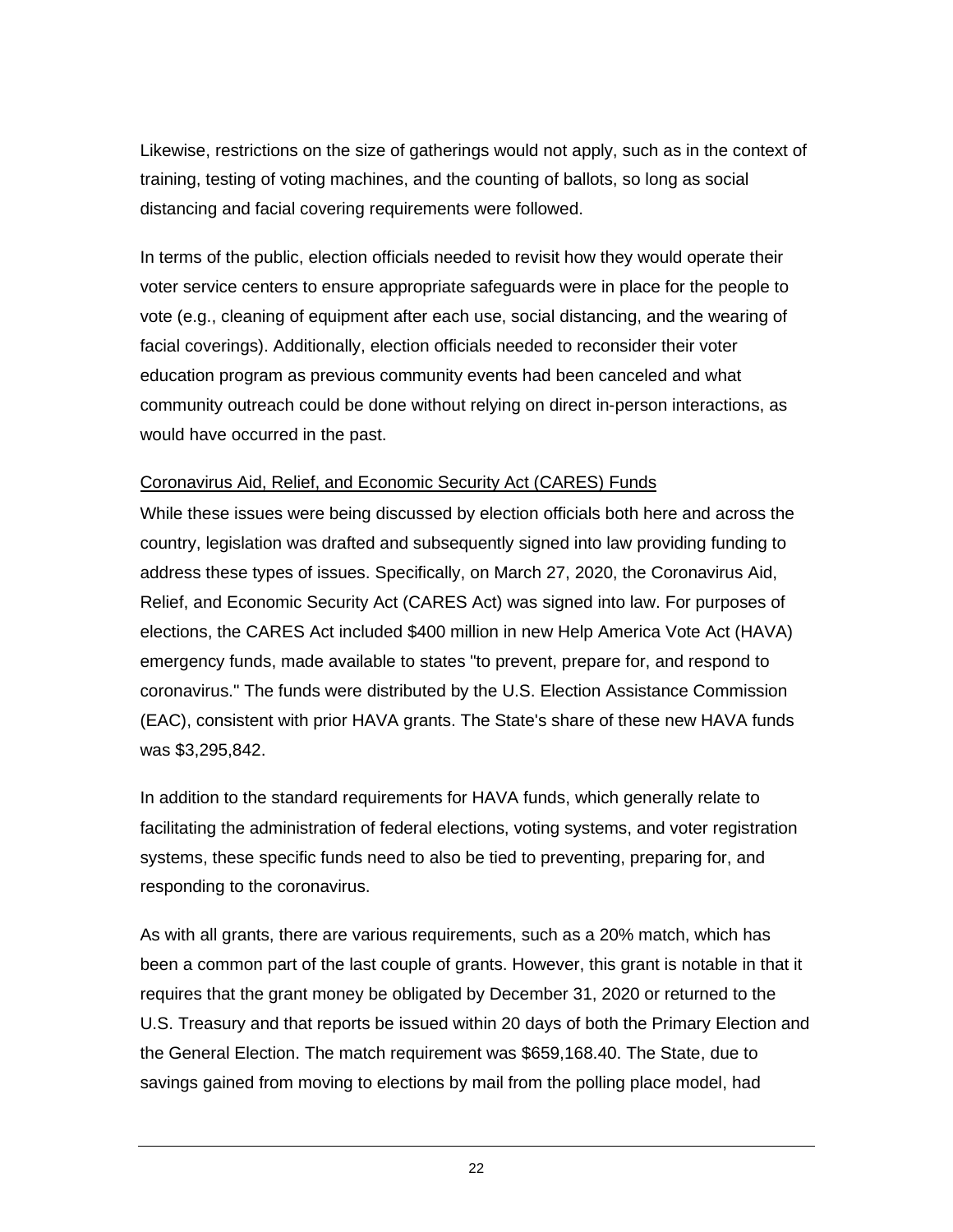sufficient funds to cover the matching requirement (e.g., funds that would have otherwise been expended on precinct officials and the operation of polling places).

We worked with the counties to determine their needs and how they wanted to use the funds. Ultimately, we submitted our grant application to the EAC citing our planned use of the funds for the following: (1) a public communications campaign to facilitate voting (e.g., media campaign, election mailings, associated staffing); (2) facility expansion (e.g., larger and/or additional facilities for voter service centers, counting centers, places of deposit, and other activities associated with elections, including temporary and/or fixed structures with corresponding increased equipment, furniture, and staffing to address additional workload, social distancing, and cleaning); and (3) cleaning, disinfecting, and associated health and safety measures (e.g., cleaning supplies, air filtration system, safety and security shields, machinery, personal protective equipment, and staff).

In regard to voter education, we used a marketing agency to maximize newspaper, radio, television, and digital advertisements across different demographics throughout the state. As for facilities, given social distancing requirements, we relocated the counting centers on Oahu and Hawaii to the Hawaii Convention Center and the Prince Kuhio Plaza, respectively, to ensure sufficient room for the processing, opening, and counting of voted ballots. Finally, in relation to personal protective equipment and cleaning supplies for the voter service centers and counting centers, we procured various items, such as air purifiers, disinfectant spray, disinfecting wipes, face masks, face shields, hand sanitizer, isopropyl alcohol, nitrile gloves, plexi-glass barriers, and temporal scanners.

#### <span id="page-28-0"></span>**VOTER EDUCATION**

As described later in this report, our initial program was focused on raising awareness of the upcoming 2020 Elections in conjunction with voter registration list maintenance mailings. These were promoted through our social media, including Twitter, Facebook, and Instagram, in addition to press releases and communication with news outlets.

As we entered the spring, the voter education program was meant to ramp up, with a movement away from list maintenance focused mailings to more traditional radio,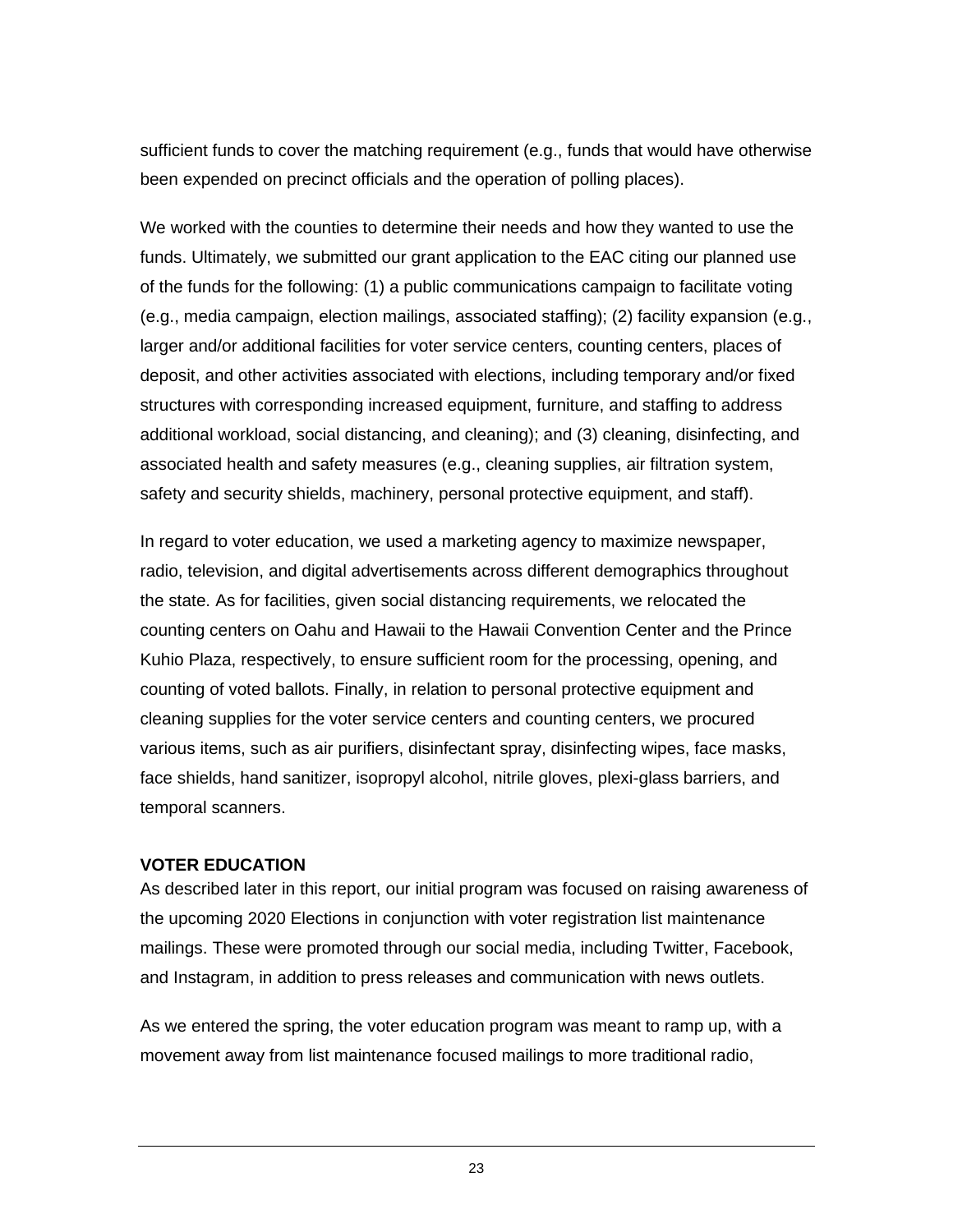newspaper, television, and social media advertisements, as interest in the upcoming elections typically grows during this time period. However, this was the same time that the pandemic and subsequent closures came into play, thus impacting our ability to attend in-person events. Additionally, as we were answering voter inquiries, we found that we needed to find a different way to reach the elderly population as they would be most affected by the pandemic.

With this in mind, we expanded our voter education program to include advertising in the newspapers, sponsorships of events and shows, and various community outreach channels. This was in addition to our scheduled television, radio, and digital advertisements, as well as social media.

For example, our advertisements featured trusted elders encouraging voters to pick up a 2020 Hawaii Primary Election Guide or 2020 Hawaii General Election Guide, as applicable, which had been printed in newspapers statewide and was available at several local establishments that were open during the pandemic.

We partnered with a podcast and television show, "It's a Hawaii Thing," on Spectrum OC16, Kupuna Power through the Hawaii News Now Network, and Spotlight Hawaii on the Star Advertiser. The viewership of these shows targeted our elderly population while reaching all Hawaii voters.

In terms of in-person community outreach, we partnered with Hawaii Meals on Wheels to have them distribute our election materials in conjunction with their food distribution activities. They were a part of the large-scale events and distribution channels that were still permissible and provided a critical service to our community.

# <span id="page-29-0"></span>**2020 PRIMARY ELECTION**

On May 15, 2020, the proclamation, naming the time, place, and manner of the upcoming elections, as well as the voter service centers and places of deposit, was issued jointly by the Chief Election Officer and the county clerks.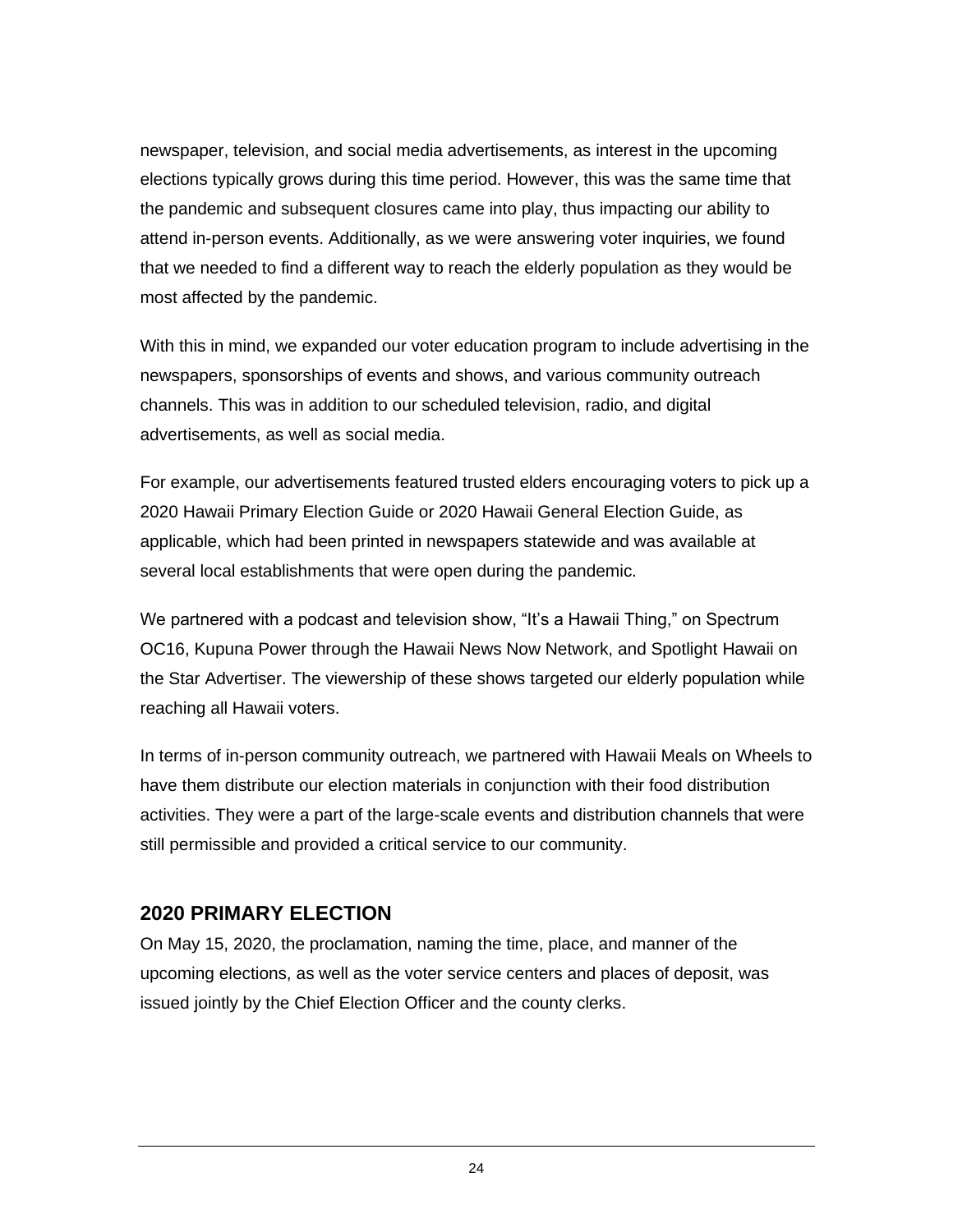The close of candidate filing occurred on June 2, 2020. A total of 336 candidates filed their nomination paper to be a candidate in one of the 100 contests spread across the 250 district/precinct ballot types used for the 2020 Primary Election.

Ballot production for the subsequent mailing of UOCAVA ballots on June 24, 2020 was uneventful. A total of 961 ballots were transmitted by email and 274 were sent by mail.

The next milestone was the mailing of ballots to non-UOCAVA voters so they would be received by July 21, 2020, 18 days prior to the Primary Election. This deadline required significant coordination with USPS.

For example, in order to not overwhelm the post office with nearly 700,000 ballots, the ballots went out in a staggered manner, with the rural zip codes going out first and then subsequently the urban zip codes. Additionally, election officials followed the guidelines of USPS regarding the lead time necessary for different classes of mail to be delivered. Specifically, they recommended approximately a week for mail sent by nonprofit rate, which is the rate utilized by the City and County of Honolulu. Despite these guidelines, for the Primary Election, USPS delivered the ballots shortly after they were mailed, which resulted in some voters receiving their ballots the week prior to July 21, 2020.

The logic and accuracy testing of the voting equipment to be deployed to the voter service centers and the testing of the voting equipment for the counting center in July 2020 were uneventful. During this testing we discussed with the official observers, who serve as the "eyes and ears" of the public, the adjustments that would be made in the operation of the counting centers to address COVID-19 and the preprocessing of ballots that would begin on the 10th day prior to the Primary Election.

Voter service centers across the state opened on time and experienced very little volume over the 10-business-day period they were open. At the same time, the counties received a significant number of ballots through the mail and by hand at their offices and places of deposit. After these ballots were received and checked into the statewide voter registration system by the county clerks, the receipt of which was posted on our ballot status portal for the voters to be assured their ballot had been received, the ballots were

25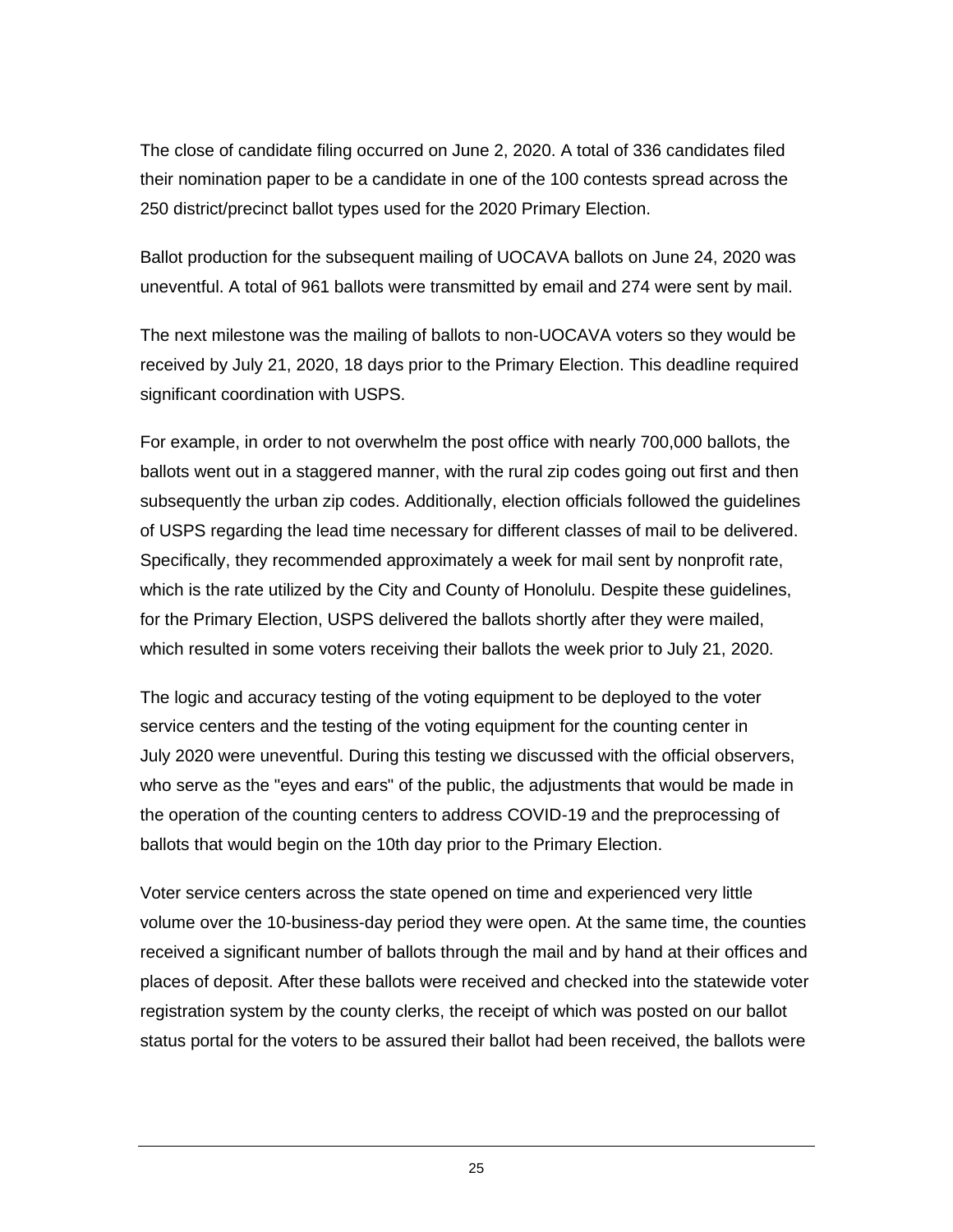then preprocessed by election officials at the counting centers, beginning on the 10th day prior to the Primary Election.

On election day itself, August 8, 2020, there were no long lines at voter service centers. Counting occurred throughout the day and reports were issued after the close of voting at 7:00 p.m. throughout the evening. The final report of the day was issued the following morning at 11:38 a.m.

Based on the results, three contests required automatic recounts, pursuant to Act 235, SLH 2019. These recounts were in State Representative, District 13 – Democrat; State Representative, District 30 – Republican; and Councilmember, County of Kauai contests. The recounts were conducted on August 10, 2020 and the outcome of the contests did not change.

During that same week, voters who were identified by county election officials with deficient return identification envelopes due to a missing signature or a signature not matching had the opportunity to correct the deficiency with their county clerk and have their ballot validated. These ballots, along with provisional ballots, were counted the following week, as part of the post-election auditing of results.

The final results of the 2020 Primary Election were issued on August 20, 2020. The results reflected a turnout of 407,190 (i.e., 401,716 mail turnout and 5,474 in-person turnout), which constituted a 51.2% turnout of registered voters (i.e., 795,248).

The results of the Primary Election were contested in 6 cases before the Hawaii State Supreme Court. However, none of the cases alleged issues with the counting of ballots or the conducting of the Primary Election. Instead, they were primarily focused on the eligibility of candidates due to a variety of reasons, including allegations that a candidate did not reside in the applicable district.

# <span id="page-31-0"></span>**2020 GENERAL ELECTION**

The contents of the General Election ballots were largely determined by the results of the Primary Election, except for the eventual submission of county charter amendment questions and presidential candidates by the political parties or by petition. However, this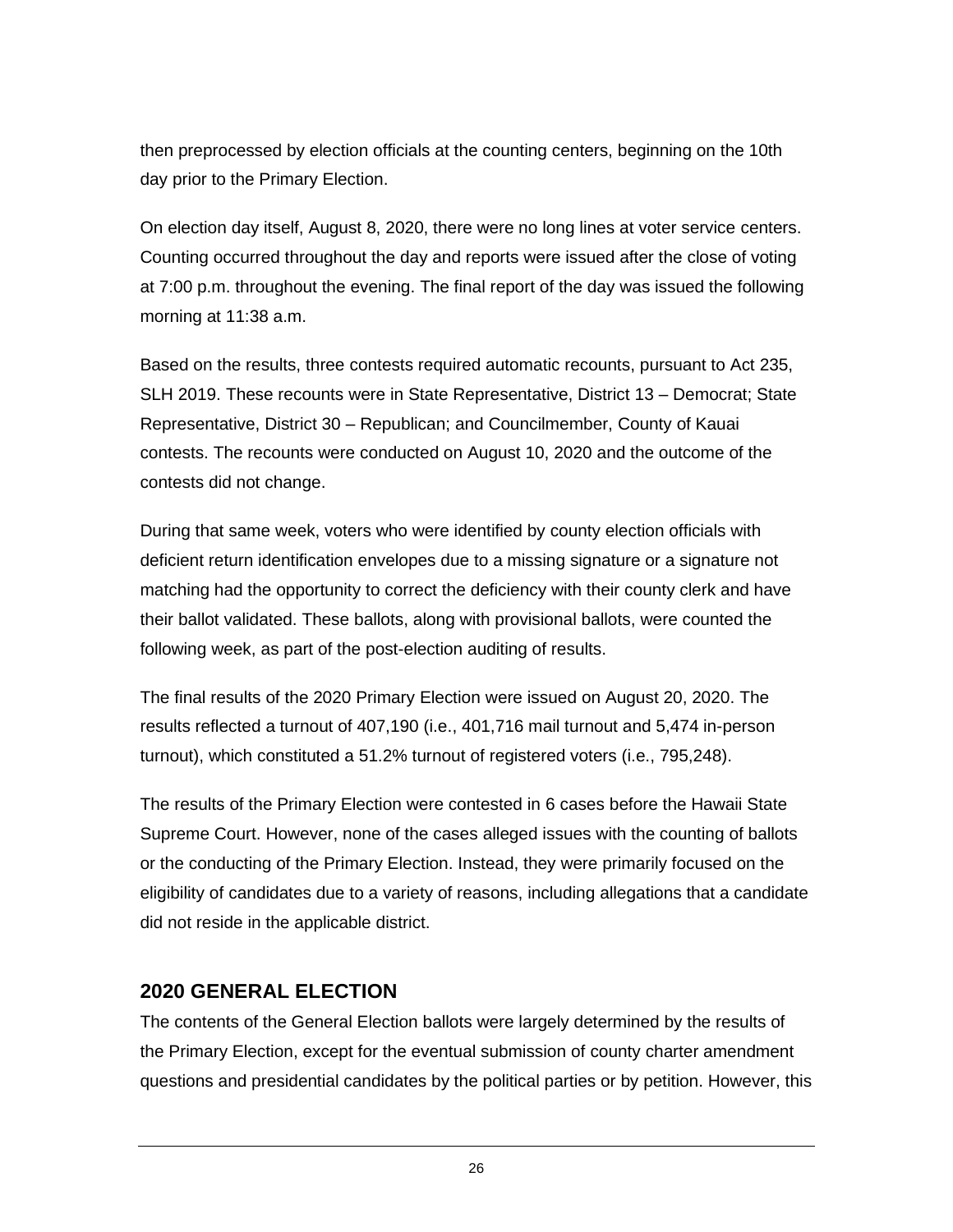year we also had to address a vacancy for Senate District 16 caused by the death of the Honorable State Senator Breene Harimoto.

Specifically, HRS § 17-3(b)(3) provided that the filing deadline to fill the vacancy would have been September 24, 2020, the 40th day prior to the General Election, which would have impacted our ability to comply with the 45th day deadline for the transmitting of ballots to military and overseas voters. As such, the State sought permission from the Intermediate Court of Appeals to determine that the deadline could be advanced to September 5, 2020, the 59th day prior to the General Election, as it would still provide sufficient time for candidates to file. The Intermediate Court of Appeals ultimately permitted the deadline to be advanced to September 5, 2020.

With that matter resolved, the General Election ballots were finalized shortly after September 5, 2020. The ballots, spread across 250 district/precincts, involved 166 candidates, 73 contests, and 33 county charter amendment questions. The ballots for military and overseas voters were sent out on September 18, 2020.

In regard to the mailing of non-UOCAVA ballots, they were mailed out on October 5, 2020 by the City and County of Honolulu, in order to meet the targeted date of October 16, 2020. This was in response to guidelines issued by USPS for the General Election indicating that mailing ballots by non-profit mail was discouraged and that most domestic non-profit mail was delivered 3 to 10 days after it was received by the post office. Likewise, the neighbor island counties, who send their ballots by First-Class Mail, adjusted their mailing date in order to address the recommendation that First-Class Mail ballots be mailed out at least 7 days in advance of when they were meant to arrive. However, in the end, USPS generally delivered the ballots well in advance of their guidelines and recommendations.

As with the Primary Election, the logic and accuracy testing of the voting equipment to be deployed to the voter service centers and the testing of the voting equipment for the counting center in October 2020 were uneventful.

The volume of ballots received during the lead up to the General Election was significantly greater than the Primary Election and election officials tried to maximize

27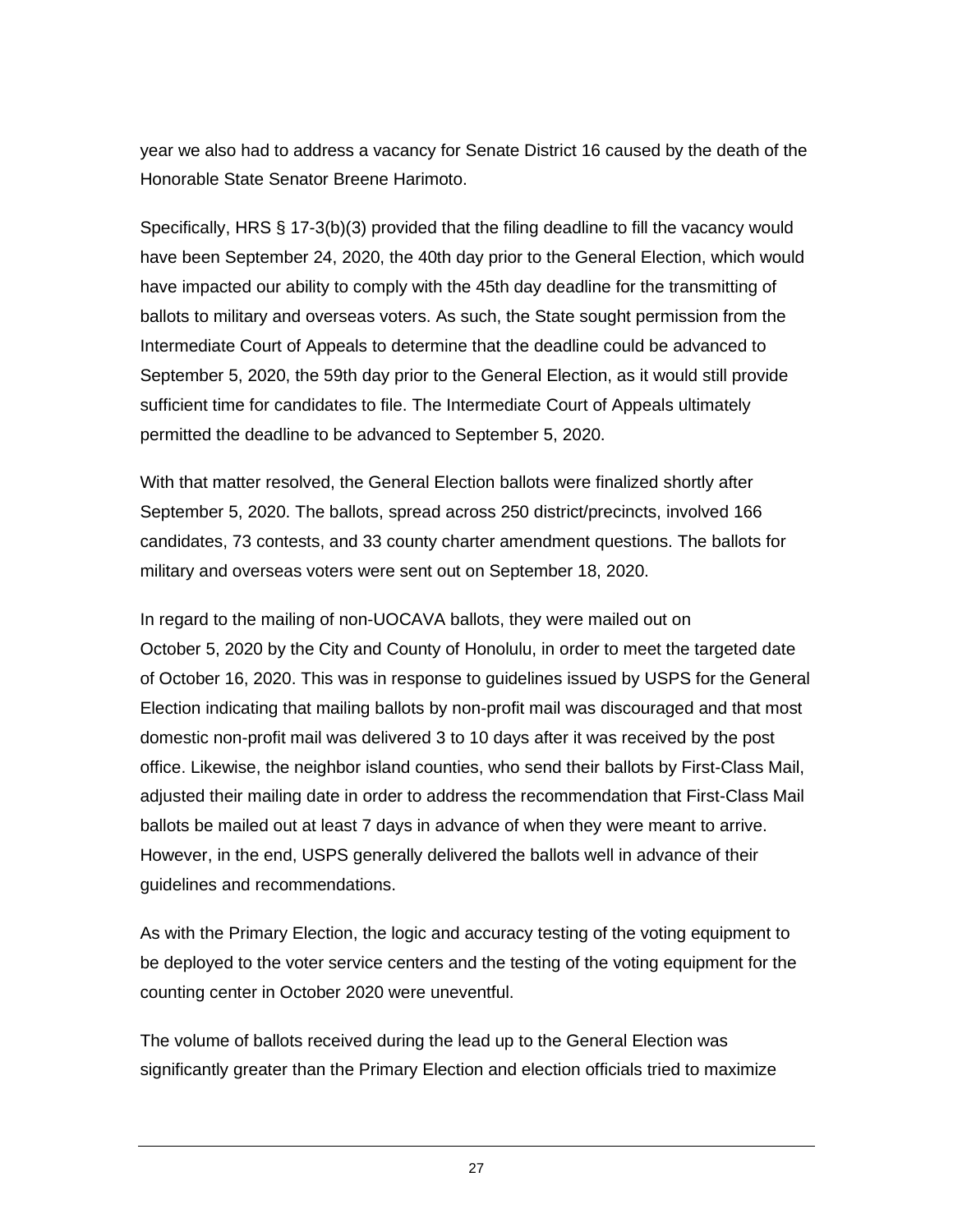their use of the 10-day period to preprocess the ballots, subject to the availability of volunteers and official observers.

Again, voter service centers across the state opened on time and experienced manageable volume for at least the first 9 business days of the period they were open. However, the day of the General Election, November 3, 2020, reported long lines at voter service centers in each county. As provided by state law, any voter in line at a voter service center by 7:00 p.m. was permitted to vote. Additionally, we were required to keep any printout or any other disclosure of results confidential until 7:00 p.m., or when the last voter in line at a voter center had voted, whichever was later. HRS § 11- 108(a).

With this in mind, *Summary Report NUMBER 1* was prepared prior to 7:00 p.m. with the available votes that had been scanned or otherwise recorded on the memory cards associated with the voting system. Specifically, the report contained the memory cards associated with the validated ballots that had been received by the four counting centers from the four county clerks and had been scanned by approximately 5:45 p.m. on November 3, 2020.

Generally speaking, all ballots that had been received on November 2, 2020 were validated and transferred to the counting centers by November 3, 2020 for counting and inclusion in *Summary Report NUMBER 1* (i.e., mail ballots either delivered through the mail or dropped off with the county clerk at a place of deposit or voter service center). The report was "Printed on: 11/03/2020 at 6:51:04 pm" prior to the scheduled closing of the voter service centers.

It was our intent after the printing of *Summary Report NUMBER 1* that *Summary Report NUMBER 2* would come out at approximately 10:00 p.m., as counting center officials would continue to open any further mail ballots transferred from the counties and receive custody of the memory cards, voter verifiable paper audit trails, ballots, and associated documentation from the voter service centers, depending on the voting machines used at those voter service centers.

28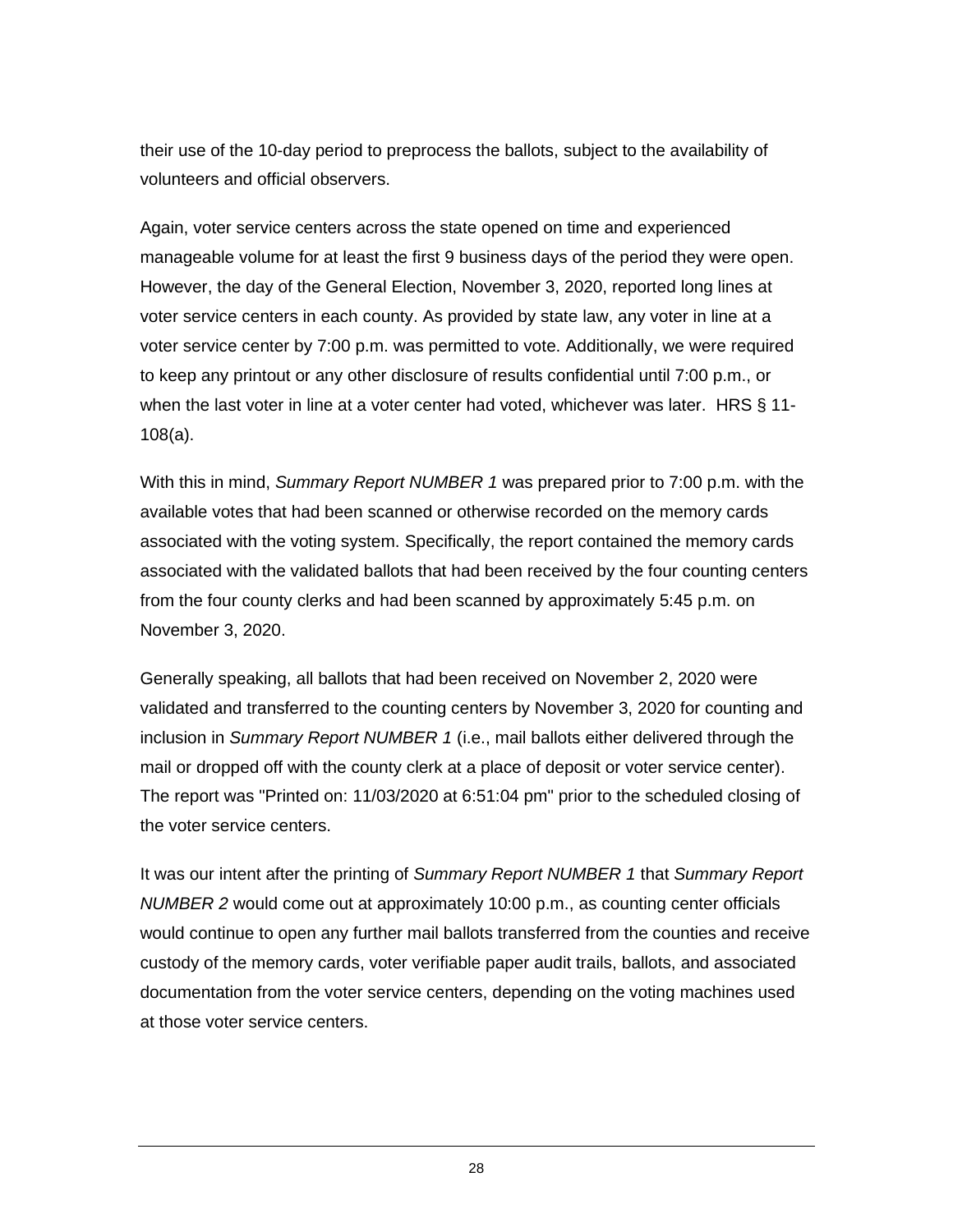However, as was well documented that night, the closing of the voter services across the state varied depending on the county. The County of Kauai closed shortly after 7:00 p.m., the County Maui by approximately 8:00 p.m., the County of Hawaii by approximately 8:30 p.m., and finally the City and County of Honolulu by approximately 11:30 p.m.

Against this backdrop, given that the results of *Summary Report NUMBER 1* were now nearly four hours old, we decided shortly before the close of the final voter service center that it would be preferable to generate a more current *Summary Report NUMBER 2* with the ballots we had been able to count since *Summary Report NUMBER 1* (i.e., the memory cards from the voting machines associated with the voter service centers and any validated mail ballots that had been transferred and counted).

As the voting system had generated *Summary Report NUMBER 1*, for historical and auditing purposes, we retained the report and had the next report in numerical order entitled *Summary Report NUMBER 2.* Summary Report NUMBER 2, being the most current report, was issued on our website and we had Summary Report NUMBER 1 available to any member of the public, who may have been interested in seeing the historical reports associated with the General Election. *Summary Report NUMBER 2* was "Printed on: 11/03/2020 at 10:54:11 pm."

*Summary Report NUMBER 3* was "Printed on: 11/04/2020 at 1:13:25 am." It contained the memory cards associated with the voting at Kapolei Hale, which was the last voter service center to close, and any validated mail ballots that had been counted at the counting centers up to that point in time.

The last report that morning was *Summary Report NUMBER 4* "Printed on: 11/04/2020 at 7:27:35 am." This report contained the remaining ballots that had been validated and transferred to the counting centers that day. All ballots contained in this report had been verified by the county clerks by 6:00 a.m. that day. The recount trigger in the automatic recount law was not met for any office or ballot question. HRS § 11-158.

However, the last report on November 4, 2020 was not the final report of the General Election, as the county clerks still had ballots that they needed to validate. Specifically,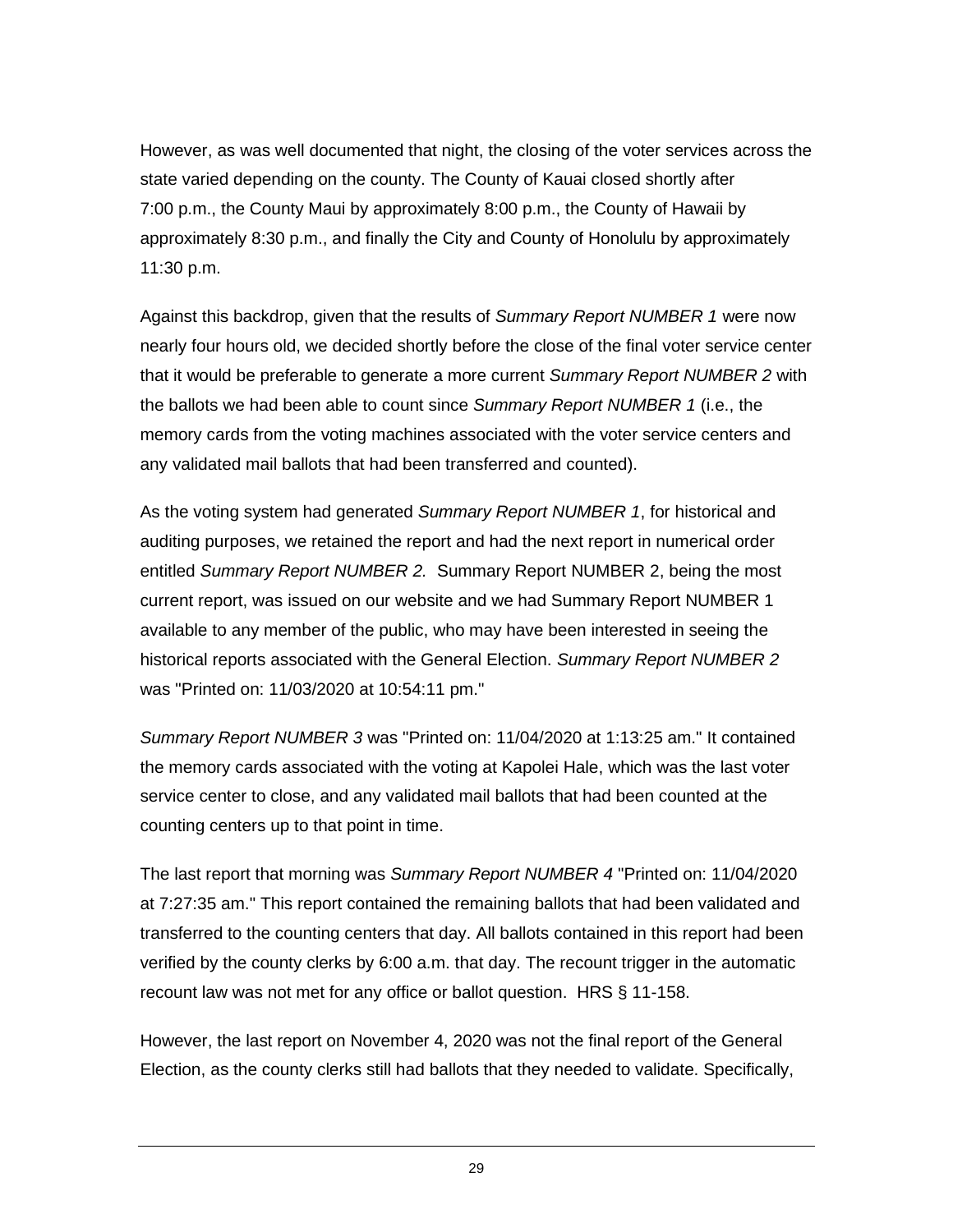the county clerks had 7 days following the election to validate any ballots received by the deadline. HRS § 11-108. This included any provisional ballots or deficient ballots, such as those for which the signature did not match or the voter forgot to sign the return envelope. Voters whose signature did not match, or who forgot to sign their return envelope, were notified by the county clerk and had until November 10, 2020 to cure the deficiency, so their ballot could be counted. HRS § 11-106.

Given this, these additional ballots were counted by election officials in the City and County of Honolulu, County of Maui, County of Hawaii, and County of Kauai on November 12, 2020, November 13, 2020, November 17, 2020, and November 19, 2020, respectively. The "Final Summary Report" was "Printed on: 11/19/2020 at 10:21:05 am."

The results reflected a turnout of 579,784 (i.e., 551,036 mail turnout and 28,748 inperson turnout), which constituted a 69.6% turnout of registered voters (i.e., 832,466).

The results of the General Election are subject to being contested before the Hawaii State Supreme Court. The deadline for such contests is November 23, 2020.

# <span id="page-35-0"></span>**JOINT OPERATIONS WITH THE CITY/COUNTY CLERKS**

The main areas where joint implementation has been required has centered around voter registration, printing and mailing ballots, and voter education. Additionally, there has been the need to work with the county clerks on developing new administrative rules.

As previously noted, there is a natural sharing of responsibilities between the county clerks and the Office of Elections in regard to voter registration. Most notably, the Office of Elections, under federal law, is responsible for maintaining the statewide voter registration system and ensuring compliance with certain list maintenance procedures. This involvement in voter registration results in the Office of Elections needing to work jointly with the county clerks to ensure various aspects of their responsibilities under the law can be met. This includes any mailing that requires voter registration information, such as ballots and voter education materials, along with the receipt of ballots, which must be marked as received in the statewide voter registration system.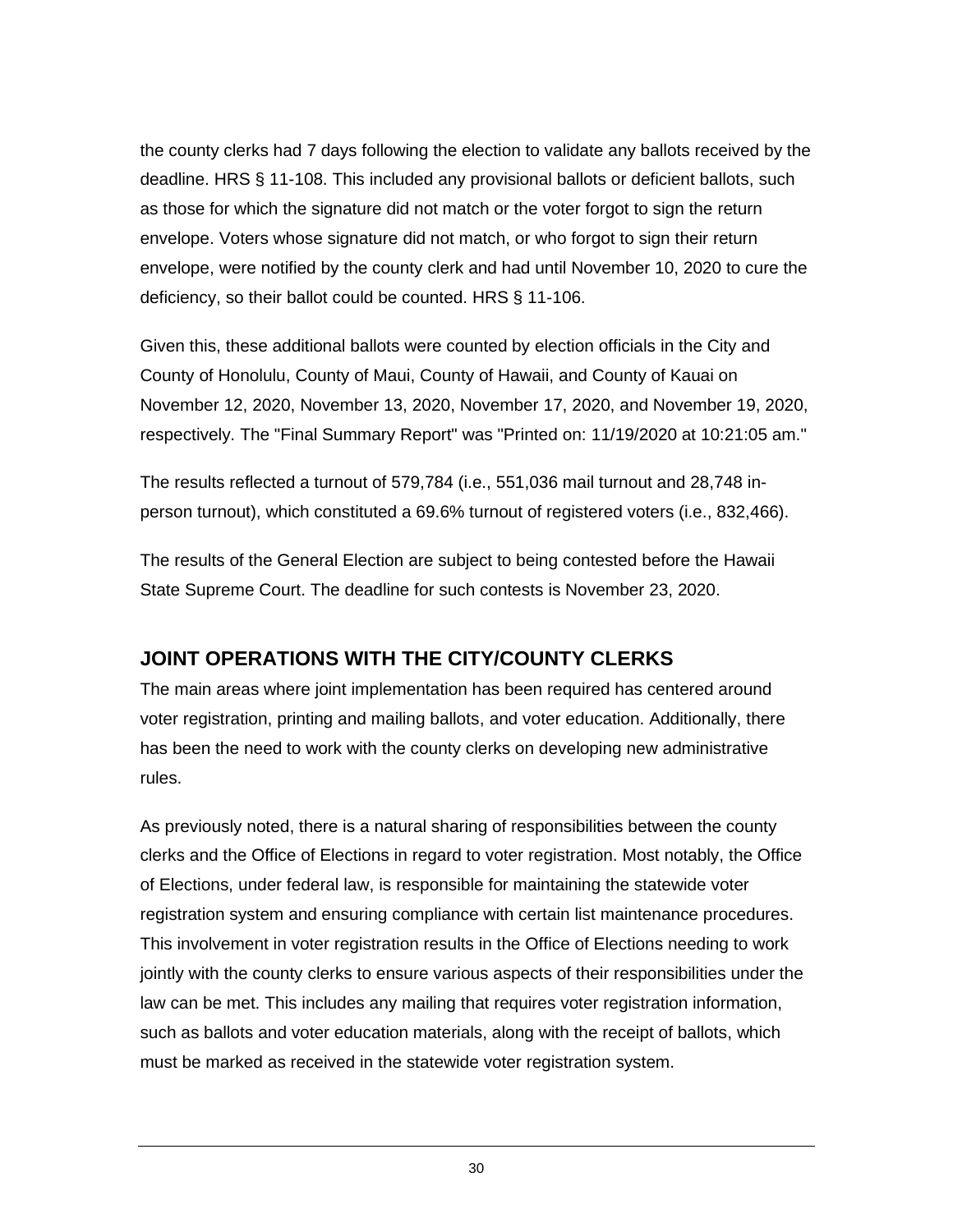Additionally, as previously noted, Section 16 of the Act has amended HRS § 11-119 to provide that the Office of Elections and the county clerks "shall endeavor to consolidate the printing and ballot package mailing contracts where the consolidation will result in lower cost." This resulted in a need for further coordination and joint implementation by the Office of Elections and the county clerks in relation to printing and ballot package mailing, beyond the previously mentioned voter registration information that is required for any mailing.

Further, as our regularly scheduled elections are joint elections featuring federal, state, and county contests and questions, the Office of Elections and county clerks attempted to ensure that our voter education measures were consistent with one another and that we could use some of our mailings to serve both voter education and voter registration list maintenance purposes.

Finally, in order to ensure uniform and standardized operations statewide in federal, state, and county contests, the Office of Elections and county clerks worked together to draft and promulgate administrative rules that would address their statutory responsibilities under the law.

#### <span id="page-36-0"></span>**VOTER EDUCATION AND LIST MAINTENANCE**

As previously described, our office had a voter education program that it implemented on a statewide basis. In conjunction with this program, we established with the counties that they would be responsible for any voter education or similar matters that were specific for their county (e.g., radio or print advertisements that spoke only of their county). Additionally, we made sure to have the counties review our materials to make sure that our statewide messaging included correct information about their counties (e.g., days and hours of operation of voter service centers and places of deposit) and to ensure uniformity in how we described the voting process (e.g., how to mark and return your ballot).

We also coordinated with the counties to send out election postcards that could serve the dual purpose of voter education on a statewide basis and voter registration list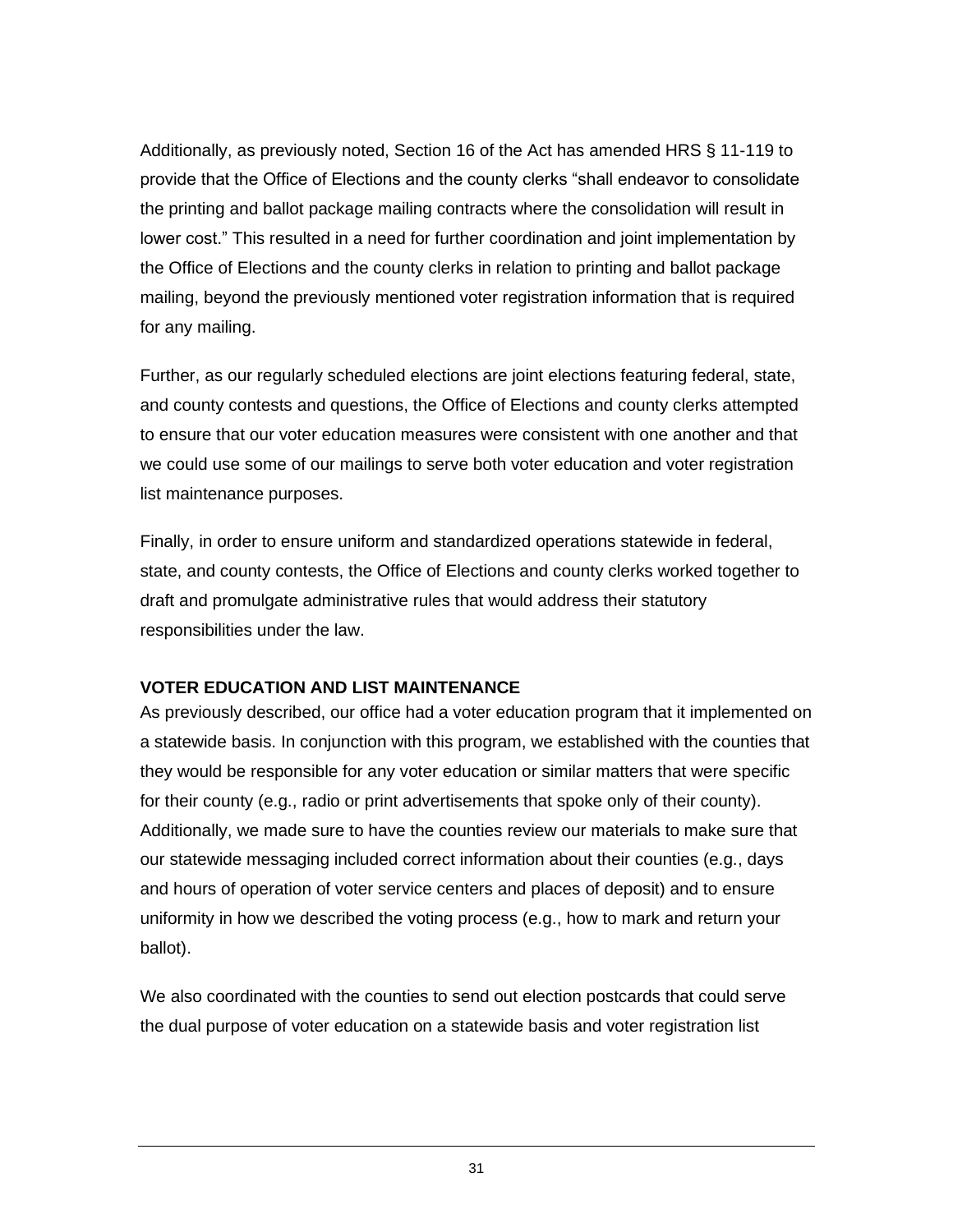maintenance that would facilitate the mailing of ballots and the verification of the signatures of voters when they returned their ballots.

Specifically, the National Voter Registration Act of 1993 permits election officials to use the non-delivery of an election mailing as a trigger for sending a subsequent mailing by forwardable mail. The voter is told in the mailing that their record is not up to date and that they will be designated inactive and eventually removed from the voter registration rolls if they fail to update their registration within the next two election cycles. These voters designated inactive will not be mailed a ballot for the election until they update their registration. Those who do not update their registration prior to election day will still have the ability to update their registration on election day and vote at a voter service center.

With the above in mind, the first part of this program occurred in August 2019, when all voters were mailed a statewide notification card. This card served the dual purpose of notifying the voter of the transition to elections by mail beginning with the 2020 Elections and NVRA list maintenance (i.e., voters whose cards were returned as undeliverable or as having a forwarding order were flagged as having a questionable address and scheduled to be mailed a follow-up NVRA mailing informing the voter of an issue with their voter registration).

In January 2020, a second postcard with important dates and deadlines for the 2020 Elections was sent. By late March 2020, an optional signature capture card was sent to all voters. These cards helped to further maintain the voter registration lists by informing us of questionable addresses for voters that had occurred since the mailing in 2019. Additionally, the signature capture card served as a tool to obtain a current sample of a voter's signature to be used to validate their ballots when they were returned during the 2020 Elections. The signature card was not required to be returned as election officials would continue to use the signature already on file for the voter. The voter's signature was obtained from their voter registration application or any associated Driver License or State ID application.

As voters continued to register for the first time or update their registration throughout the year, these postcards continued to be mailed as needed during the election cycle.

32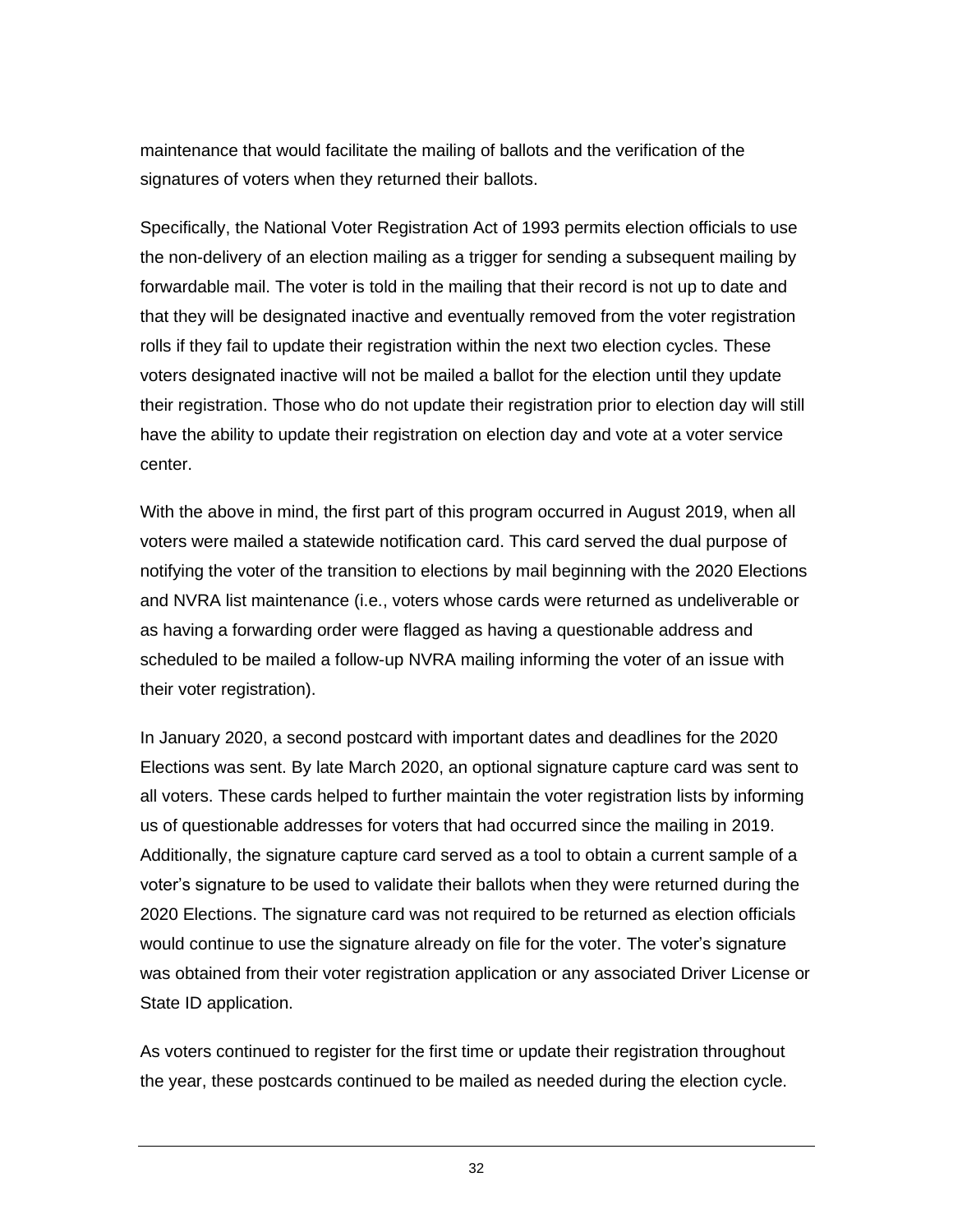Likewise, we have scheduled additional mailings in December 2020 as part of the postelection maintenance of the lists (e.g., consideration of ballots that were returned as undeliverable and similar matters that could impact the status of one's voter registration).

#### <span id="page-38-0"></span>**MAILING AND RECEIPT OF BALLOTS**

The topic of the mailing of ballots is a significant and detailed topic. Building off of the previous experience of election officials with the mailing of ballots, the Office of Elections and counties had extensive discussions about mailing house services. While similar in many ways to absentee mail voting and elections by mail for stand-alone special elections, election officials had to address two main issues.

First, there was the critical nature of ongoing list maintenance, as voters no longer would be submitting a direct request for their ballot (i.e., an absentee ballot request in the past was by its nature current, while an election by mail ballot might involve it being mailed to a voter who may not have interacted with election officials since the last election or possibly longer if they had not voted). Essentially, it was critical to ensure that the universe of voters eligible to receive a ballot was current and up to date and the use of frequent election mailing was an important tool to accomplish that. As such, the Office of Elections and counties worked out a schedule of various election mailings to send out that could serve to update the voter registration lists, while serving a voter education purpose.

Second, there were the logistics involved in the sheer volume of voting by mail, which would involve nearly twice as many ballots being mailed out as compared to previous elections. For example, election officials discussed how they would address the following: (1) the delivery of envelope supplies to the mailing house vendor; (2) delivery of the various ballot types to the mailing house vendor; (3) initial provision of voter registration data and subsequent data to reflect new voters and updates to existing voters; (d) mailing house vendor addressing of envelopes and insertion process; (4) sorting by zip code; and (5) delivery to USPS in conformance with its postal requirements.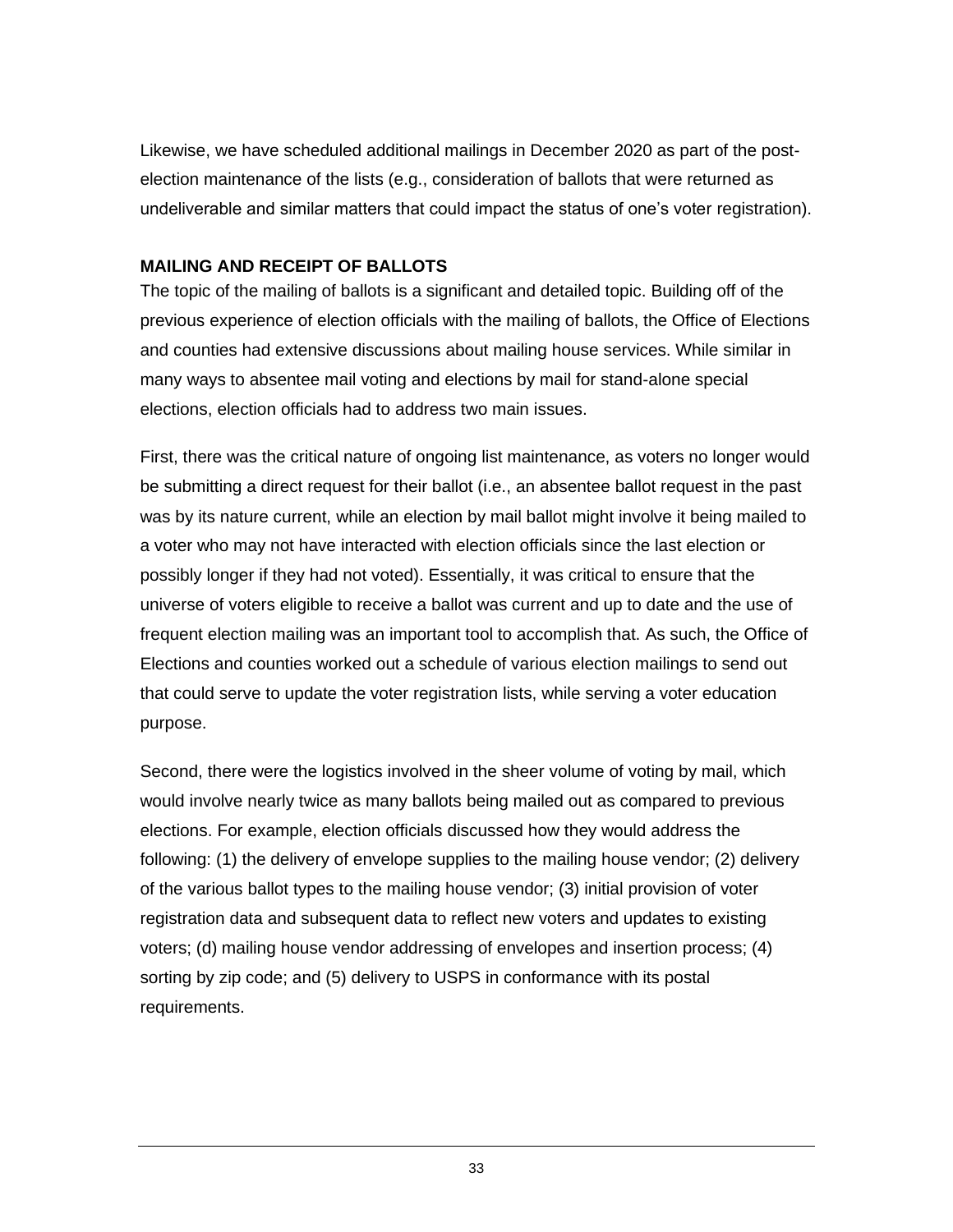After the mailing of blank ballots is the eventual receipt of those now voted ballots when they are returned. As previously noted, the receipt of ballots relies on the unique barcode on the return envelope that corresponds to the voter's record to determine if the voter has already voted, and the signature reference image in the record for signature comparison purposes that is used by the counties. A county user of the statewide voter registration system could read the barcode with a traditional handheld barcode reader for these purposes.

However, as the volume of ballots increases, counties typically look to see if they can utilize a ballot sorting machine with a built-in scanner to reduce the workload. Specifically, a ballot sorting machine scans each return envelope, displays an image of the signature on the envelope, and utilizes the barcode to interact with the statewide voter registration system. With this in mind, the City and County of Honolulu migrated to a ballot sorting machine in 2014. This has required ongoing coordination between the Office of Elections and the City to ensure that the statewide voter registration system could be accessed for the City to determine if the voter had already voted and to treat the ballot as received in the statewide voter registration system.

The Office of Elections and neighbor island counties had discussions about how the counties could purchase similar ballot sorting machines and the Office of Elections could work with them to integrate the machines into the statewide voter registration system. Eventually, the counties arranged for the ballot sorting machines to be delivered in 2020. At that time, the Office of Elections worked with the counties and their vendor to complete the integration.

The Office of Elections and counties also discussed the physical transfer of ballots from the counties to the counting centers and how the time involved for the receipt of ballots would have a direct impact on the timeliness of the counting of ballots. As such, they coordinated how to make the best use of the 10 days prior to each election that election officials could preprocess ballots. Additionally, they discussed the volume of ballots expected on election day and how they could best stagger the delivery of received ballots from the counties to the counting centers throughout election day to best make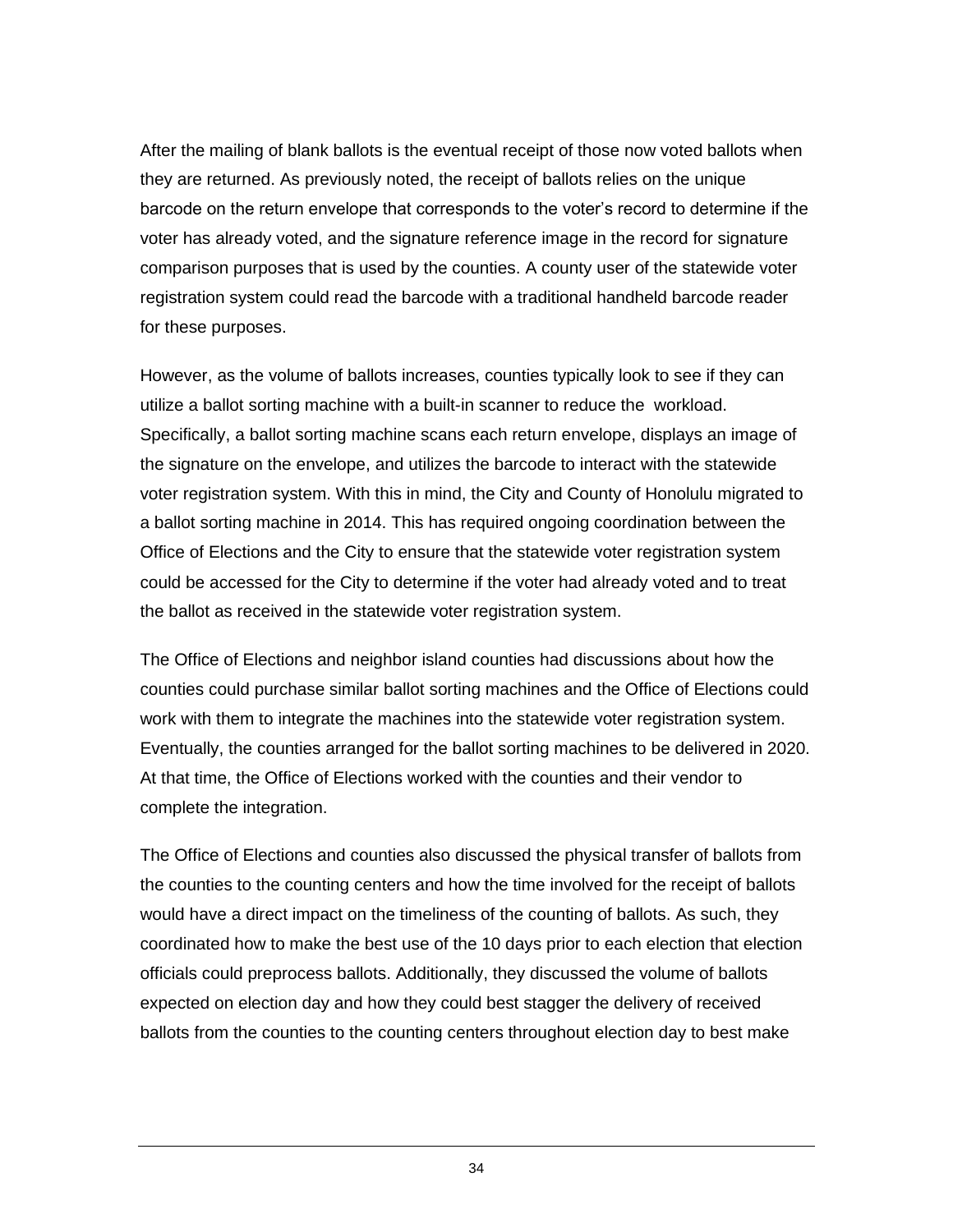use of the resources available at the counting centers to have timely results for the public after the close of voting and throughout the night.

# <span id="page-40-0"></span>**EXPENSES AND RESOURCES**

As discussed in prior reports, see Implementing Elections by Mail (November 6, 2019) and Implementing Elections by Mail, Cost Comparison (December 31, 2019), the implementation of elections has involved extensive cost sharing between the Office of Elections and counties. The movement to elections by mail results in our projections being significantly impacted by our estimate of the number of active registered voters, and the number of those voters who will choose to return their ballot, including by what means.

Additionally, we have had to revisit the proration of costs with the counties to include mailing house and voter service center costs. These costs used to be considered absentee voting costs that the counties never had to segregate out from their other operational costs, such as voter registration.

The table below reflects the expenditures to conduct elections prior to the enactment of elections by mail, our previous estimate of the cost of the 2020 Elections, and the actual cost of the 2020 Elections, which included CARES Act funding.

|                                         | 2018<br><b>Elections</b><br><b>Actual</b><br><b>Expense</b> | 2020<br><b>Election Projected</b><br><b>Expense</b> | 2020<br><b>Elections</b><br>Actual<br><b>Expense</b> |
|-----------------------------------------|-------------------------------------------------------------|-----------------------------------------------------|------------------------------------------------------|
| <b>Early Voting</b>                     | 219,072                                                     | 212,898                                             | 269,306                                              |
| <b>Election Day Officials</b>           | 527,510                                                     | 95,680                                              | 179,958                                              |
| <b>Facilities</b>                       | 59,640                                                      | 45,300                                              | 1,110,330                                            |
| <b>Mailing Services &amp; Envelopes</b> | 143,349                                                     | 500,000                                             | 479,670                                              |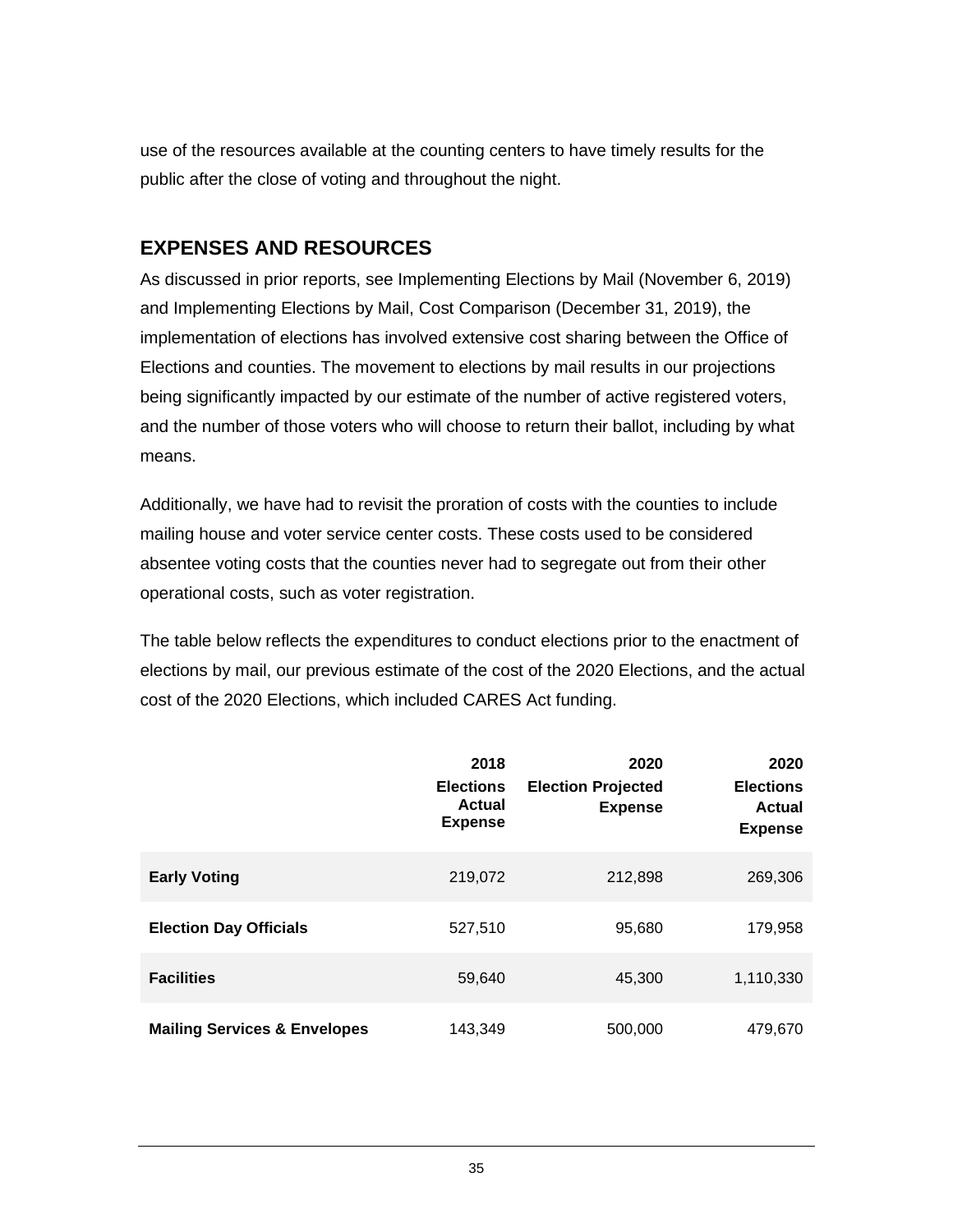| <b>Places of Deposit</b>                                    | 0           | 4,200       | 228,754     |
|-------------------------------------------------------------|-------------|-------------|-------------|
| <b>Postage</b>                                              | 415,662     | 845,617     | 1,615,429   |
| <b>Proclamations</b>                                        | 70,200      | 60,000      | 20,475      |
| <b>Shipping &amp; Delivery</b>                              | 225,657     | 78,000      | 10,429      |
| <b>Staffing</b>                                             | 1,414,838   | 1,525,036   | 1,398,838   |
| <b>Supplies &amp; Equipment</b>                             | 192,549     | 44,800      | 168,363     |
| <b>Voting &amp; Vote Counting</b><br><b>System Contract</b> | 3,209,000   | 3,009,000   | 2,990,000   |
| Total                                                       | \$6,477,477 | \$6,420,531 | \$8,471,552 |

#### <span id="page-41-0"></span>**CARES ACT EXPENDITURES**

As indicated previously, the Office of Elections was able to obtain \$3,295,842 in HAVA funds through the CARES Act to prevent, prepare for, and respond to the coronavirus for purposes of the 2020 Elections. The table below reflects, as of November 20, 2020, how the federal funds were used and how we expended the required state matching funds. Election officials have until December 31, 2020 to submit additional expenditures related to conducting the 2020 Elections, including the post-election process.

| <b>PANDEMIC GRANT COST CATEGORIES</b>                     | Federal | <b>Match</b> |
|-----------------------------------------------------------|---------|--------------|
| Voting Processes, including additional costs for printing |         |              |
| and mailing ballots, ballot tracking software, high speed |         |              |
| scanners and letter opening equipment, mail drop boxes,   |         |              |
| hardware and software associated with signature           |         |              |
| comparison of returned ballots                            |         |              |
|                                                           |         |              |
| Staffing: Additional poll workers, election office staff  |         |              |
| diverted to pandemic response, temporary staff            |         |              |
|                                                           |         |              |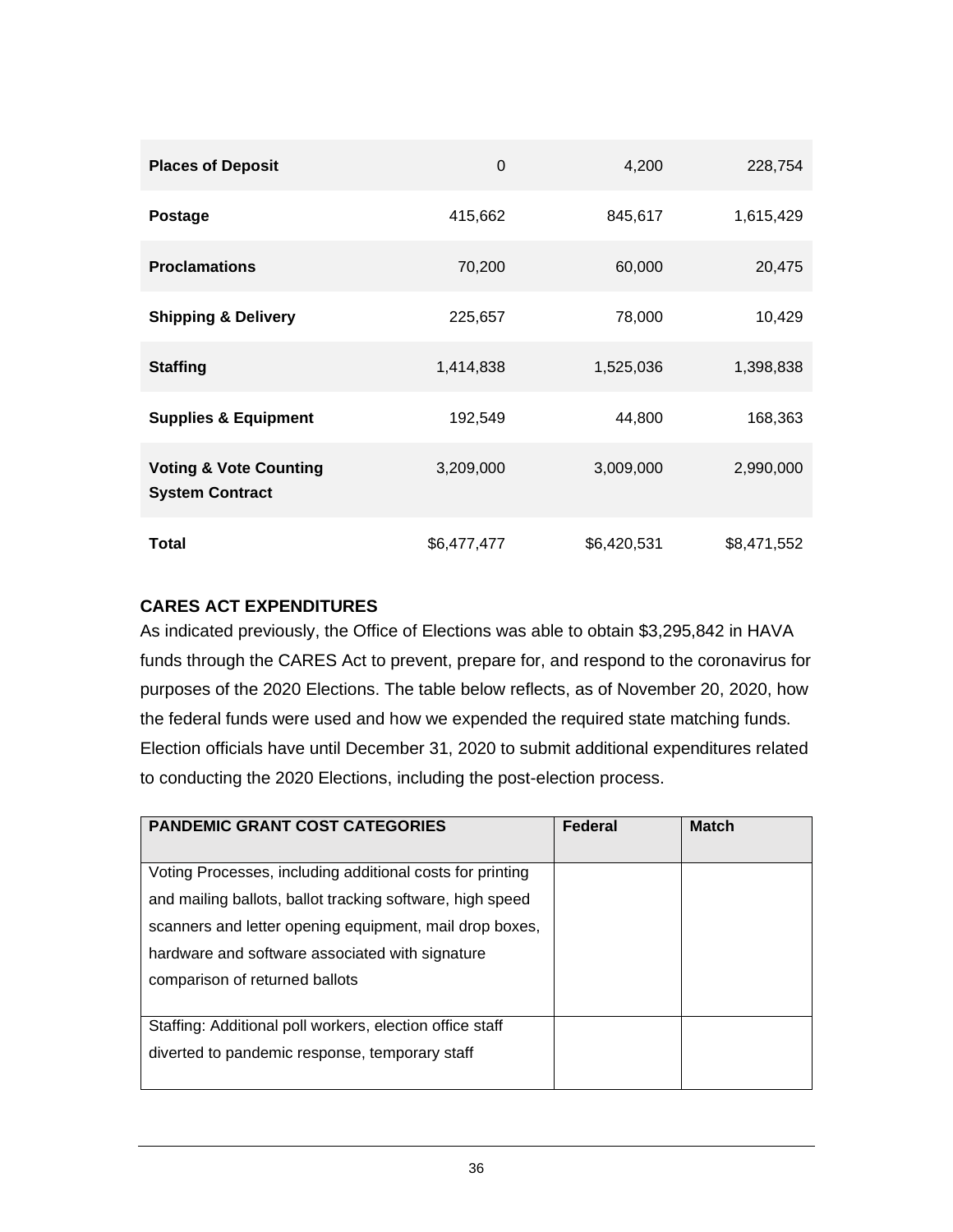| Security and Training: Security for additional absentee or   | \$37,740.00    |              |
|--------------------------------------------------------------|----------------|--------------|
| mail drop-boxes, pre- and post-election cleaning of          |                |              |
| polling places, staff and poll worker training on prevention |                |              |
| processes                                                    |                |              |
|                                                              |                |              |
| Communications: Notifying public of changes in               | \$1,414,591.35 |              |
| registration, ballot request options, precautions or voting  |                |              |
| procedures                                                   |                |              |
|                                                              |                |              |
| Supplies: Additional laptops, mobile IT equipment,           | \$101,453.45   | \$159,663.61 |
| cleaning supplies, masks                                     |                |              |
|                                                              |                |              |
| <b>Facilities</b>                                            | \$610,330.20   | \$500,000.00 |
|                                                              |                |              |
| <b>Services</b>                                              | \$98,904.83    |              |
|                                                              |                |              |
| Total                                                        | \$2,263,019.83 | \$659,663.61 |
|                                                              |                |              |

#### <span id="page-42-0"></span>**ADDITIONAL RESOURCES**

As it relates to implementing this Act, the Office of Elections and the county clerks required no additional resources beyond their current operating budgets, as supplemented by the Legislature through the appropriations in Sections 57 and 58 of the Act, and the federal CARES Act grant to address the coronavirus.

# <span id="page-42-1"></span>**ASSISTIVE TECHNOLOGY**

As indicated in our prior report, see Implementing Elections by Mail (November 6, 2019) at page 11, election officials have been utilizing an alternate format ballot (AFB) HTML ballot since 2018. This ballot is used by UOCAVA voters and voters with special needs. It can be marked by any compatible electronic device and meets various assistive technology standards. The cost of this assistive technology was \$34,985 for the 2020 Elections. We have incorporated this technology into our voting system contract for the 2022 to 2026 election cycles. Additionally, we will continue to work with the disability and technology communities to learn of any new forms of assistive technology that could assist in the voting process.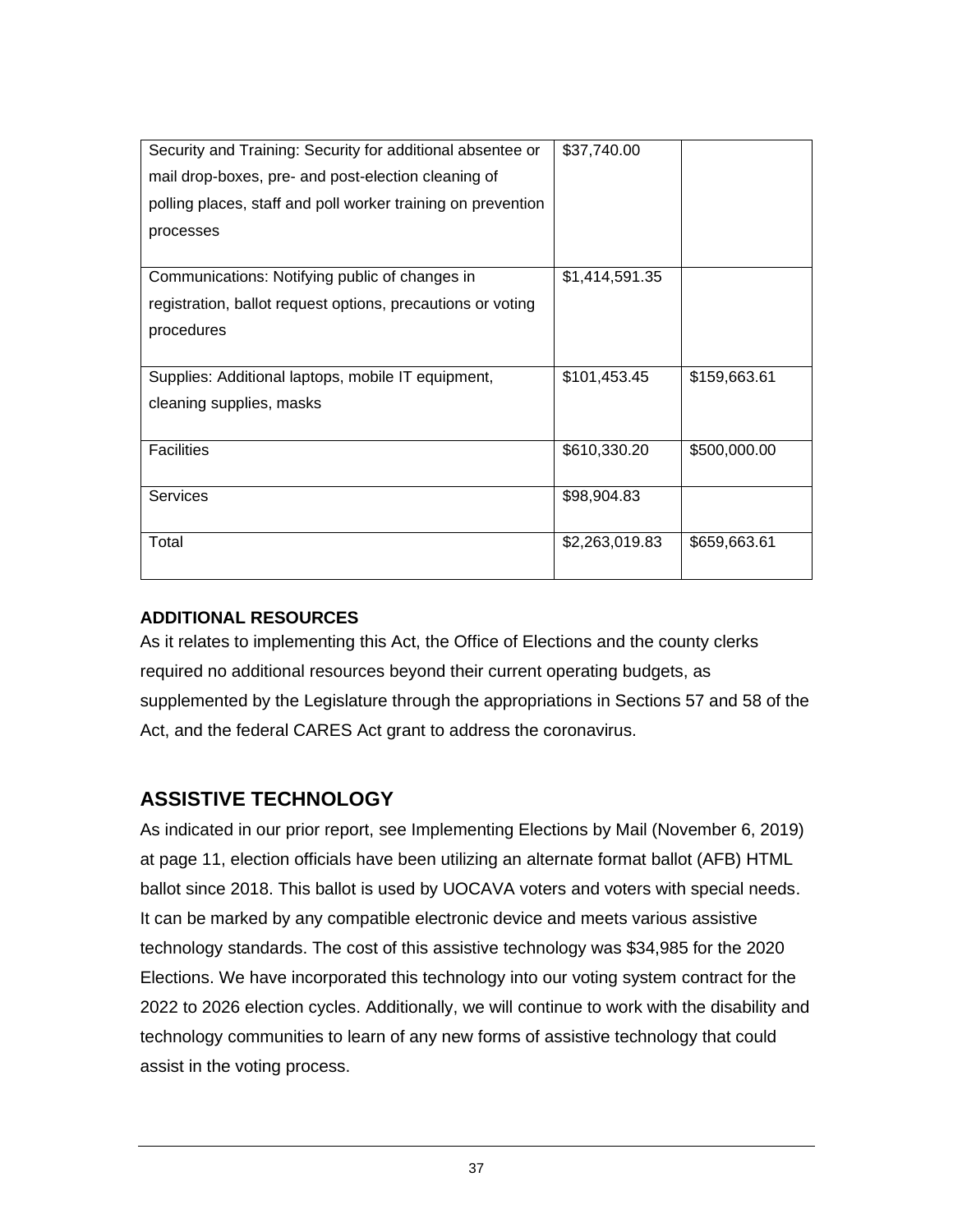# <span id="page-43-0"></span>**CHALLENGES AND RECOMMENDATIONS**

Other than the late closing of voter service centers on election day, we have not encountered any significant difficulties in the implementation of this Act beyond the normal start up issues that occur when migrating from one election model to another. With every election completed, we will continue to address and further refine the implementation of elections by mail.

As indicated in our prior report, see Implementing Elections by Mail (November 6, 2019) at pages 12 through 14, preventing fraud and ensuring the integrity of the election process involves various forms of security and the execution of established procedures (e.g., list maintenance to ensure the integrity of our voter registration rolls, tracking of the issuance and return of ballots, signature validation, notice of criminal sanctions for election offenses, working with the Hawaii State Fusion Center and Office of Enterprise Technology Services to address cybersecurity, and monitoring by voter service center watchers and official observers at our counting centers). We believe these procedures were executed for the 2020 Elections. Going forward, we will continue to work with interested stakeholders to further improve the execution of the security in place and to explore new forms of security to prevent fraud and ensure the integrity of the election process.

As for the issue of the load capacity of the voter service centers and how best to address it, we are in discussions with the counties as to how to best provide them any support they might need. Additionally, we will be renewing our advocacy for prior proposed legislation, see below, that would have given the county clerks the flexibility to better address the needs of their counties in relation to voter service centers.

Our initial review of the matter reflects the following factors: (1) unlike polling places, one cannot assign voters to particular voter service centers for load management purposes, as voters have various reasons, such as work or home reasons for why they vote in a certain location or at a certain time; (2) similarly, one cannot force voters to equally distribute their utilization of a voter service center over a 10 business day period; (3) the availability of physically secure and technologically secure locations, along with the election workers to staff them, over a 10 business day period is limited, as compared to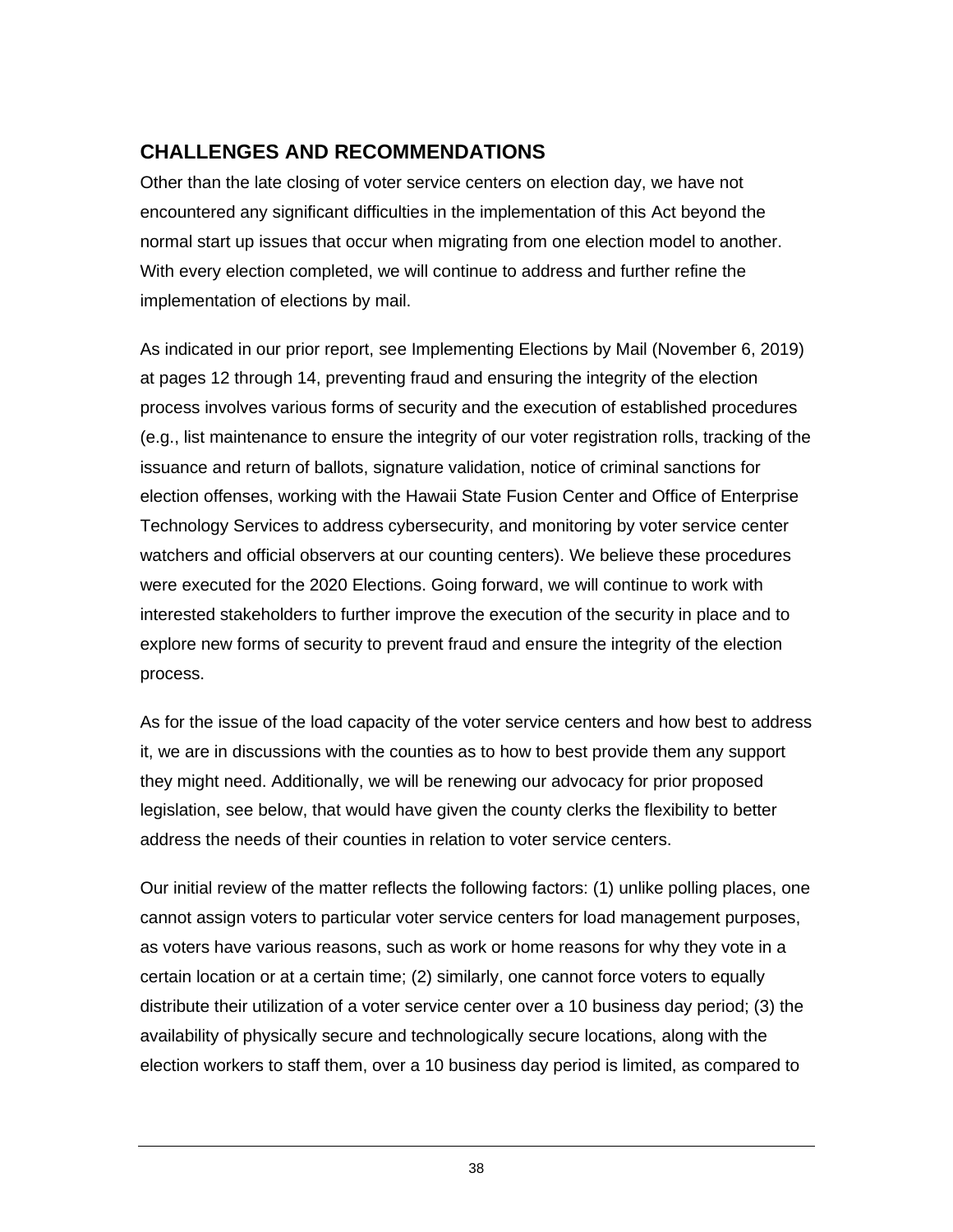a single day in the context of a polling place; and (4) same day voter registration creates the possibility of an unknown amount of individuals seeking to use a voter service center on any particular day, beyond simply the amount of registered voters that have not yet returned their mail ballot.

The above issues have been touched on in different ways over the years in testimony by election officials in response to proposed legislation in relation to same day voter registration and elections by mail. The prior system was more controlled in the sense that there was a fixed deadline for registration purposes, creating a fixed universe of voters. Load management existed in the form of polling places restricting voters to certain locations on election day. Having said that, these properly yielded to the need to encourage participation in the electoral process. However, the logistical planning for an election became more dynamic as election administrators had less load management aspects structurally built into the system (i.e., the universe of voters could increase at any time up until the closing moments of the election, and voters could vote anywhere and at any time over a 10 business day period).

Despite the issues that arose with voter service centers on election day, the answer is not to go back to a more restrictive election model. We have come too far with one of the largest voter turnouts in our history and it is our responsibility to service the public. With that in mind, while the county clerks are the subject matter experts on their counties and will revisit the establishment and operation of their voter service centers, we feel that the law needs to provide the county clerks more flexibility to address this now more dynamic issue of load management.

#### <span id="page-44-0"></span>**PROPOSED LEGISLATION**

While the Act in its present form has been implemented, there are a variety of matters that the Legislature may wish to consider in amending our laws for consistency and administrative purposes. These were reflected in the bill we included in our prior report to the Legislature, see Implementing Elections by Mail (November 6, 2019) at pages 23 to 56.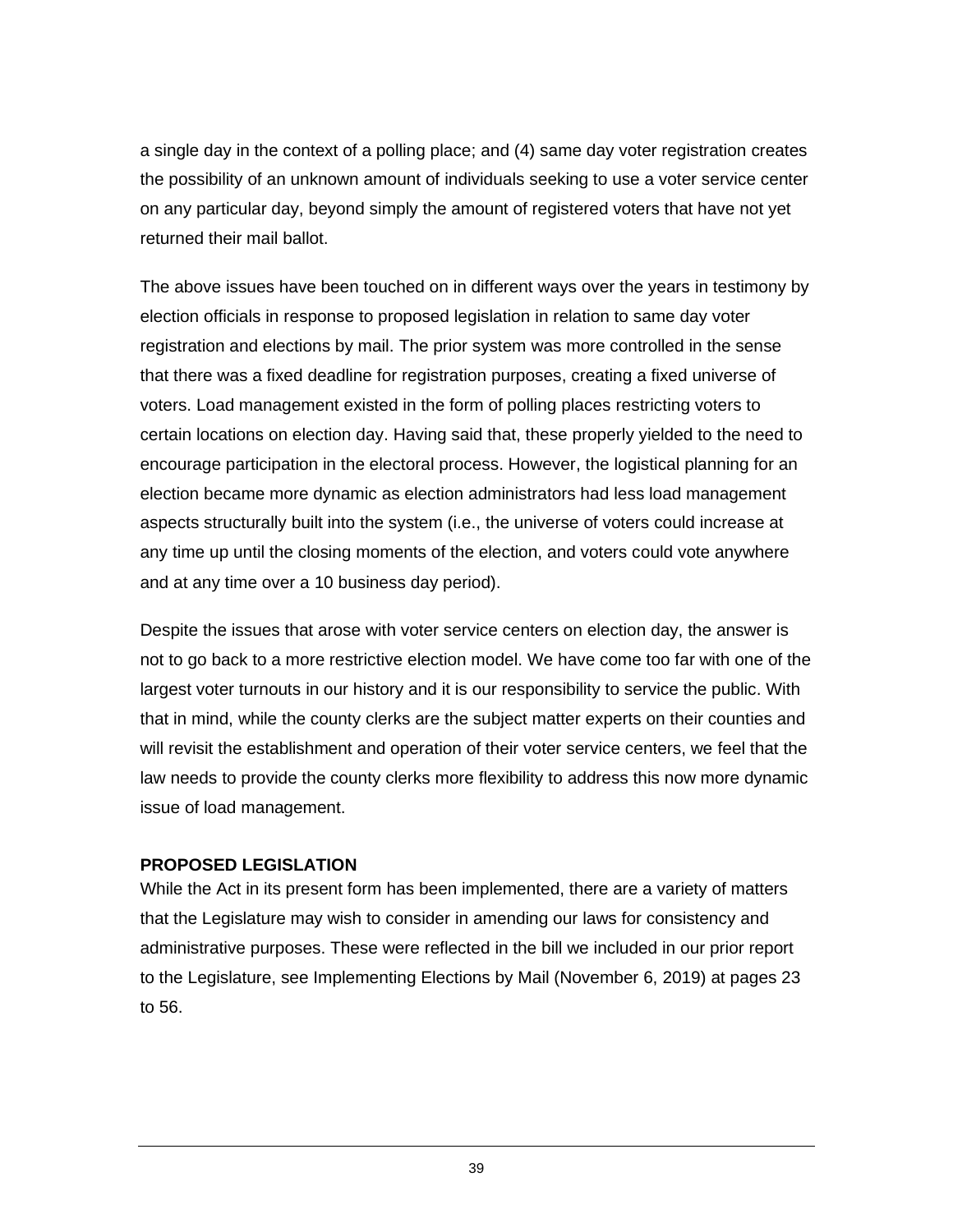The bill focused on the following: (1) addressing county logistical challenges regarding the establishment of voter service centers and places of deposit; (2) re-establishing the term "precinct" for administrative and reporting purposes; (3) clarifying the method for voters to return their ballots; and (4) making non-substantive changes for clarity, consistency, and style.

A version of the bill, SB 2794, SD 1, HD 2, made significant progress through the last legislative session, and we are hopeful that we will be able to address any questions that the Legislature may have in the upcoming session if it considers similar bills.

As for the topic of voter service centers, we testified as follows, regarding the importance of providing the county clerks flexibility to establish voter service centers.

#### Voter Service Centers

Currently, HRS §§ 11-109 and 11-131 provide for a voter service center in each county that will be open during regular business hours statewide from the tenth business day preceding the election going forward until the day of the election on which it will operate from 7:00 a.m. to 7:00 p.m. Additionally, voter service centers "may be established at additional locations within a county as may be designated by a clerk to service the particular needs of a county's voters."

This bill amends HRS § 11-109(b) to authorize election officials to have the ability to establish additional voter service centers, by permitting those additional voter service centers to operate during different days and time. For example, a lack of available personnel or a shortage of facilities that can be used for ten business days may prevent voters of a particular area from being provided a voter service center. While these voters could still avail themselves of the main voter service center in their county or mail back the ballot they have been provided, we would prefer to ensure that election officials would have the ability to provide a closer place for voting for these individuals.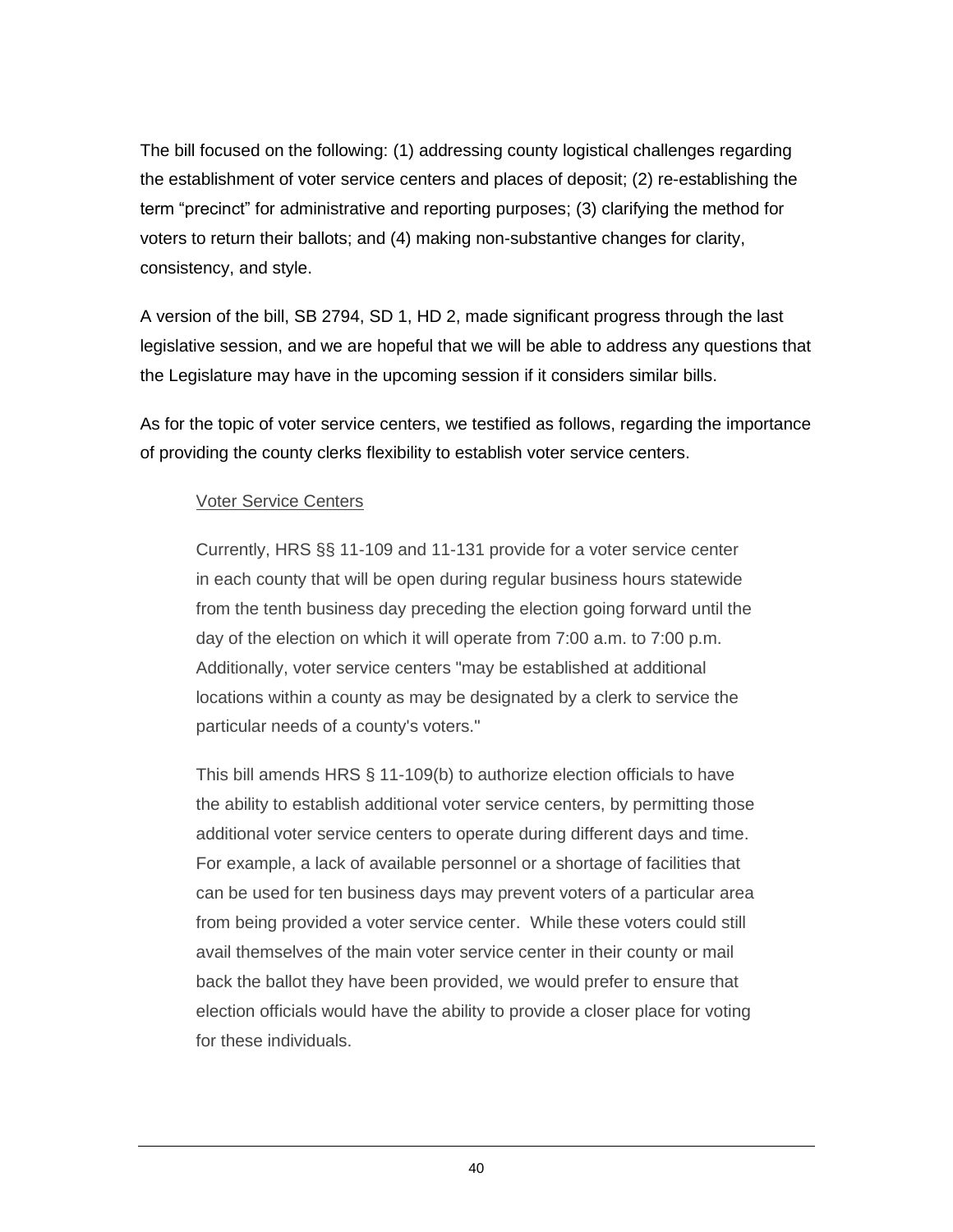Allowing additional voter service centers to operate on election day, or a similar shorter period, opens up the availability of private facilities and state and county buildings that have previously been available to serve as locations for voting. Additionally, opening voter service centers for a limited period provides services such as in-person voting and same day registration that voters would not otherwise have readily available.

Testimony to Senate Committee on Judiciary on Senate Bill No. 2794 – Relating to Elections (February 20, 2020).

In reflecting on the last election cycle, we do have four additional recommendations that are not included in our prior proposed legislation. These recommendations relate to the following: (1) recounts; (2) a uniform deadline for the validation of ballots; (3) the mailing of ballots; and (4) the opening of places of deposit.

#### Recounts

In regard to recounts, we administered 3 recounts after the Primary Election. The present law required that the recounts be completed within 3 days of the election, while the deadline for voters to cure their ballots was 5 business days. HRS §§ 11-106 & 11- 158. While we were able to perform the recounts we had this last election cycle in the time provided, we must prepare ourselves for the possibility that the initial counting of ballots may take longer as the number of ballots cast increases and that this will impact the availability of time to conduct any recounts. As such, we would recommend the deadline for the recount to be completed to be 5 business days after the election.

Additionally, the Legislature may wish to consider revisiting the recount triggers in the statute (i.e., "equal to or less than one hundred votes or one-quarter of one per cent of the total number of votes cast for the contest, whichever is greater"). HRS § 11-158.

For example, the law's reliance on a minimum trigger of 100 votes for any contest, regardless of how small the contest, could have unintended consequences. Specifically, there are 7 recognized political parties, and each is entitled to a political party primary for every state and federal office. One of these parties had a single candidate in the Primary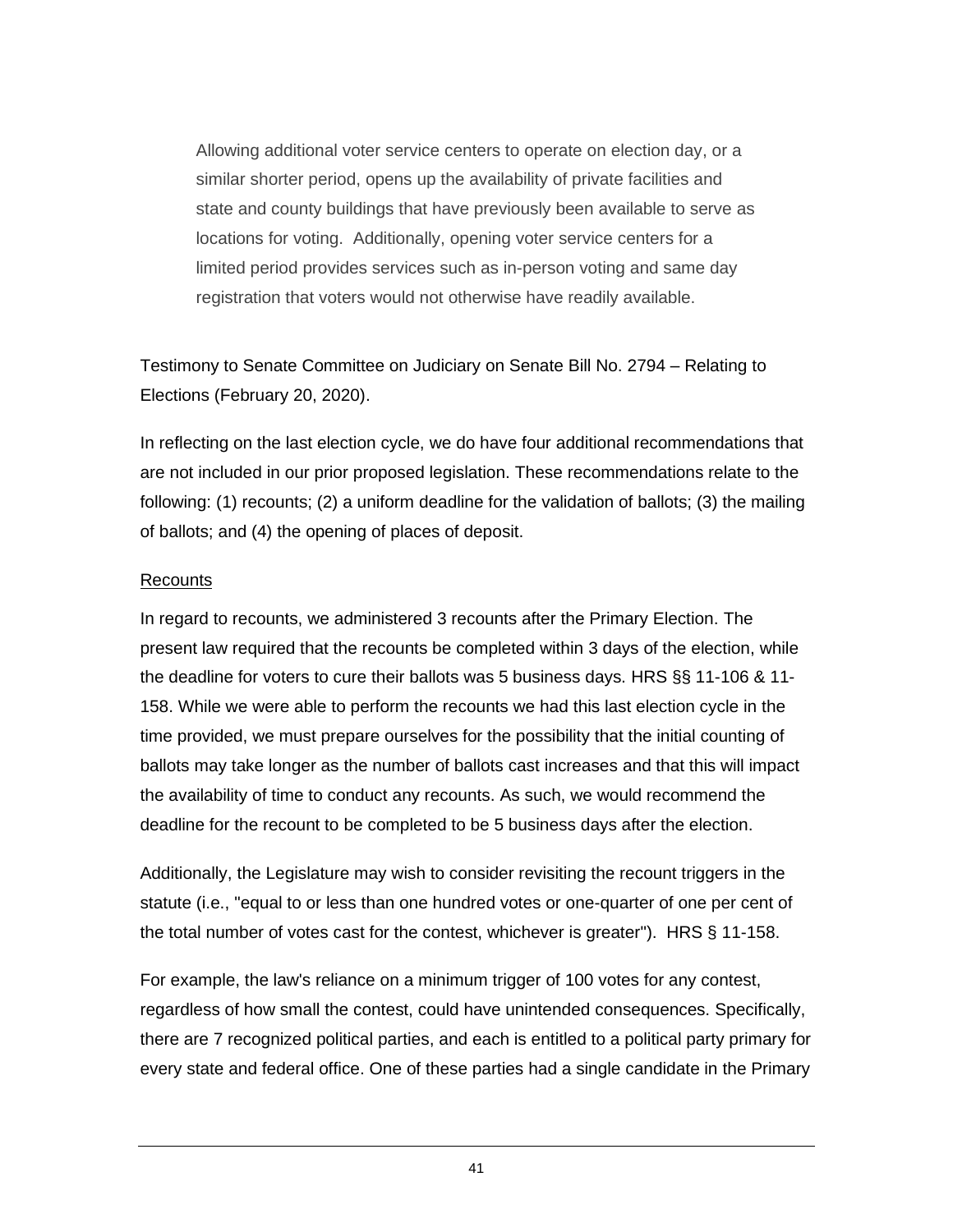Election that received 19 votes in a state representative contest. If there had been a second candidate who received 1 vote, arguably the trigger would have been met and a recounted conducted.

As for the other trigger of "one-quarter of one per cent of the total number of votes cast for the contest" we do not take a position on it, other than to note that the trigger in relation to multimember contests, such as for the Office of Hawaiian Affairs or the county council for the County of Kauai, could result in statewide or countywide recounts impacting more than one office.

#### Validation of Ballots

In regard to the validation of ballots, the law provides that the county clerks are expected to "make reasonable efforts to determine validity of ballots within seven days following an election." HRS § 11-108(c). Separately, voters "have five business days after the date of the election to cure the deficiency" they may have regarding their ballot, such as a signature not matching what is on file, or the envelope not being signed at all. HRS § 11-106(3). While 7 calendar days and 5 business days are usually synonymous, as the Primary Election is held on a Saturday, the deadline for voters to cure deficiencies is the Friday following the election and the county clerks have until Saturday to complete the validation process. As such, it may be advisable to have both deadlines be 5 business days after the election.

#### The Mailing of Ballots

The law provides that ballots are "[t]o the extent practicable" to be mailed so they can be received "approximately eighteen days before the election." HRS § 11-102(b). In working with our mailing house vendor and USPS, it was confirmed that there were factors outside of the control of election officials that would impact when ballots were delivered. For example, USPS recommended mailing ballots 7 days prior to when they were intended to be received by voters, but many voters informed us that they received their ballot 2 days after its mailing. Additionally, there was a preference that we not submit over 700,000 ballots at one point in time into the system, but that we instead stagger the submission. Given this, it would be preferable to change the requirement to be that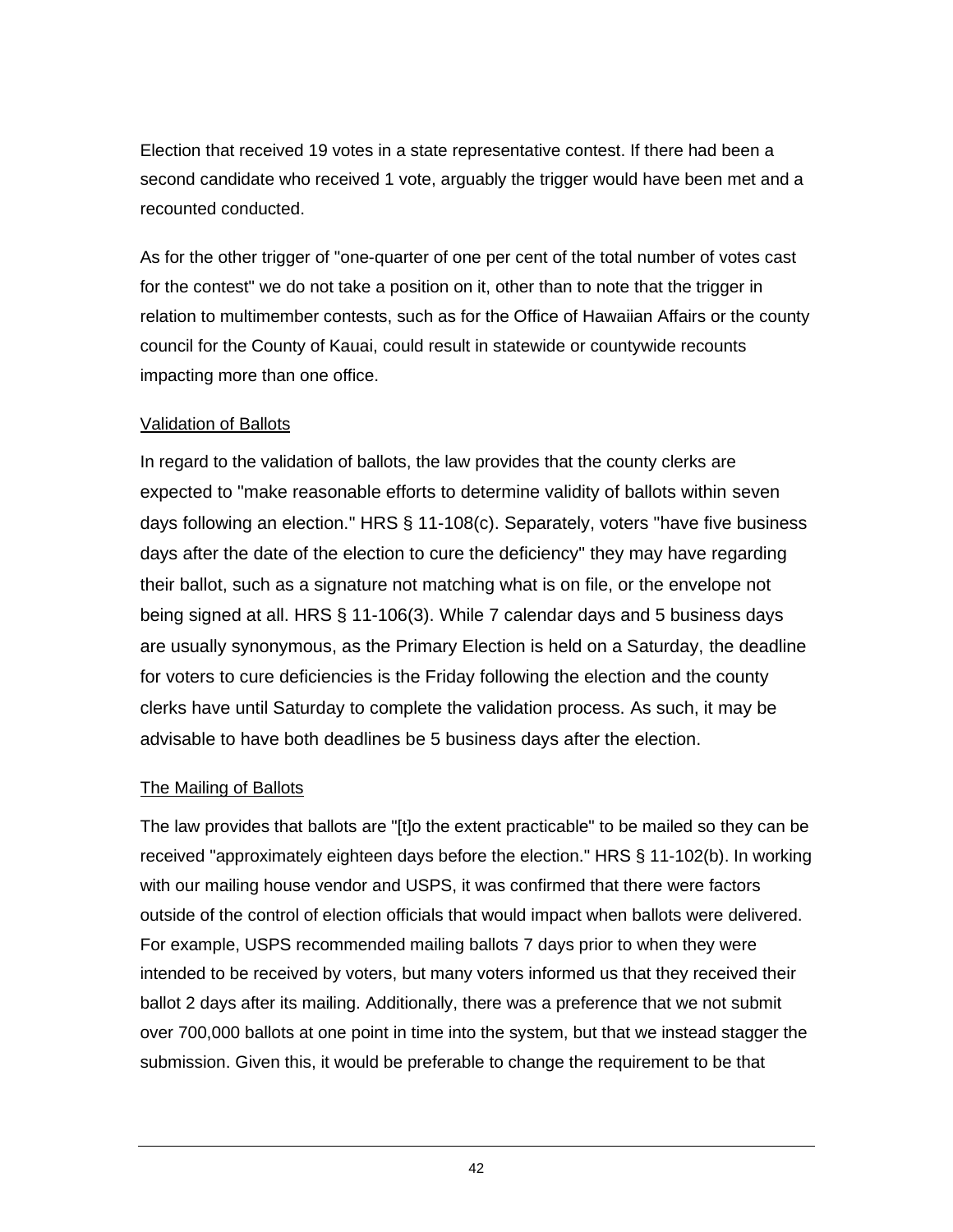ballots are to be received "not later than eighteen days prior to the election" as it is not feasible to ensure that all ballots arrive on the same day across the state.

#### Opening of Places of Deposit

In the lead up to the General Election and concerns over the recommendation by USPS that ballots be mailed back at least 7 days prior to the election, questions arose as to when places of deposit would open. Specifically, the law provided that "[t]he clerks may designate and provide for places of deposit to be open five business days before the election until 7:00 p.m. on the day of the election; provided that the locations and apparatus for receiving voted ballots can be securely maintained during the period of use for each election, and as may be permitted by the operational hours." HRS § 11- 109(d).

This language was interpreted as requiring that places of deposit be opened at least 5 business days before the election and that the county clerks had the discretion to open earlier to correspond when voters would first be receiving their ballots by mail. Ultimately, the places of deposit served as an important option for voters to confidently know that their ballot had been received, as opposed to the concerns that some voters had about using the postal system or having to travel to the county clerk's office to deliver their ballot.

We would propose removing any ambiguity in the statute by explicitly stating the following: "The clerks may designate and provide for places of deposit to be open frive business days before the election until 7:00 p.m. on the day of the election] as early as the mailing of ballots by the clerks; provided that the locations and apparatus for receiving voted ballots can be securely maintained during the period of use for each election, and as may be permitted by the operational hours." HRS § 11-109(d).

# <span id="page-48-0"></span>**CONCLUSION**

As indicated above, while the migration to elections by mail was a significant undertaking, the election community benefitted from its previous experience with absentee voting and its discussions concerning migration over the last several years. We believe with the continued assistance of all interested stakeholders we will be able to